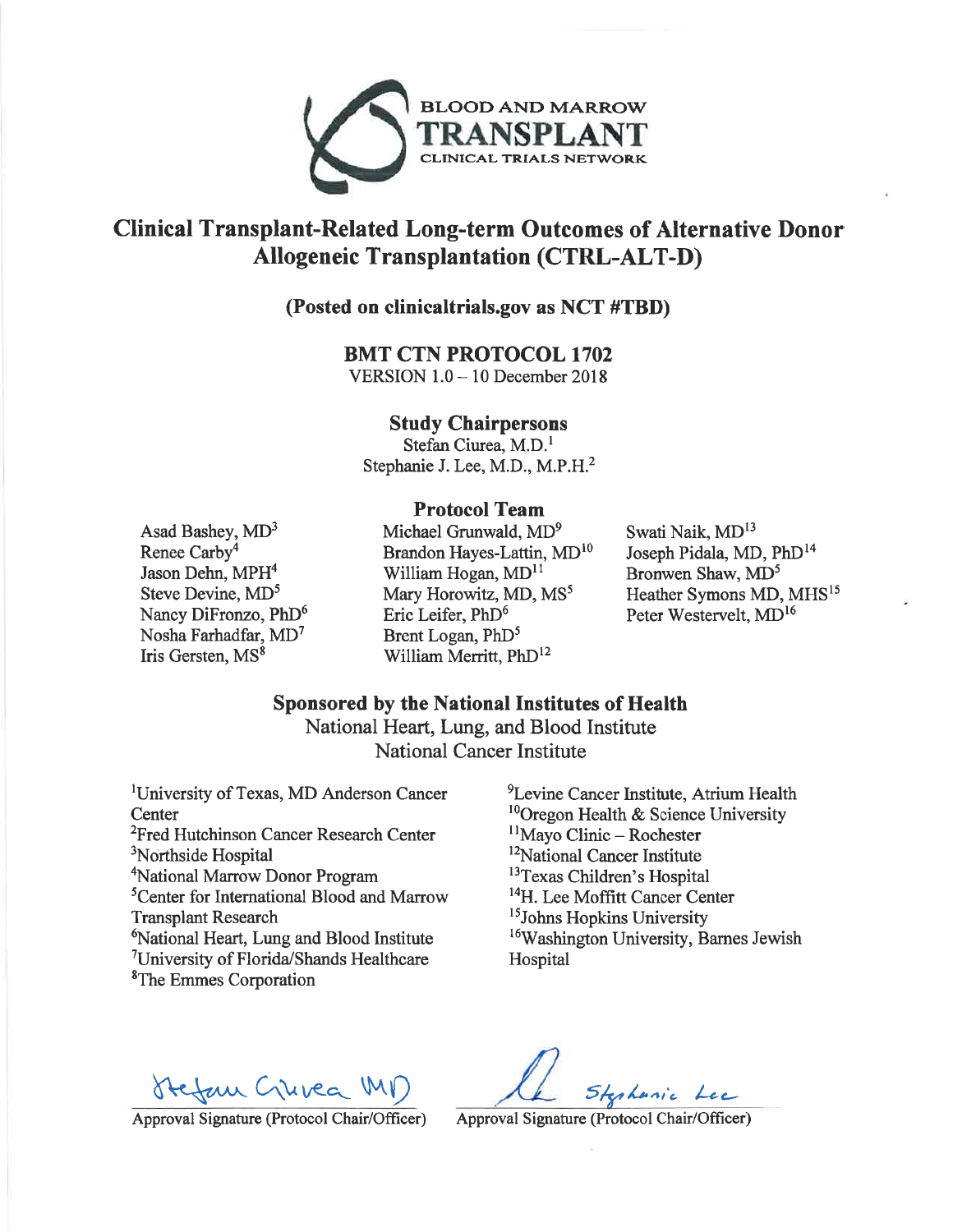#### *BMT CLINICAL TRIALS NETWORK CTRL-ALT-D – Protocol 1702 Version 1.0 – December 10, 2018* **PROTOCOL SYNOPSIS - BMT CTN PROTOCOL 1702**

## **Clinical Transplant-Related Long-term Outcomes of Alternative Donor Allogeneic Transplantation (CTRL-ALT-D)**

| <b>Study Chairpersons:</b> | Stefan Ciurea, M.D. and Stephanie Lee, M.D., M.P.H. |  |
|----------------------------|-----------------------------------------------------|--|
|----------------------------|-----------------------------------------------------|--|

- **Study Design:** This is a multicenter, interventional and observational study to understand factors affecting the likelihood of transplantation in patients without a human leukocyte antigen (HLA) matched family donor and to compare outcomes associated with pursuing an HLAidentical unrelated versus other alternative donor graft sources. Alternative donors are defined as any donor other than an HLA-matched or 1 antigen-mismatched related donor. Patients with acute myeloid leukemia (AML), acute lymphoblastic leukemia (ALL), myelodysplastic syndromes (MDS), Non-Hodgkin lymphoma (NHL), Hodgkin lymphoma (HL), acquired aplastic anemia (AA) or sickle cell disease (SCD) are eligible. The primary comparison for the interventional study will be between two arms based on biologic assignment, analyzed on an intention-to-treat basis: **Arm 1**: Patients who are Very Likely to find a matched unrelated donor (MUD), defined as having a >90% chance of finding an 8/8 HLA-matched unrelated donor, for whom a fully matched unrelated donor will be pursued; and **Arm 2**: Patients who are Very Unlikely to find a MUD, defined as having a <10% chance of finding an 8/8 HLA-matched unrelated donor, for whom a haploidentical, cord blood, or mismatched unrelated donor transplant will be pursued. Patients with a Less Likely chance of finding a MUD, i.e., those not falling into the other two groups (a 26% chance), will be enrolled onto the observational component of the study and analyzed for all relevant endpoints but will not be included in the primary comparison.
- **Primary Objective:** The primary objective is to estimate and compare overall survival between the two arms: patients who are Very Likely to find a MUD versus those who are Very Unlikely to find a MUD.

**Secondary Objectives:** Secondary objectives include all patients, regardless of donor search prognosis:

- 1. To estimate and compare the cumulative incidence of receiving a transplant according to donor search prognosis
- 2. To describe barriers to achieving transplantation with different alternative donor search strategies

#### **Post-transplant Objectives:**

- 3. To compare survival, relapse, disease-free survival, treatment-related mortality, and acute and chronic graft-versus-host-disease (GVHD) in patients transplanted for malignant diseases, according to the alternative donor used
- 4. To describe survival and acute and chronic GVHD in patients with acquired aplastic anemia and sickle cell disease after transplantation, according to the alternative donor used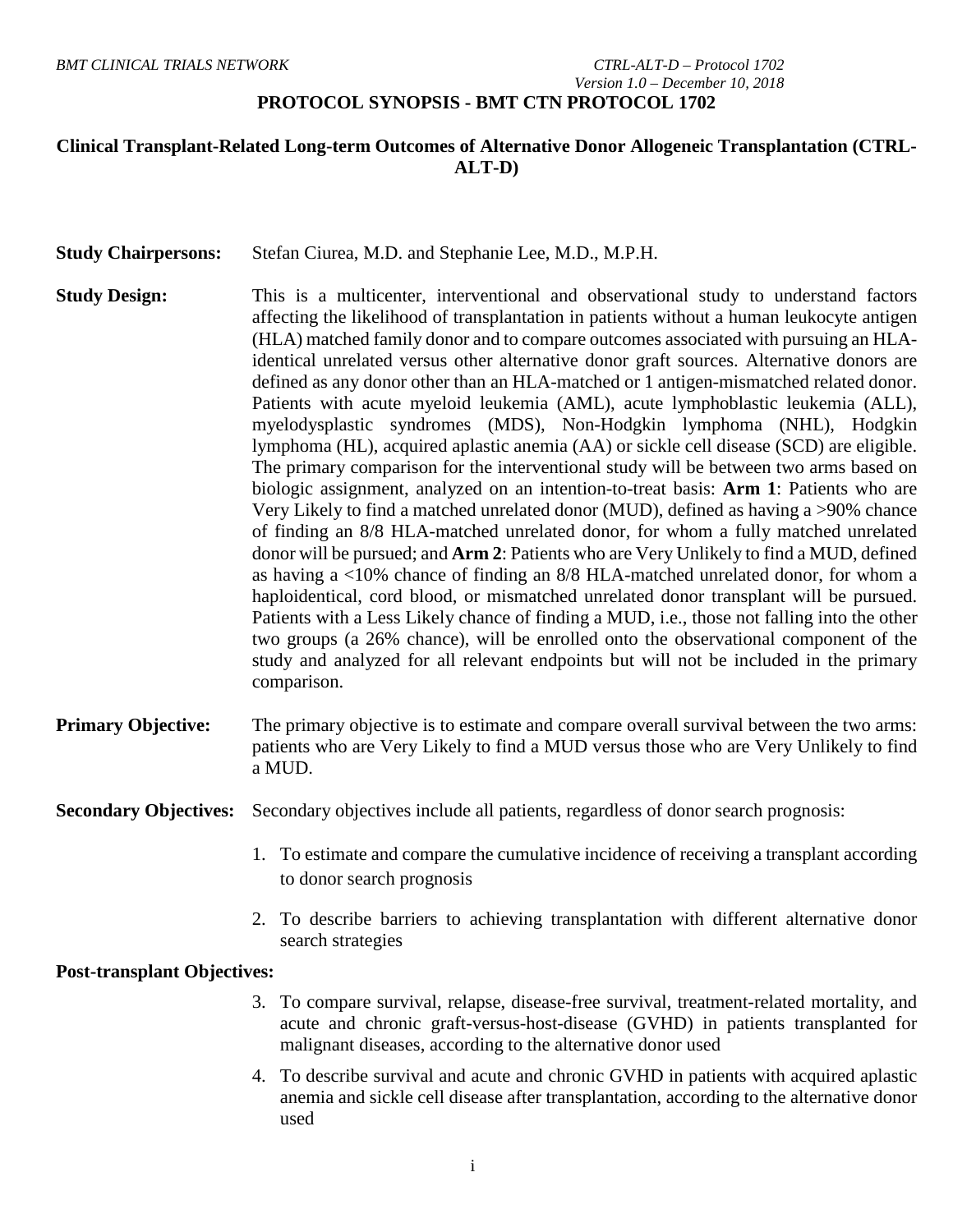# *Version 1.0 – December 10, 2018*

- 5. In patients with AML or ALL in first complete remission and early stage MDS (refractory anemia, refractory anemia with ringed sideroblasts, refractory cytopenia with multilineage dysplasia, 5q- syndrome or  $\leq$ 5% bone marrow blasts) who are treated with a limited subset of conditioning and GVHD prophylaxis regimens and transplanted with either matched unrelated donors or haploidentical related donors (approximately 286 patients meeting eligibility criteria), to compare quality of life (QOL) and describe the incidence of primary graft failure, chronic GVHD, time until off systemic immunosuppression, acute grade III-IV and chronic GVHD requiring immunosuppression-free, relapse-free survival (GRFS), moderate-severe chronic GVHD relapse-free survival (CRFS), current CRFS, number of hospital days, infections, immune reconstitution and late effects after transplantation, according to the alternative donor used (**QOL Substudy**). All clinical data will be captured on Center for International Blood and Marrow Transplant Research (CIBMTR) comprehensive report forms (CRFs) while QOL data will be collected centrally.
- **Accrual Objective:** The study will enroll 1022 patients in the MUD Very Likely plus MUD Very Unlikely search prognosis groups and approximately 710 patients in the Less Likely to find a MUD group.
- **Accrual Period:** The estimated accrual period is 3 years.
- **Study Duration:** Total study duration from first enrollment through last follow-up will be approximately 5 years. Adults included in the QOL substudy will be asked to consent to a final QOL assessment done at 5 years after transplantation. This 5 year QOL assessment will be separately funded and conducted through CIBMTR, referencing Protocol 1702 as the source of consent.
- **Eligibility Criteria:** Patients of all ages with AML, ALL, MDS, NHL, HL, AA or SCD are eligible. Patients must be considered suitable allogeneic hematopoietic cell transplantation (HCT) candidates based on available medical history, physical examination, and laboratory tests. Specific testing for organ function is not required for eligibility but, if available, these tests should be used to judge transplant suitability. Centers must confirm their intention both to follow the recommended search algorithm and to perform the transplant within the next 6 months if a suitable donor is identified. Patients who consent are considered evaluable once the center determines no suitable HLA-matched or 1 antigen mismatched related donor is available (center will also confirm that the patient is still considered a transplant candidate). Patients may be enrolled on other studies.
- **Interim Analysis:** No interim analysis or stopping guidelines for efficacy or futility are planned for this study. We will review the study design assumptions, particularly the ratio of patients who are Very Likely to find a MUD vs. patients who are Very Unlikely to find a MUD and percentage proceeding to transplant, on a periodic basis, and may adjust the sample size if needed to maintain power in the event that our assumptions are incorrect.
- **Stopping Guidelines:** Monitoring of a key safety endpoint of post-transplant mortality will be conducted monthly to ensure that the donor selection recommendations for the Very Unlikely to find a MUD group are not leading to significantly lower than expected post transplant outcomes. If rates significantly exceed pre-set thresholds, the NHLBI will be notified in order that the DSMB can be advised. Policies and composition of the DSMB are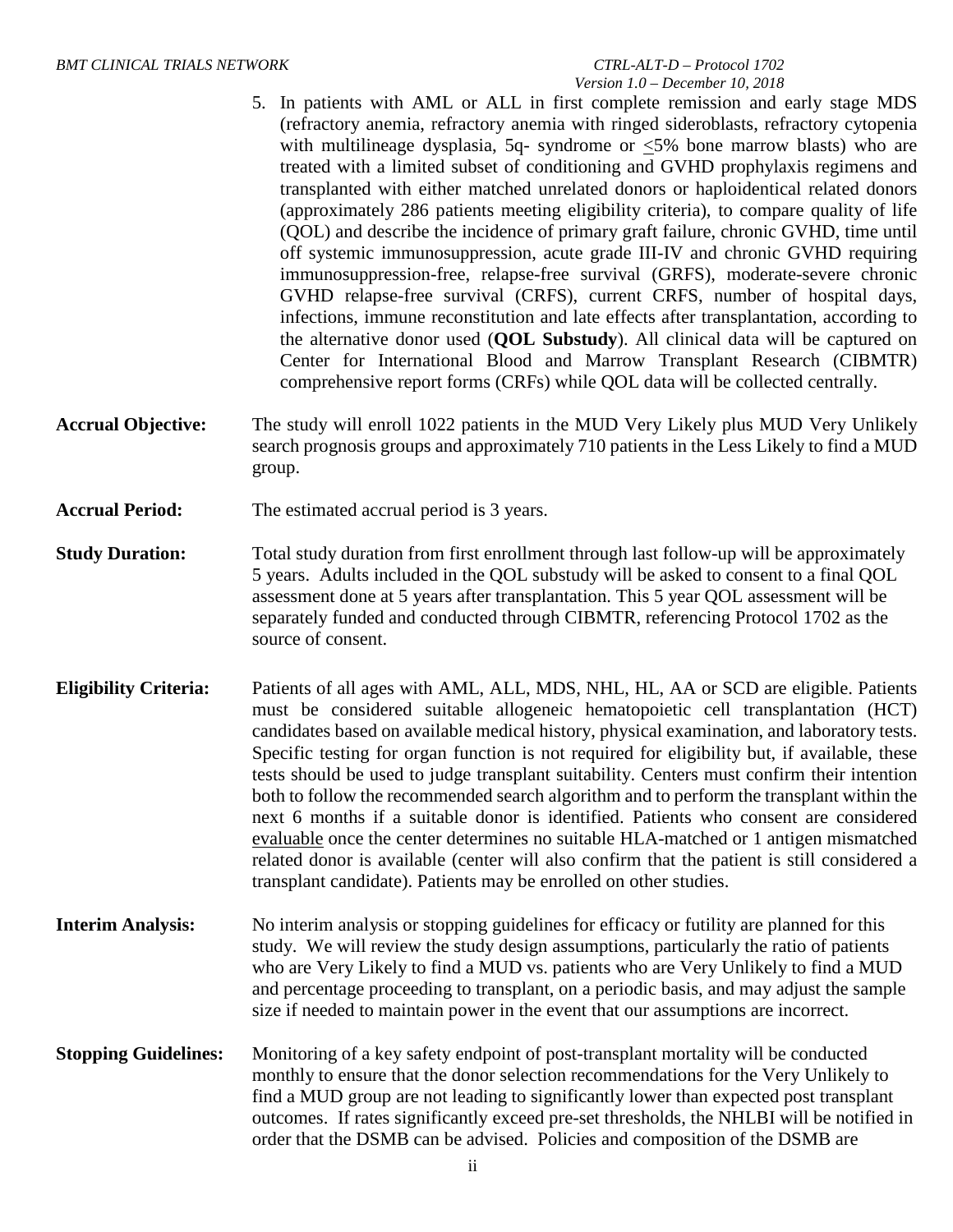# *Version 1.0 – December 10, 2018*

described in the BMT CTN's Manual of Procedures. The stopping guideline serves as trigger for consultation with the DSMB for additional review.

**Correlative Studies:** OOL Substudy involving patients with AML or ALL in first complete remission and early stage MDS who are treated with a limited subset of conditioning and GVHD prophylaxis regimens and transplanted with either matched unrelated donors or haploidentical related donors, to compare quality of life (QOL) and describe the incidence of primary graft failure, chronic GVHD, time until off systemic immunosuppression, acute grade III-IV and chronic GVHD requiring immunosuppression-free, relapse-free survival (GRFS), moderate-severe chronic GVHD relapse-free survival (CRFS), current CRFS, number of hospital days, infections, immune reconstitution and late effects after transplantation, according to the alternative donor used. If funding for research samples is received, immune reconstitution and other testing will be performed for the Substudy population.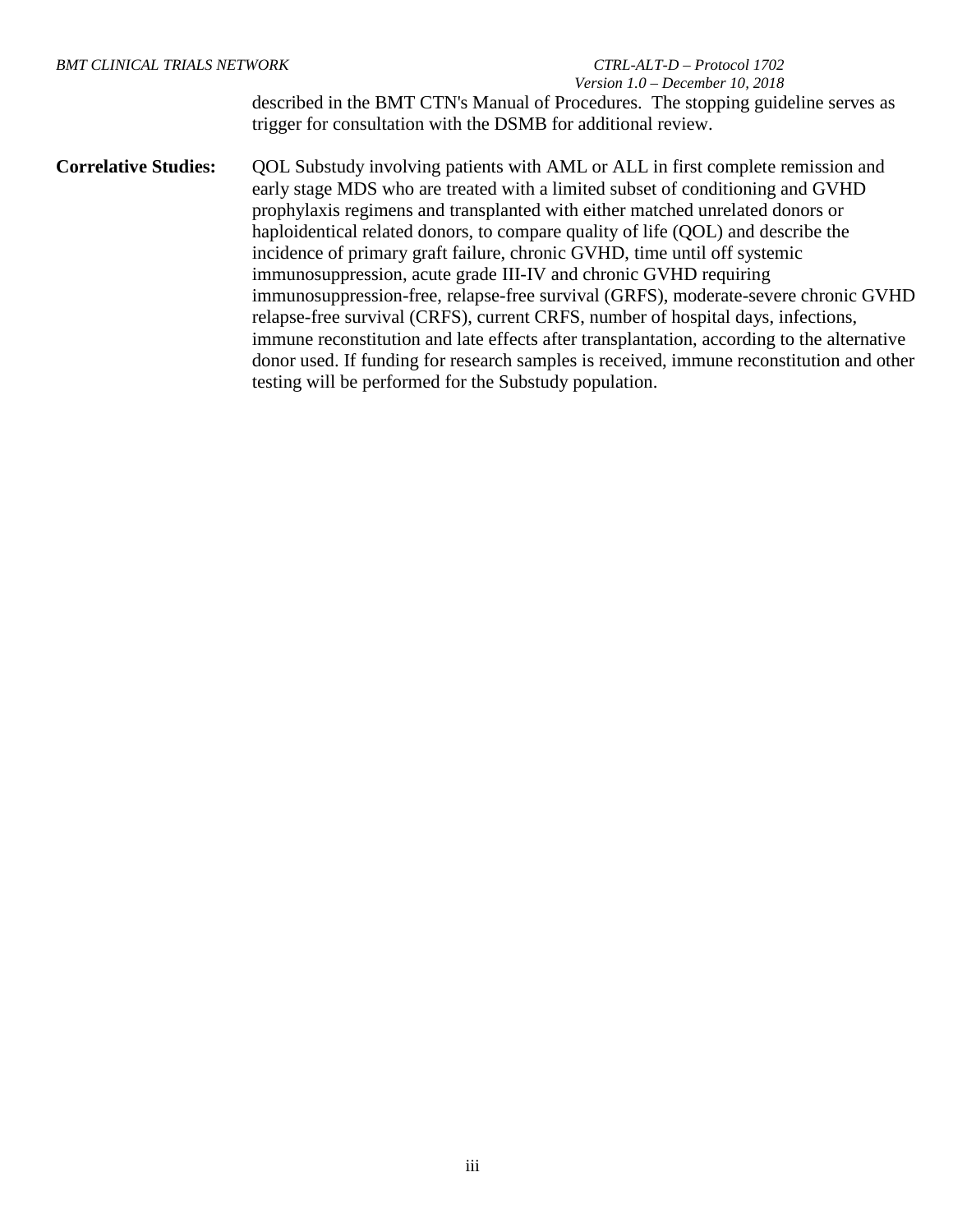## **STUDY SCHEMA**

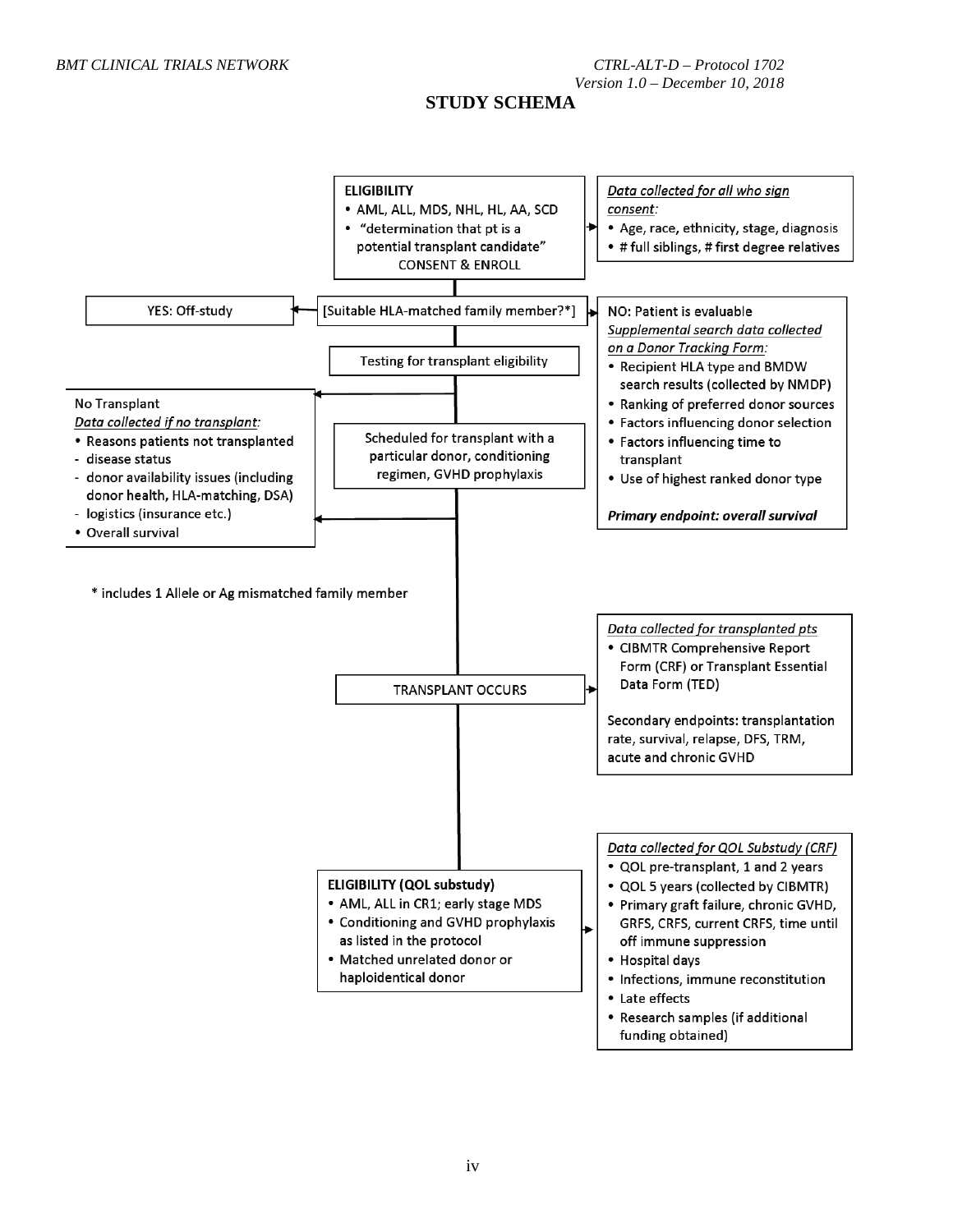# **TABLE OF CONTENTS**

| 1.                   |                                                                                             |  |
|----------------------|---------------------------------------------------------------------------------------------|--|
| 1.1.<br>1.2.<br>1.3. | Alternative Donor Graft Sources Provide Outcomes Comparable to Matched Unrelated Donors 1-2 |  |
| 1.4.                 |                                                                                             |  |
| 1.5.                 |                                                                                             |  |
| 1.6.                 |                                                                                             |  |
| 1.6.1.               |                                                                                             |  |
| 1.6.2.               |                                                                                             |  |
| 1.6.3.               |                                                                                             |  |
|                      |                                                                                             |  |
| 2.                   |                                                                                             |  |
| 2.1.                 |                                                                                             |  |
| 2.2.                 |                                                                                             |  |
| 2.2.1.               |                                                                                             |  |
| 2.2.2.               |                                                                                             |  |
| 2.2.3.               |                                                                                             |  |
| 2.3.                 |                                                                                             |  |
| 2.3.1.               |                                                                                             |  |
| 2.3.2.               |                                                                                             |  |
| 2.4.                 |                                                                                             |  |
| 2.5.                 |                                                                                             |  |
| 2.6.                 |                                                                                             |  |
| 2.6.1.               |                                                                                             |  |
| 2.6.2.               |                                                                                             |  |
| 2.6.3.               |                                                                                             |  |
| 2.6.4.               |                                                                                             |  |
| 2.6.5.               |                                                                                             |  |
| 2.7.                 |                                                                                             |  |
|                      |                                                                                             |  |
| 3.                   |                                                                                             |  |
| 3.1.                 |                                                                                             |  |
| 3.2.                 |                                                                                             |  |
| 3.2.1.               |                                                                                             |  |
| 3.2.2.               |                                                                                             |  |
| 3.2.3.               |                                                                                             |  |
| 3.2.4.               |                                                                                             |  |
| 3.2.5.               |                                                                                             |  |
| 3.2.6.               |                                                                                             |  |
| 3.2.7.               |                                                                                             |  |
| 3.3.                 |                                                                                             |  |
| 3.3.1.               |                                                                                             |  |
| 3.3.2.               | Time Until Off Immunosuppression for Patients Diagnosed with Chronic GVHD 3-2               |  |
| 3.3.3.               |                                                                                             |  |
| 3.3.4.               | Moderate-severe Chronic GVHD, Relapse-free Survival (CRFS) and Current CRFS  3-2            |  |
|                      |                                                                                             |  |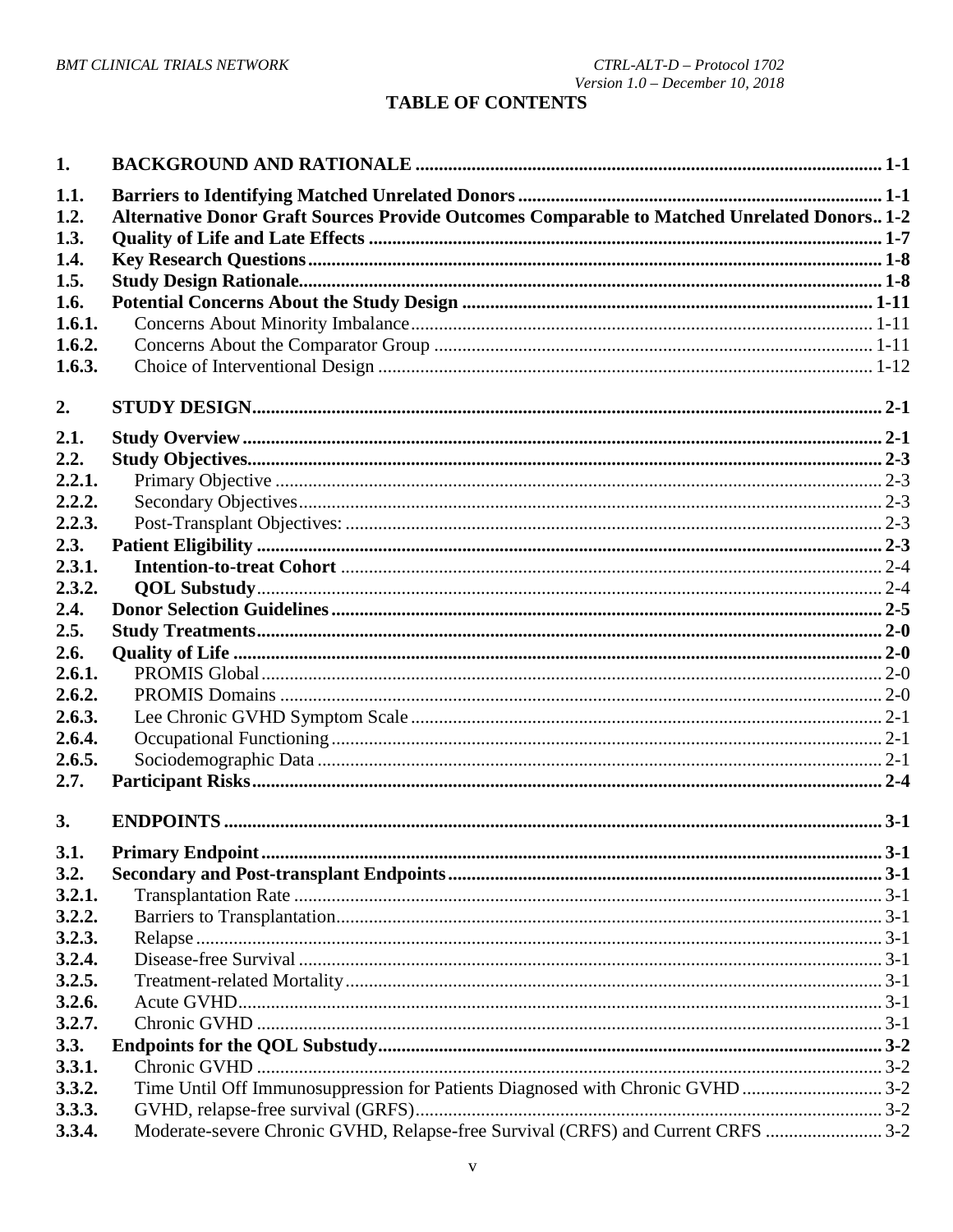| 3.3.5.           |                                                                         |  |
|------------------|-------------------------------------------------------------------------|--|
| 3.3.6.           |                                                                         |  |
| 3.3.7.           |                                                                         |  |
| 3.3.8.           |                                                                         |  |
| 3.3.9.           |                                                                         |  |
| 3.3.10.          |                                                                         |  |
|                  |                                                                         |  |
| $\overline{4}$ . |                                                                         |  |
| 4.1.             |                                                                         |  |
| 4.1.1.           |                                                                         |  |
| 4.1.2.           |                                                                         |  |
| 4.1.3.           |                                                                         |  |
| 4.1.4.           |                                                                         |  |
| 4.2.             |                                                                         |  |
| 4.2.1.           |                                                                         |  |
| 4.3.             |                                                                         |  |
| 4.3.1.           |                                                                         |  |
| 4.3.2.           |                                                                         |  |
| 4.3.3.           |                                                                         |  |
| 4.3.4.           |                                                                         |  |
| 4.4.             |                                                                         |  |
| 5.               |                                                                         |  |
|                  |                                                                         |  |
| 5.1.             |                                                                         |  |
| 5.1.1.           |                                                                         |  |
| 5.2.             |                                                                         |  |
| 5.3.             |                                                                         |  |
| 5.3.1.           |                                                                         |  |
| 5.4.             |                                                                         |  |
| 5.5.             |                                                                         |  |
| 5.6.             |                                                                         |  |
| 5.6.1.           |                                                                         |  |
| 5.6.2.           |                                                                         |  |
| 5.6.3.           |                                                                         |  |
| 5.6.4.           |                                                                         |  |
| 5.6.5.           |                                                                         |  |
| 6.               |                                                                         |  |
| 6.1.             |                                                                         |  |
| 6.2.             |                                                                         |  |
| 6.3.             | APPENDIX C. LIKELIHOOD OF A MATCHED UNRELATED DONOR TRANSPLANT BY       |  |
|                  |                                                                         |  |
| 6.4.             | APPENDIX D. CURRENT 1 YEAR AND 100 DAY SURVIVAL FOR VARIOUS PATIENT AND |  |
|                  |                                                                         |  |
| 6.5.             | APPENDIX E. DERIVATION OF A SQUENTIAL TEST STATISTIC FOR CENSORED       |  |
|                  |                                                                         |  |
| 6.6.             |                                                                         |  |
|                  |                                                                         |  |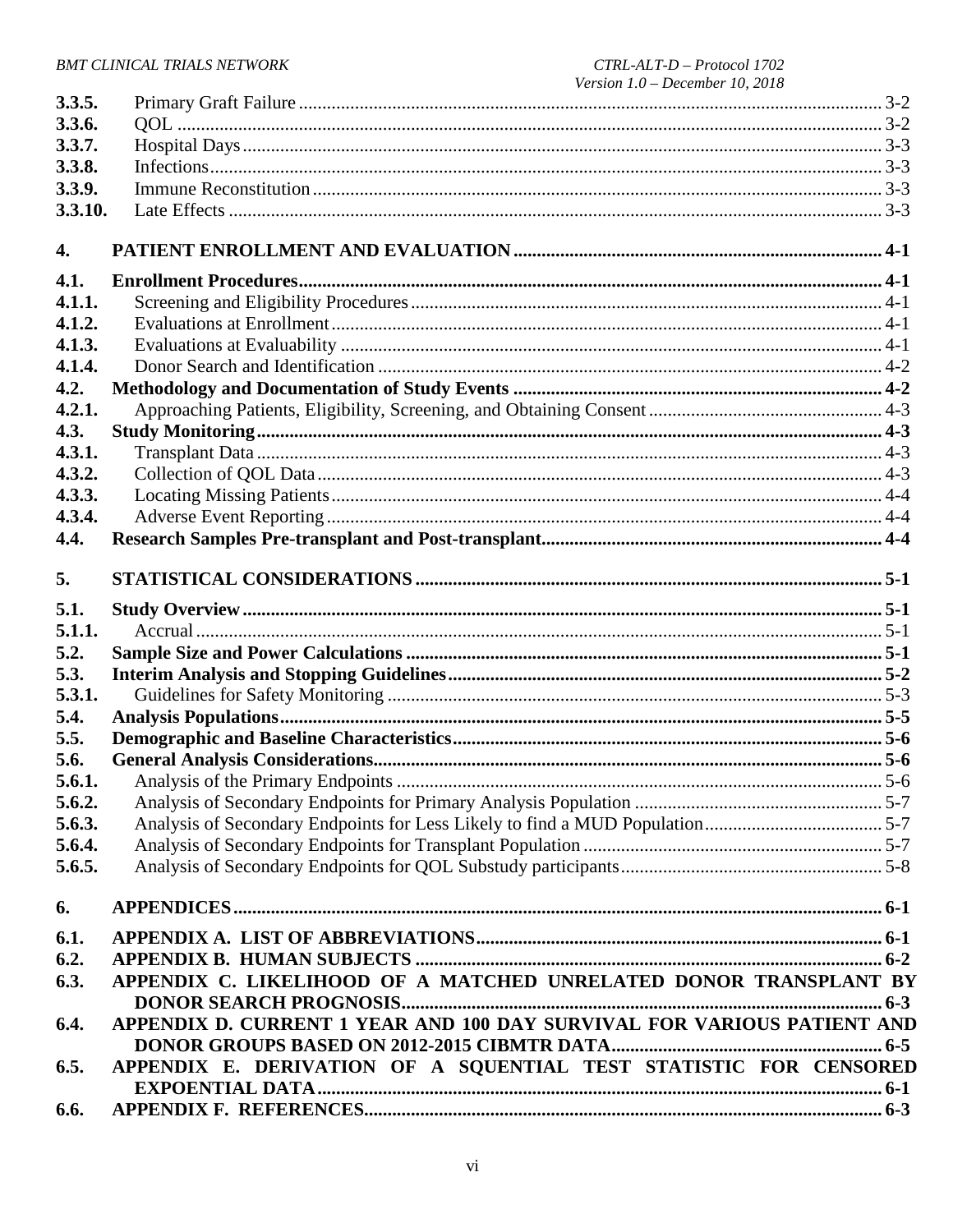#### **CHAPTER 1**

#### <span id="page-7-0"></span>**1. BACKGROUND AND RATIONALE**

#### <span id="page-7-1"></span>**1.1. Barriers to Identifying Matched Unrelated Donors**

Allogeneic hematopoietic cell transplantation (HCT) is a potentially curative treatment and is standard of care for patients with high-risk or advanced hematologic malignancies and other hematologic diseases. The use of allogeneic HCT has expanded rapidly over the past decades owing to substantial advances in transplant procedures and supportive care.<sup>[1,](#page-60-1)[2](#page-60-2)</sup> However, providing a suitable donor for all potential HCT patients in an optimal period of time remains an unmet need. Even though a fully HLA-matched related donor (MRD) is considered the first graft choice for transplantation, approximately two-thirds of patients who need a transplant do not have a MRD available; most patients must rely on alternative donor choices.<sup>3</sup> Historically, an HLA-matched adult unrelated donor has been accepted as the next best option. The success of unrelated donor HCT was primarily influenced by the degree of HLA matching between the donor and the recipient. High resolution matching at 8 alleles at HLA-A, -B, -C, and -DRB1 (8/8 match) is considered standard for unrelated donor transplantation,<sup>[4](#page-60-4)[,5](#page-60-5)</sup> and transplant outcomes after unrelated donor grafts approximate those of matched related donor grafts. [6-9](#page-60-6) Hence, most transplant centers usually proceed with an unrelated donor search for all patients in need of a transplant if no matched related donor is available. However, identification of an unrelated donor may be challenging due to low donor availability for non-Caucasian populations or mixed race individuals[.10](#page-60-7) In addition, the unrelated donor search and procurement of stem cell product usually takes longer (on average 3-4 months) than that of a matched related donor (approximately 1 month). As a result, patients may develop progressive disease<sup>11</sup> or become medically unfit while waiting for an unrelated donor transplant, which might have a negative impact on overall survival. With recent improvements in haploidentical donor transplant outcomes using post-transplant cyclophosphamide for graftversus-host disease (GVHD) prophylaxis, an increasing number of patients without an HLAmatched donor are receiving grafts from HLA-mismatched relatives. Some data suggest outcomes of haploidentical sibling donor HCTs are similar to those of HLA-identical HCTs, though numbers of evaluable patients remain small and follow-up relatively short.<sup>[12](#page-61-0)[,13](#page-61-1)</sup> Centers also continue to use cord blood and mismatched unrelated donors. It is currently unclear which is the best alternative donor source and if it is better to proceed with an alternative donor as soon as possible or wait and complete an unrelated donor search, even if it takes a longer period of time to perform transplantation.

Work by Dehn and colleagues has defined a "donor search prognosis" based on HLA allele frequencies and race/ethnicity. This score predicts the likelihood of successfully identifying a  $10/10$  matched unrelated donor.<sup>[14](#page-61-2)</sup> Patients who are Very Likely to find a MUD have a >90% likelihood of finding a matched unrelated donor, while those who are Very Unlikely to find a MUD have a <10% chance. Patients who are Less Likely to find a MUD have a 26% chance of finding a matched unrelated donor. Worse search prognosis is associated with racial and ethnic minority status but not with other patient and disease biology characteristics that might influence the success of HCT. Thus, the use of donor search prognosis in this trial as a tool for biologic assignment to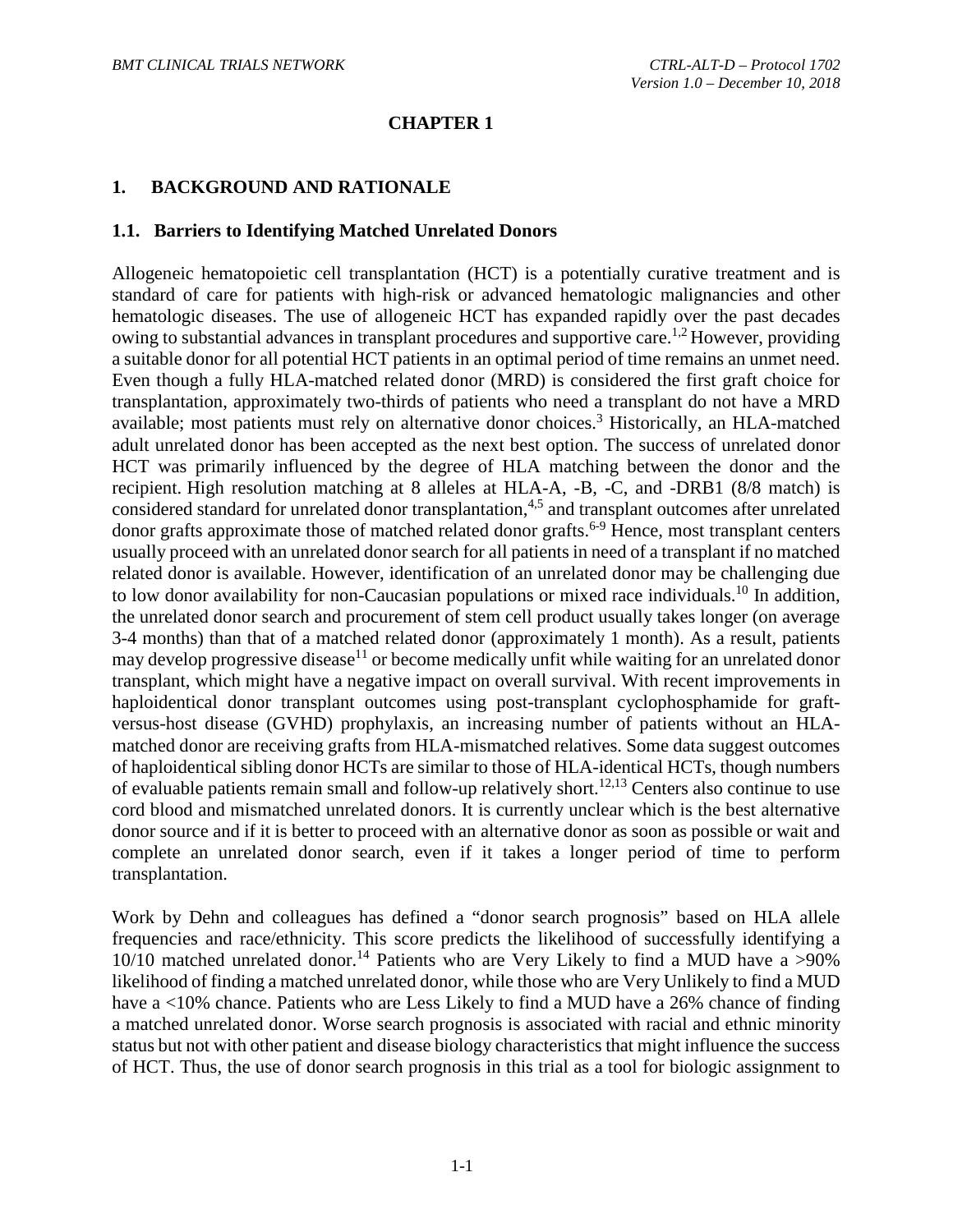matched unrelated donors vs. mismatched donors provides a mechanism to minimize bias from disease characteristics.

A recent survey (July 2018) of donor choice practices by different BMT CTN core and affiliate transplant centers revealed that the majority of centers (78%) will initially start a formal unrelated donor search in the absence of a matched related donor, while only 16% may proceed to a haploidentical donor transplant without a formal unrelated donor search. If a patient lacks a matched related or unrelated donor, 69% of the centers would likely choose a haploidentical donor, 16% a mismatched unrelated donor and 15% a cord blood donor. Eighty nine percent said they would be comfortable proceeding to transplant with a haploidentical related donor or cord blood without a formal unrelated donor search if a predictive algorithm could identify patients with a <10% chance of finding a matched unrelated donor.

## <span id="page-8-0"></span>**1.2. Alternative Donor Graft Sources Provide Outcomes Comparable to Matched Unrelated Donors**

While most centers would choose a readily available matched unrelated donor over other alternative donors for a patient lacking an HLA-identical sibling donor, in reality the reported outcomes for all alternative donor transplants appear similar (Section 6.4. Appendix D). Survival for transplanted patients is anticipated to be superior to outcomes without transplantation.

## **Mismatched Unrelated Donor Transplantation**

Despite the availability of more than 32 million worldwide potential donors for HCT accessible through the National Marrow Donor Program registry, the probability of finding a suitable HLAmatched donor for HCT varies considerably, from 75% in Caucasians to 16-35% among other races.<sup>[10](#page-60-7)</sup> One of the alternative options in such cases is the use of an HLA- mismatched unrelated donor; however, previous studies found an increased risk of graft-versus-host disease (GVHD) and treatment-related mortality with reduced overall survival and progression-free survival compared to HLA-matched donor transplantation.<sup>[4,](#page-60-4)[8](#page-60-9)[,15](#page-61-3)</sup>

The standard pharmacological GVHD prophylaxis regimen for HLA-matched unrelated donor or -matched related donor transplantation includes a calcineurin inhibitor (commonly tacrolimus or cyclosporine) and methotrexate. [8](#page-60-9)[,16](#page-61-4) This is often intensified with *in vivo* T-cell depletion, generally with antithymocyte globulin (ATG) or alemtuzumab in mismatched unrelated donor HCT.<sup>[17](#page-61-5)[,18](#page-61-6)</sup> With this intensive regimen, the incidence of grade II–IV acute GVHD (20–35%), grade III–IV aGVHD (4–20%) and cGVHD (22–67%) in mismatched unrelated donor HCT approaches comparable levels to those seen after matched unrelated donor HCT. [17,](#page-61-5)[18](#page-61-6) However, *in vivo* T-cell depletion delays T-cell immune reconstitution<sup>[19](#page-61-7)</sup> and poses heightened risk of bacterial and viral infections, including herpes simplex virus, cytomegalovirus (CMV), Epstein–Barr virus, and infection-related deaths,<sup>[20](#page-61-8)</sup> as well as fatal post-transplant lymphoproliferative disorder (PTLD).<sup>[21](#page-61-9)</sup> An alternative approach to prevention of GVHD in mismatched unrelated donor HCT is the use of post-transplant cyclophosphamide (PTCy), administered in a similar fashion as in haploidentical transplantation on days +3 and +4, along with tacrolimus and mycophenolate mofetil (MMF). A recent retrospective comparison for patients with mismatched unrelated donor HCT treated with either PTCy or conventional GVHD showed a lower incidence of grade II-IV aGVHD in the first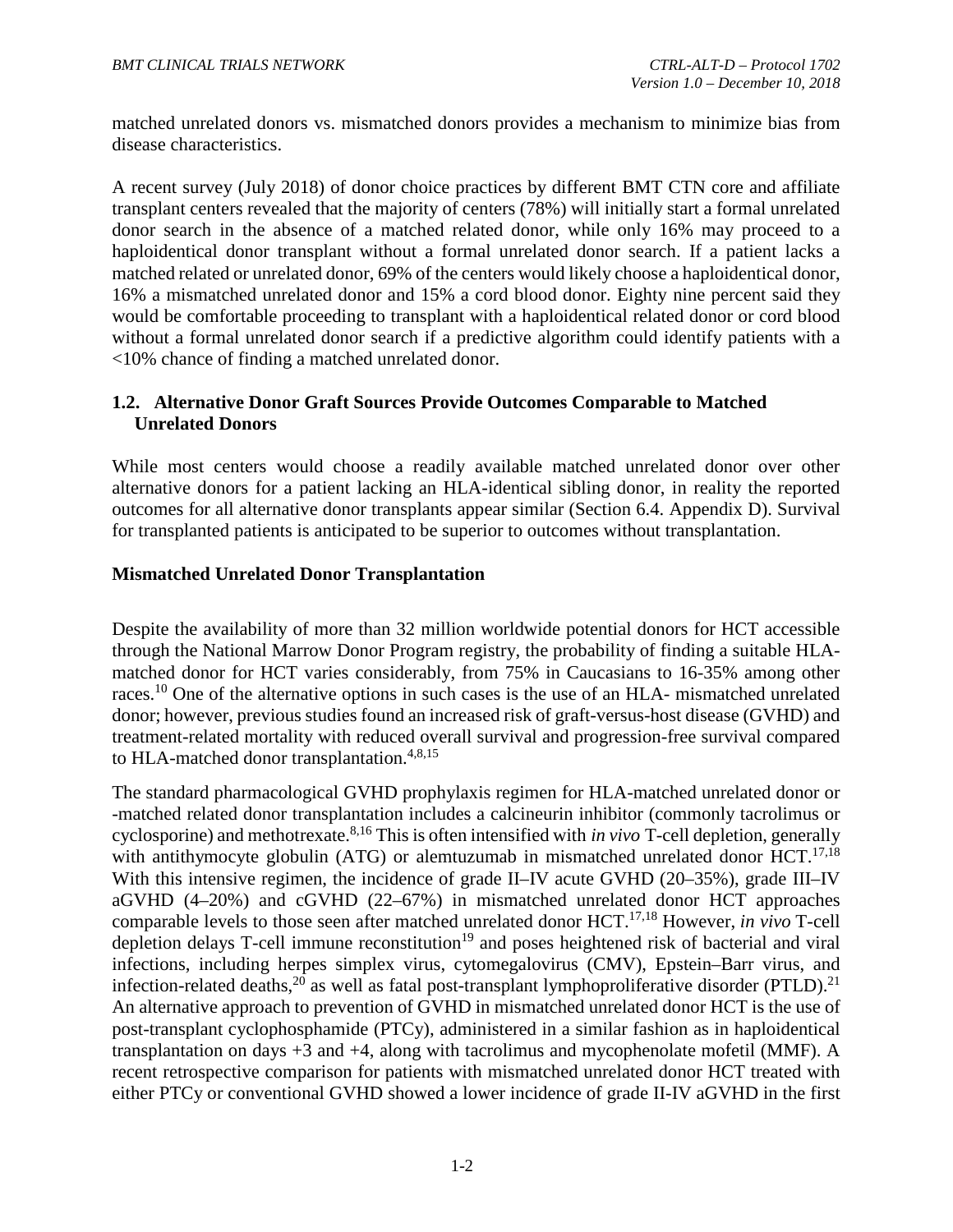month post-transplant period with PTCy and similar incidence of cGVHD, 2-year non-relapse mortality, relapse, progression-free survival, and overall survival.<sup>[22](#page-61-10)</sup>

## **Cord Blood Transplantation**

Since the first umbilical cord blood transplant (UCBT) performed in 1988,<sup>[23](#page-61-11)</sup> the field of UCBT has evolved significantly. Due to reduced stringency of the HLA-match requirement and faster availability of banked cryopreserved umbilical cord blood units, cord blood has served as an alternative source of hematopoietic stem cells, and contributed to increased access to HCT for patients who lack of an HLA-matched related or unrelated donor, primarily in younger patients. So far, over 750,000 cord blood units have been stored for transplantation worldwide,  $24$  and approximately 3,000 UCBTs have been performed each year for both hematologic malignancies and non-malignant diseases.[25](#page-62-1)

In pediatric patients with acute leukemia, Eapen et al. demonstrated a leukemia-free survival at 3 years of 60% after HLA-matched UCBT, 36% after 1 HLA-mismatched UCBT with low cell dose  $(<$ 3 X10<sup>7</sup> TNCs/kg), 45% after 1 HLA-mismatched UCBT with high cell dose, and 33% after 2 HLA-mismatched UCBT.<sup>[26](#page-62-2)</sup> The encouraging results have also been demonstrated in pediatric patients with benign diseases such as thalassemia, sickle cell anemia<sup>27</sup> and Fanconi anemia<sup>23</sup>.

Although there have been no randomized prospective studies comparing outcomes of UCBT and other donor sources, results from several retrospective and prospective studies have demonstrated that UCBT is associated with lower rates of GVHD and can provide long-term survival rates comparable to HLA-matched unrelated donor transplants.<sup>28-32</sup> A recent meta-analysis included 9 studies of pediatric and adult patients with acute lymphoblastic leukemia (ALL) or acute myeloid leukemia (AML) and showed a similar relapse rate, overall survival and progression-free survival of unrelated single-unit UCBT and unrelated donor bone marrow transplantation. However, time to neutrophil and platelet recovery was shorter after unrelated donor transplantation compared to UCBT.<sup>32</sup> The median age of UCBT patients included in this meta-analysis was 27.5 years.

Even though cord blood contains a high density of hematopoietic progenitor cells (HPCs) with an extensive proliferative capacity and can be cryopreserved for more than 20 years<sup>33</sup>, the total volume of each cord blood unit infused is low, resulting in delayed hematopoietic recovery, delayed immune reconstitution and increased treatment-related mortality as it has been shown in many studies that the successful transplantation using cord blood depends primarily on number of  $HPCs$  in the cord blood unit.<sup>[26,](#page-62-2)[27,](#page-62-3)[34](#page-62-7)</sup> The optimal cell dose per recipient body weight can be achieved in small children while this becomes an important limitation of using cord blood cells in adult patients. Improvements in UCBT outcomes for adult patients are due to better HLA matching, supportive care, patient selection and optimal cord blood unit selection based on nucleated cell dose. The Japanese group reported better 5-year disease-free survival of 60–70% in selected acute leukemia patients receiving myeloablative single unit UCBT, presumably because lower recipients' weight and less genetic variability in the Japanese population.<sup>35</sup>

To overcome the low number of HPCs in a single cord blood unit, double UCBT was developed. In a study of 23 adults with high-risk hematological malignancies undergoing double CBT, the engraftment was derived from a single cord blood unit with the median time to engraftment of 23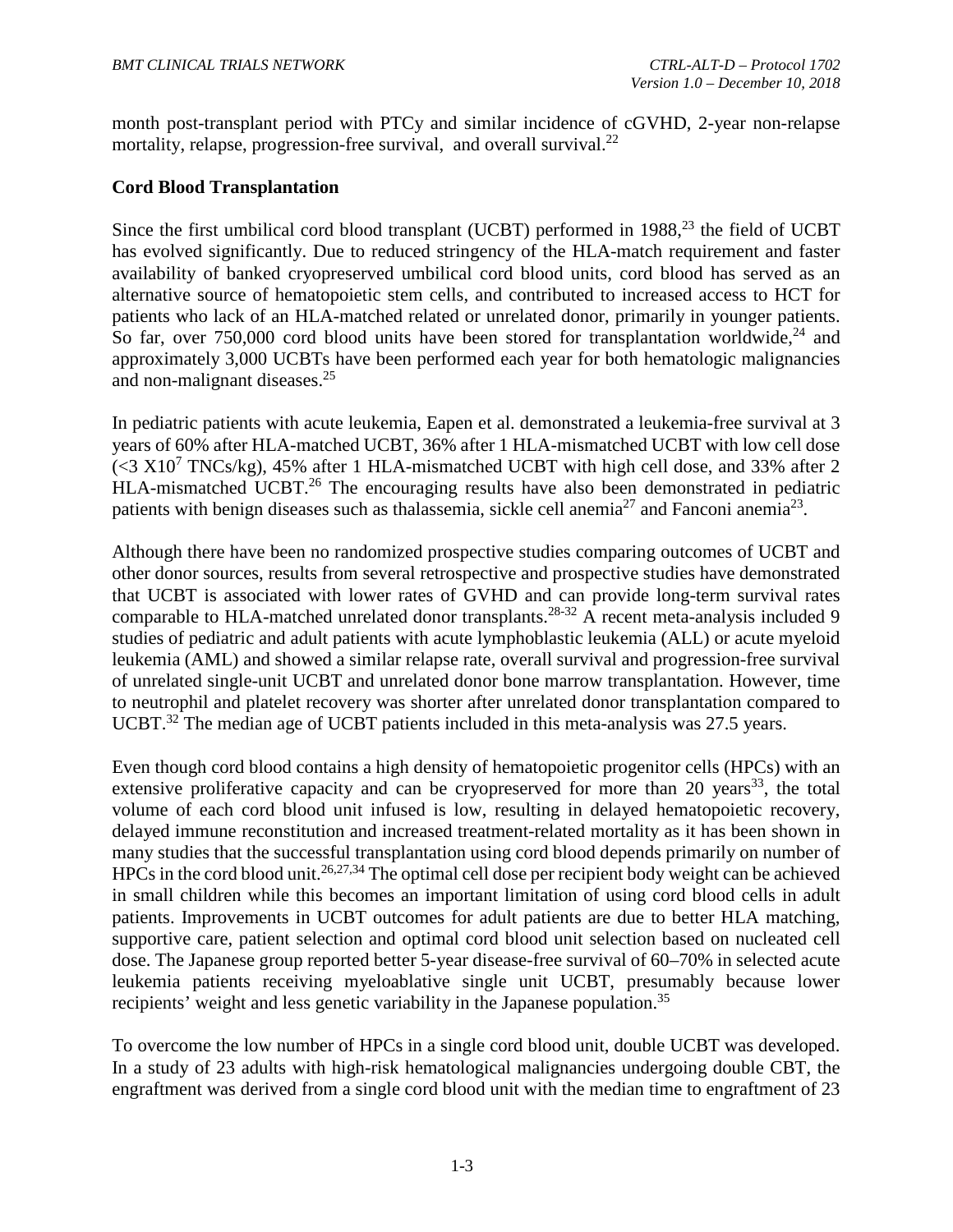days.<sup>[36](#page-63-0)</sup> This approach has been studied in several diseases, which showed promising outcomes.<sup>37[,38](#page-63-2)</sup> However, the benefit of double as opposed to single UCBT remains unclear as demonstrated from a prospective randomized study comparing single versus double UCBT in children and adolescents, which showed a similar rate of neutrophil engraftment and survival, while a higher incidence of grade III-IV aGVHD and cGVHD was observed in patients receiving double UCBT.<sup>39</sup>

Beside the use of double UBCT, several methods have also been pioneered to help increase numbers of HPCs and enhance engraftment after UCBT such as novel strategies of cord blood expansion<sup>40-44</sup> or strategies to increase cord blood HPC homing<sup>45-47</sup>. So far, all of these approaches appear to be safe and have faster engraftment; however, survival benefits remain unclear.

#### **Haploidentical Transplantation with Post-transplant Cyclophosphamide**

Haploidentical HCTs have been performed ever since the beginning of transplantation. However, high treatment-related mortality, initially because of aGVHD seen with T-cell replete grafts, then due to infectious complications associated with extensive T-cell depletion, has been noted. A recent development is the application of PTCy with a T-cell replete donor graft, which makes haploidentical transplantation feasible, with lower cost, low rates of GVHD and reproducible results worldwide. This has allowed a significant increase in donor availability and in the number of haploidentical transplants performed.<sup>[2](#page-60-2)</sup>

Based on promising preclinical studies, O'Donnell and colleagues reported the first phase I clinical trial results of 13 patients who underwent haploidentical transplantation using non-myeloablative conditioning with fludarabine 30 mg/m<sup>2</sup> on day -6 to -2 and 2 Gy TBI on day -1 and PTCy 50 mg/kg on day  $+3.^{48}$  $+3.^{48}$  $+3.^{48}$  Additional immunosuppression included MMF (day  $+4$  to day  $+35$ ) and tacrolimus. Cyclophosphamide 16.5 mg/kg on day -6 and -5 was subsequently added (Flu/Cy/TBI regimen) after the first few treated patients experienced primary graft failure. [48](#page-63-6),49 Subsequent studies refined the prevention of GVHD by administering two doses of Cy on days  $+3$  and  $+4$ .<sup>[49](#page-64-0)</sup>

Since then, there has been a considerable interest in developing this approach for clinical practice. In 2011, the Blood and Marrow Transplant Clinical Trials Network (BMT CTN) jointly published results of 2 phase II studies of haploidentical and cord blood transplants. The studies were conducted in parallel in patients with high-risk hematological malignancies. [50](#page-64-1) BMT CTN 0603 reported the results of haploidentical transplants with PTCy and a bone marrow graft. All patients were treated with reduced intensity conditioning using the Flu/Cy/TBI regimen. The patients in the haploidentical transplant trial had a low incidence of grade II-IV acute GVHD (32%) and, remarkably, there were no cases of severe (grade III-IV) aGVHD. The 1-year treatment-related mortality was also very low (7%), but the relapse rate was high (45%). The 1-year overall survival and progression-free survival were 62% and 48% in the haploidentical trial and 54% and 46% in the cord blood trial.

The MD Anderson Cancer Center group also performed two parallel phase II trials, one exploring the use of PTCy-based GVHD prophylaxis for haploidentical HCT and the other for 9/10 unrelated donor transplants, each using the same conditioning regimen (Flu/Mel/2GyTBI).<sup>[51](#page-64-2)</sup> A total of 104 patients were treated, 60 with a haploidentical donor and 46 with a 9/10 unrelated donor transplant. Most patients received a bone marrow (BM) graft and all had the same GVHD prophylaxis with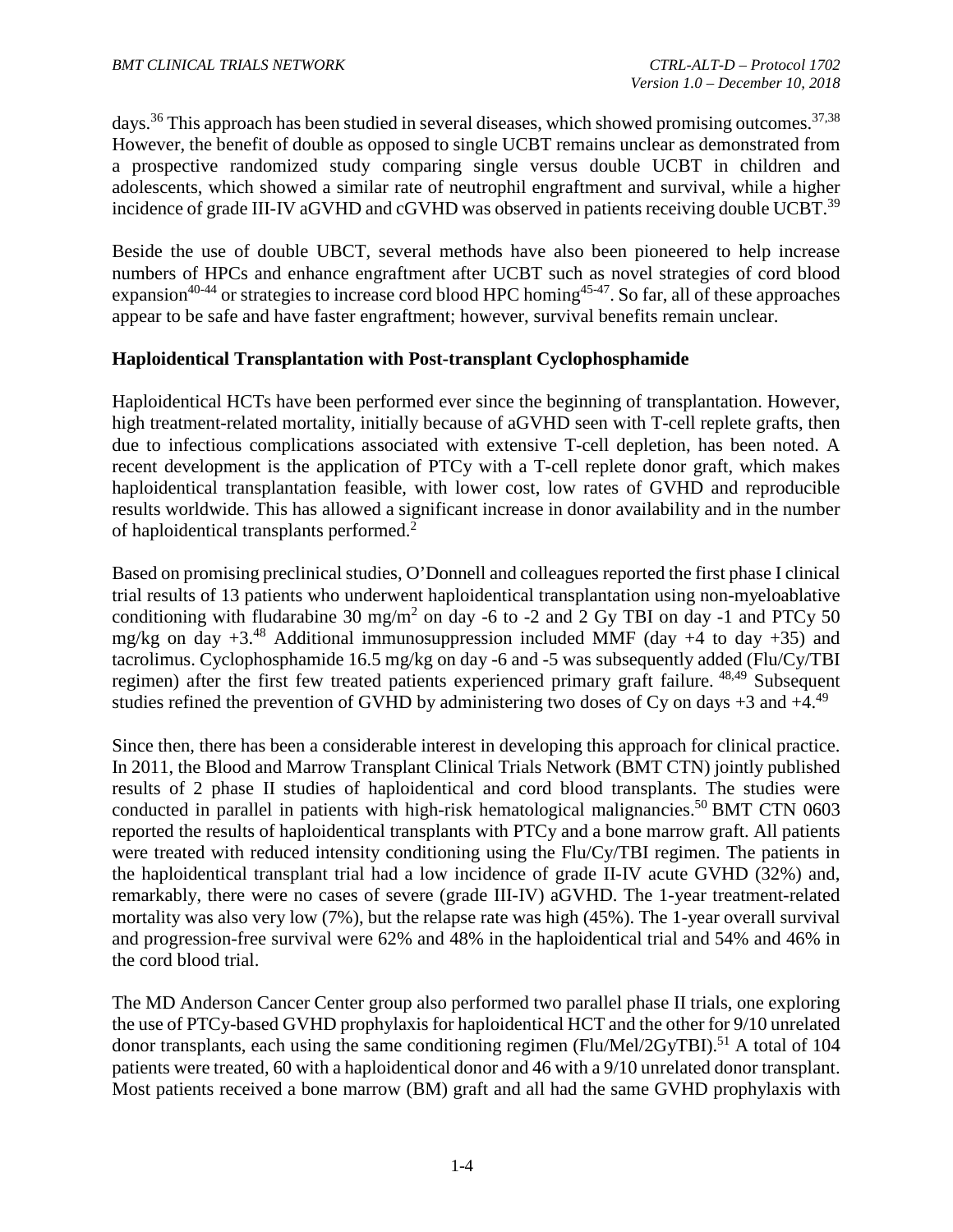PTCy, tacrolimus and MMF. Engraftment with the two donor types was similar (95% and 98%). Cumulative incidences of grades II-IV aGVHD were 28% and 33%. Corresponding rates of grades III-IV acute GVHD were 3% and 13%, of cGVHD 13% and 14%, treatment-related mortality 21% and 31%, and relapse 19% and 25%. One year rates of survival and progression-free survival were 70% and 60% and 60% and 47%, respectively (Table 1). [51](#page-64-2)

**Table 1.** Outcomes of two sets of parallel Phase II trials performed by MD Anderson Cancer Center and BMT CTN. The first set included a trial of haploidentical donor transplants and a trial of 9/10 unrelated donor transplants; the second set included a trial of haploidentical transplants and a trial of cord blood transplants.

|                 | <b>MD</b> Anderson |                    | <b>BMT CTN</b>    |                 |  |
|-----------------|--------------------|--------------------|-------------------|-----------------|--|
|                 | <b>HAPLO</b> with  | 9/10 URD with      | <b>HAPLO</b> with | <b>CBT</b> with |  |
|                 | <b>Flu/Mel/TBI</b> | <b>Flu/Mel/TBI</b> | <b>Flu/Cy/TBI</b> | Flu/Cy/TB       |  |
|                 | $(N=60)$           | $(N=46)$           | $(N=50)$          |                 |  |
|                 |                    |                    |                   | $(N=50)$        |  |
| Engraftment     | 95%                | 98%                | 96%               | 94%             |  |
| aGVHD gr II-IV  | 28%                | 33%                | 32%               | 40%             |  |
| aGVHD gr III-IV | 3%                 | 13%                | 0%                | 21%             |  |
| cGVHD           | 13%                | 14%                | 13%               | 25%             |  |
| TRM(1yr)        | 21%                | 31%                | 7%                | 24%             |  |
| <b>RR</b> (1yr) | 19%                | 25%                | 45%               | 31%             |  |
| OS(1yr)         | 70%                | 60%                | 62%               | 54%             |  |
| DFS(1yr)        | 60%                | 47%                | 48%               | 46%             |  |

**Legend:** HAPLO – haploidentical, URD – matched unrelated donor, CBT – cord blood transplant, N – number, Flu – fludarabine, Mel – melphalan, TBI – total body irradiation (2Gy), Cy – cyclophosphamide, aGVHD – acute graft versus host disease, cGVHD – chronic graft versus host disease, TRM – treatment-related mortality, RR – relapse rate, OS – overall survival, DFS – disease-free survival.

#### **Comparative Outcomes Between Haploidentical and Matched Unrelated Donor Transplants**

Multiple retrospective studies have shown similar outcomes between different alternative donor sources including haploidentical transplants and 8/8 HLA matched unrelated donor transplants.

A summary of the results from the first 7 single institution studies<sup>52-57</sup> comparing these two donor sources showed a median incidence of grade II-IV aGVHD of 27% (range 14%-43%) vs. 37% (range 22-63%) and cGVHD 24% (range 13%-38%) vs. 36% (22%-63%), respectively. In these studies, treatment-related mortality rates ranged from 9% at 2 years to 18% at 1 year for haploidentical donors vs. 8% to 34% at 2 years for unrelated donors, relapse rate ranged from 18% at 1 year to 40% at 2 years for haploidentical donors and from 16% at 1 year to 52% at 2 years for unrelated donors, while progression-free survival ranged from 41% at 3 years to 60% at 4 years for haploidentical and from 29% at 2 years to 52% at 2 years for unrelated donors, indicating considerable overlap but also showing wide confidence intervals as a result of the relatively small number of haploidentical transplant recipients in these studies.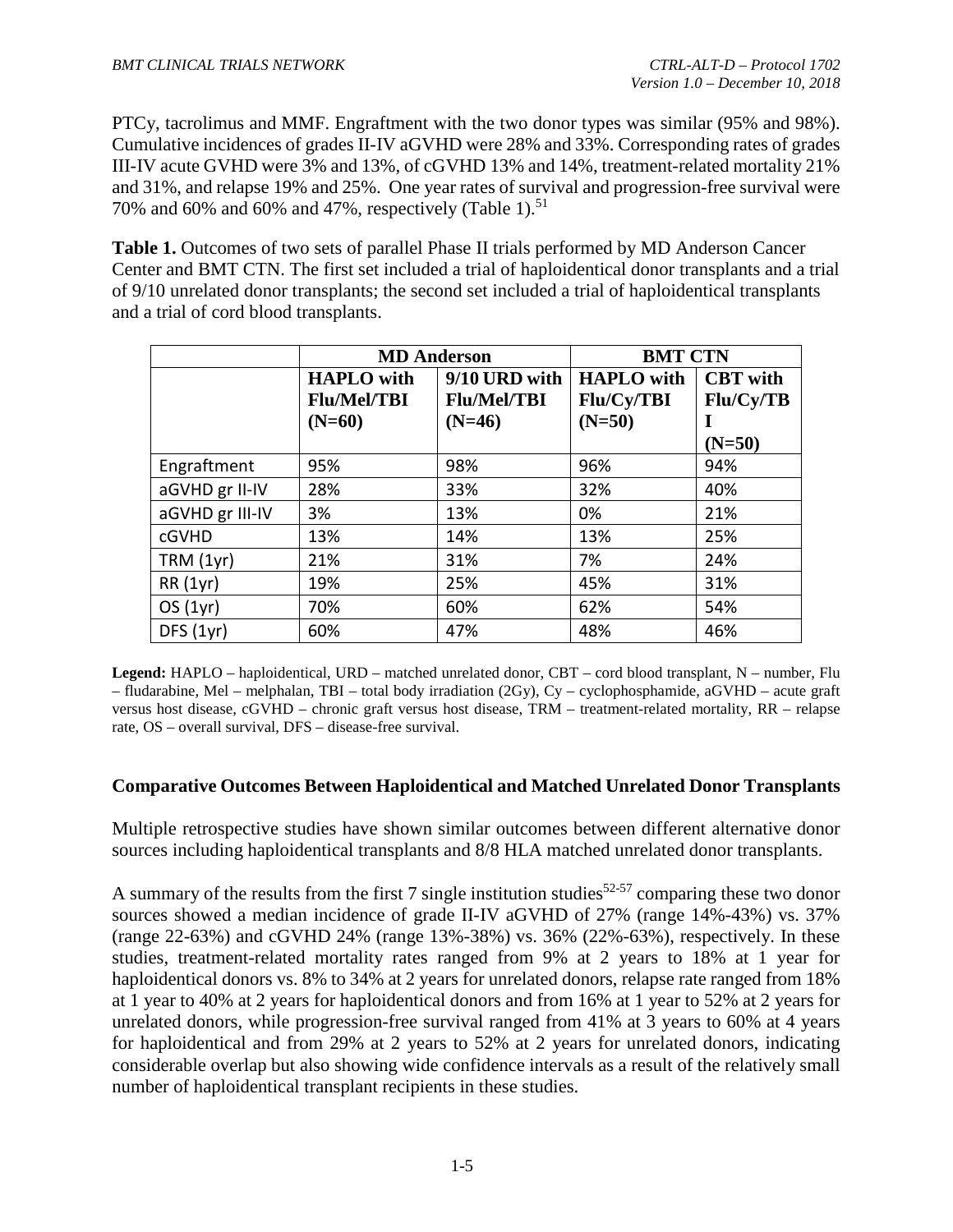In addition, several larger registry studies compared outcomes between these two donor sources (Table 2). Two of these studies were performed by CIBMTR, one in patients with  $AML<sup>12</sup>$  and one in patients with lymphoma.<sup>[13](#page-61-1)</sup> These studies also showed similar results between the two groups. In the first study more than 2,000 patients were analyzed (though only 192 had a haploidentical donor) and the 3-year progression-free survival was similar for haploidentical and unrelated donor transplant patients treated with myeloablative (41% vs. 42%) and reduced intensity/nonmyeloablative conditioning (35% vs. 37%), while lower incidences of acute and chronic GVHD were observed in the haploidentical transplant groups.<sup>[12](#page-61-0)</sup> In the second study of 917 lymphoma patients, 185 had a haploidentical donor (all treated with Flu/Cy/TBI regimen), and similar results were observed: the 3-year progression-free survival for haploidentical transplants was 47% vs. 49% for unrelated donor transplants performed without ATG and 38% for unrelated donor transplants with ATG (p=0.02), while the haploidentical transplants again had significantly lower incidence of severe aGVHD (8% vs.  $12\%$  vs.  $17\%$ ,  $p<0.01$ ) and cGVHD (13% vs. 51% vs. 33%,  $p<0.001$ ).<sup>[13](#page-61-1)</sup> In all of these studies, the confidence intervals for the outcomes estimates were wide and differences as large as 10-15%, while clinically meaningful, could have been missed. There is need to assess these comparisons in much larger cohorts to have adequate statistical power.

| <b>Diseases</b> | N                  | Gr 2-4 | <b>cGVHD</b> | <b>TRM</b> | <b>RR</b> | <b>DFS</b> | 95% CI    | Reference          |
|-----------------|--------------------|--------|--------------|------------|-----------|------------|-----------|--------------------|
|                 |                    | aGVHD  |              |            |           |            |           |                    |
| AML             | <b>HAPLO</b>       | 16% v  | 30% v        | 14% v      | 44% v     | 45% v      | N/A       | Ciurea SO.         |
| <b>MAC</b>      | $N = 192$          | 33%    | 53%          | 20%        | 39%       | 50%        | N/A       | Blood.             |
| <b>RIC</b>      | <b>URD N=1,982</b> | 19% v  | 34% v        | 9% v       | 58% v     | 46% v      |           | 201612             |
|                 |                    | 28%    | 52%          | 23%        | 42%       | 44%        |           |                    |
|                 |                    |        |              |            |           | @3         |           |                    |
|                 |                    |        |              |            |           | years      |           |                    |
| Lymph-          | <b>HAPLO</b>       | 27%    | 13%          | 11%        | 36%       | 47%        | 40-55     | Kanate             |
| oma             | $N = 185$          | 40%    | 33%          | 13%        | 36%       | 38%        | $31 - 45$ | AS. Blood.         |
|                 | w/ATG<br>URD       | 49%    | 51%          | 20%        | 28%       | 49%        | 44-54     | 2016 <sup>13</sup> |
|                 | $N = 241$          |        |              |            |           | @3         |           |                    |
|                 | URD w/o ATG        |        |              |            |           | years      |           |                    |
|                 | $N = 491$          |        |              |            |           |            |           |                    |
| Hodg-           | HAPLO N=98         | 33% v  | 26% v        | 17% v      | 39% v     | 43% v      | 33-54     | Martinez.          |
| kin's           | <b>URD N=273</b>   | 30%    | 41%          | 21%        | 32%       | 45%        | 39-51     | JCO.               |
| lymph-          |                    |        |              |            |           | @ 2        |           | 201758             |
| oma             |                    |        |              |            |           | years      |           |                    |

**Table 2.** Registry studies comparing haploidentical vs. 8/8 matched unrelated donor transplant outcomes.

**Legend:** AML – acute myeloid leukemia, MAC – myeloablative conditioning, RIC – reduced intensity conditioning, HAPLO – haploidentical donor, MUD – matched unrelated donor, N – number, Gr – grade, aGVHD – acute graftversus-host disease, cGVHD – chronic acute graft-versus-host disease, TRM – treatment-related mortality, RR – relapse rate, DFS – disease-free survival, OS – overall survival.

Thus, most available data support comparability of outcomes between matched unrelated donors and haploidentical donors once patients make it to transplant. The figure below shows the absolute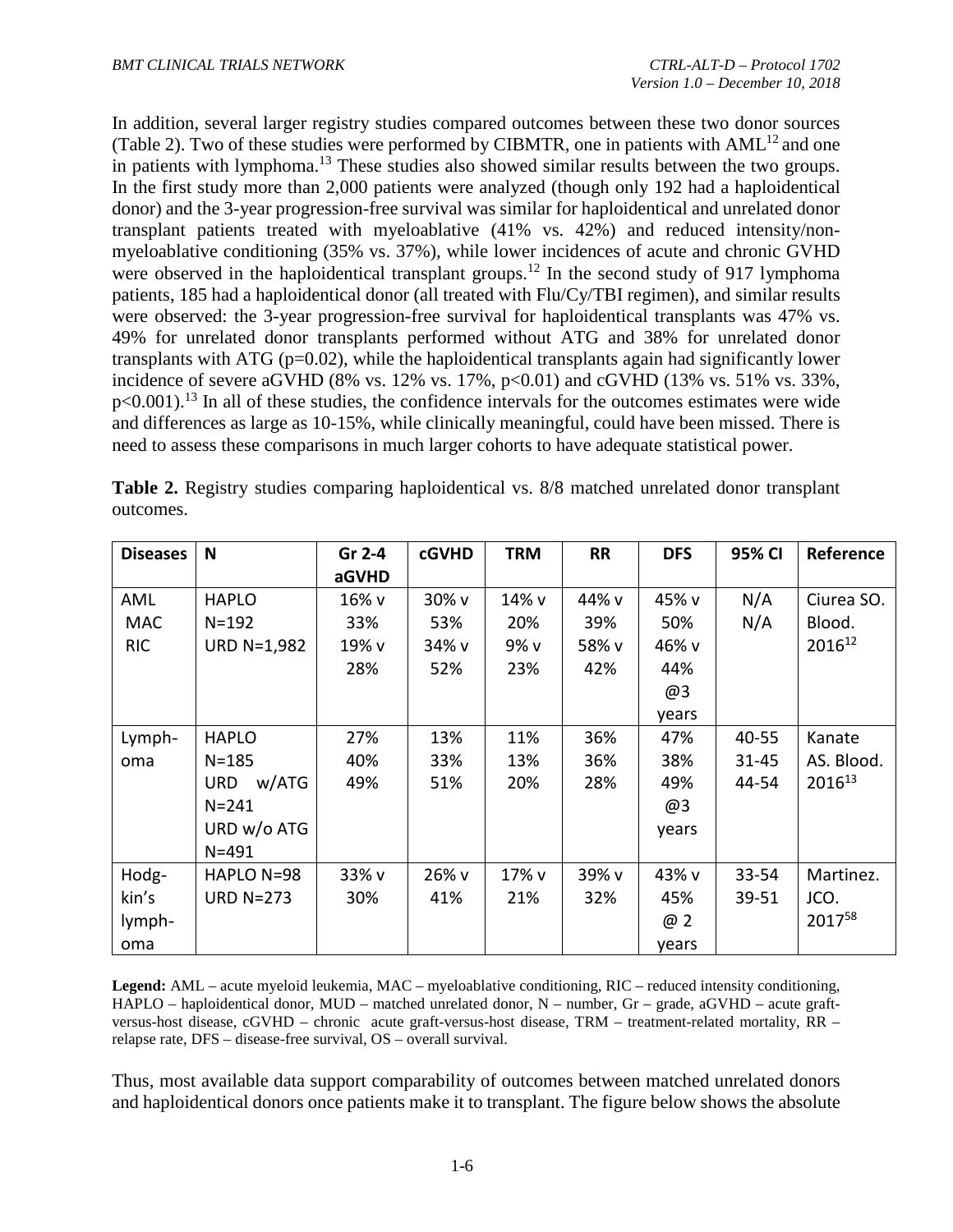difference in disease-free survival probability according to donor type. Negative numbers favor matched unrelated donors over haploidentical donors; none of the differences were statistically significant.



To date, only limited data on differences in immunologic reconstitution between different alternative donor sources exists. The MD Anderson group compared immunologic reconstitution between haploidentical transplants performed with PTCy and HLA matched related and unrelated donor transplants performed with conventional GVHD prophylaxis for patients with AML/MDS. They reported similar recovery of CD3+ cells, CD3+CD4+, CD3+CD8+, CD3-CD56+ (NK cells) and CD19+ (B-cells) between these 3 groups starting at 3 months post-transplant. However, at day +30 matched related donor transplants had significantly higher CD3+ cells, CD3+CD4+, CD3+CD8+ T-cells compared with the other two donor sources. [59](#page-65-0) Although in depth evaluation of immune reconstitution is beyond the scope of this trial, the study will examine rates of clinically significant infections and may provide an opportunity for sample collection for further, separately funded assessment of immune markers, depending on identification of additional resources beyond BMT CTN.

# <span id="page-13-0"></span>**1.3. Quality of Life and Late Effects**

Quality of life (QOL) refers to every dimension of life except for its length and includes physical abilities, symptoms, social well-being, psycho-emotional status, and spiritual/existential qualities. It reflects how well people feel, what they can accomplish, how satisfied they are with their lives, and whether their lives have meaning and purpose. HCT survivors generally report high global QOL following HCT, but many specific symptoms $60-65$  and limitations on their daily activities.<sup>66</sup>

The purpose of the QOL component of this trial is to explore the long-term QOL implications of using an 8/8 HLA-matched unrelated donor vs. a haploidentical donor. While the trial is powered with survival as the primary endpoint, QOL will be an especially important secondary endpoint if survival is not statistically different. It is also possible that immunologic recovery, peri-transplant experiences and complications, speed of physical recovery, and expectations may influence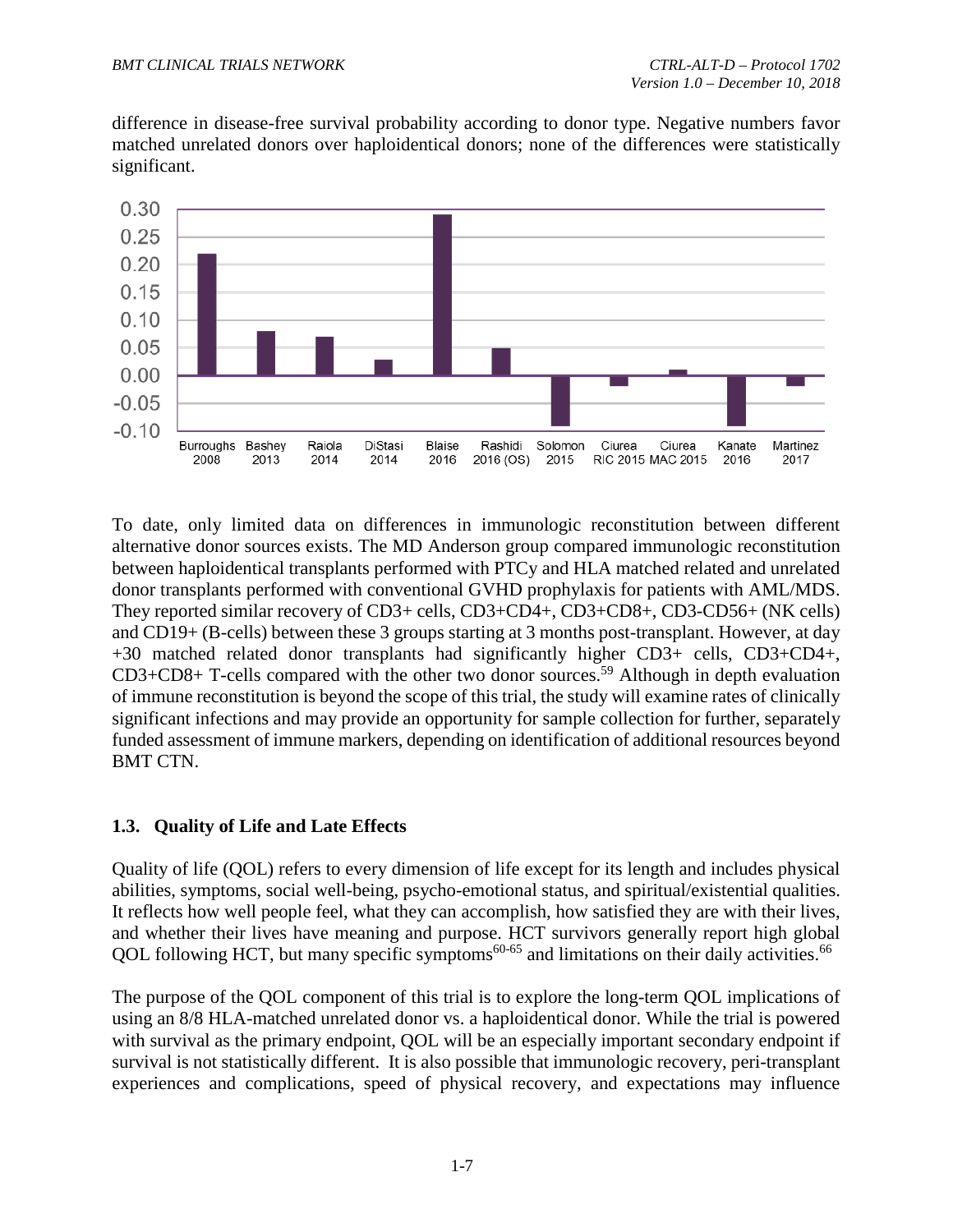ultimate QOL. Since patients are already consented to BMT CTN 1702, the incremental effort of collecting QOL data on a subset of informative patients is worth the potential information gained.

It is very important that data collection is centralized, patients' response burden is minimized and QOL assessments are fully integrated into the trial to maximize the chance of complete data collection. With this goal in mind, the number of survey items will be minimized and focused on answering the research questions.

Late effects occurring more than 1 year after HCT may be related to the disease, treatment before transplant, or the transplant itself. The most common late effects are chronic GVHD and complications related to its treatment, bone density loss, hypothyroidism, diabetes, cardiovascular complications and subsequent neoplasms.<sup>[67](#page-65-3)</sup> These late effects will be captured via the CIBMTR CRFs. No additional data collection forms are required.

# <span id="page-14-0"></span>**1.4. Key Research Questions**

Donor availability for patients who do not have an HLA-identical related donor remains a major factor in determining the success of transplantation. Overall, this study aims to assess donor availability and outcomes of patients receiving alternative donor transplants. More specifically, the primary objectives of this study are: 1) To understand how donor search prognosis affects the likelihood and timing of undergoing transplantation; and 2) To understand survival differences between MUD Very Likely and MUD Very Unlikely prognosis search groups, where MUD Very Likely search prognosis patients are anticipated to undergo matched unrelated donor HCT after some delay to identify a donor and MUD Very Unlikely search prognosis patients will instead pursue a mismatched donor source with less delay.

#### <span id="page-14-1"></span>**1.5. Study Design Rationale**

Current transplant statistics show that haploidentical donor transplant numbers are increasing in the US and internationally, while unrelated donor and cord blood numbers are stable or declining. Physicians and patients wish to know which alternative donor source is preferable in which clinical situations. Because disease progression is a major reason that transplants are not performed, both the speed of getting to transplant and the outcome of transplantation are important determinants of which donor source is preferable. $^{11}$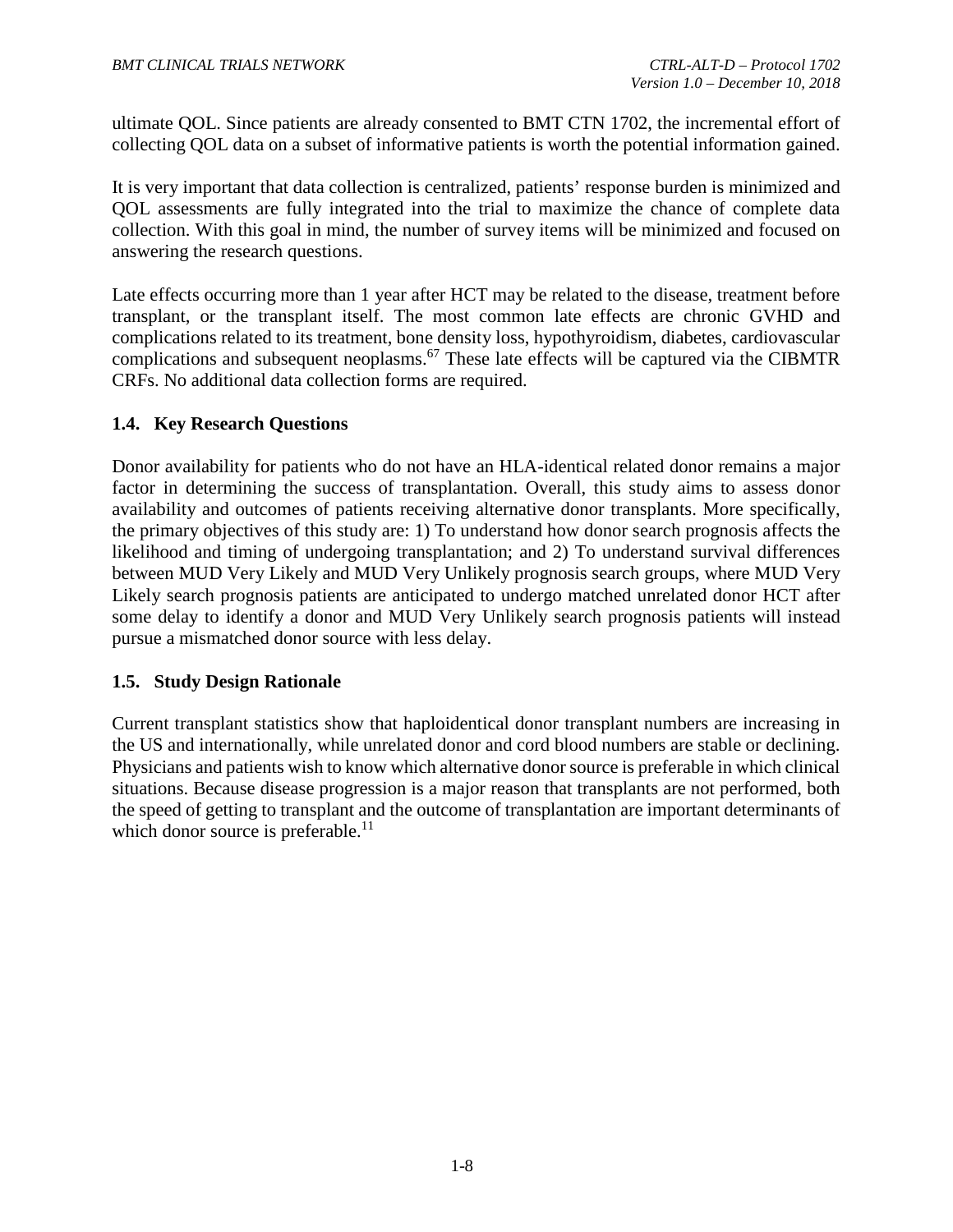Although the best study design would be a randomized controlled trial among patients who do not

have a suitable HLA-identical sibling donor, the number of patients required is too large and preliminary assessment suggested that this type of study is not feasible. Thus, the protocol team opted for an intention-to-treat biologic assignment design, where biologic assignment is made to matched unrelated donors vs. all other alternative donors (haploidentical family members, cord blood, mismatched adult unrelated donors) based on the donor search prognosis score.<sup>[14](#page-61-2)</sup> The score is calculated using the patient's HLA typing and race. Recent unpublished data suggest that patients who are Very Likely to find a MUD (about 44% of



patients) have a >90% chance of finding a matched unrelated donor. Patients who are Very Unlikely to find a MUD (about 15% of patients) have <10% chance of finding a matched unrelated donor (J Dehn, BeTheMatch, personal communication to provide the current distribution of search prognoses). These two patient groups, those who are Very Likely to find a MUD and those who are Very Unlikely to find a MUD, will be analyzed for the primary endpoint since the biologic assignment is not associated with disease type, disease stage and most other patient factors known to be associated with transplant outcome. Patients who are Less Likely to find a MUD (about 41% of patients) have a 26% chance of finding a matched unrelated donor. Patients who are Less Likely to find a MUD will be enrolled and their outcome tracked but they will not be included in the primary analysis because there is no consensus on whether and for how long to search for a matched unrelated donor. Donor search prognosis is correlated with race/ethnicity but not with disease or disease stage. Thus, donor search prognosis will be used to assign patients to a group that is very likely to find a matched unrelated donor and a group that is very unlikely to find a matched unrelated donor, while minimizing biases due to disease status. It is acknowledged that the groups will be unbalanced for race (13% racial/ethnic minorities in the Very Likely to find a MUD group and 37% in the Very Unlikely to find a MUD group based on 229 searches conducted in a 2 week period in 2018; personal communication J Dehn) and comparisons will be stratified on this variable.

Because of the inherent biases in alternative donor selection, we plan to collect key data that will allow us to understand and adjust as much as possible for these biases. First, we will have centers keep screening logs so that we understand why potentially eligible patients were not enrolled, for example, disease considerations, logistics, patient refusal etc. We want to enroll patients once they are considered "serious" transplant candidates but before too many have been lost to factors that could be associated with a preferred donor source. For example, if it takes too long to identify or arrange for a certain type of donor, then we want to understand how this impacts relapse and toxicity due to need for additional chemotherapy etc. We will track survival for all patients enrolled on the study, irrespective of whether or not they are transplanted and which donor source is used.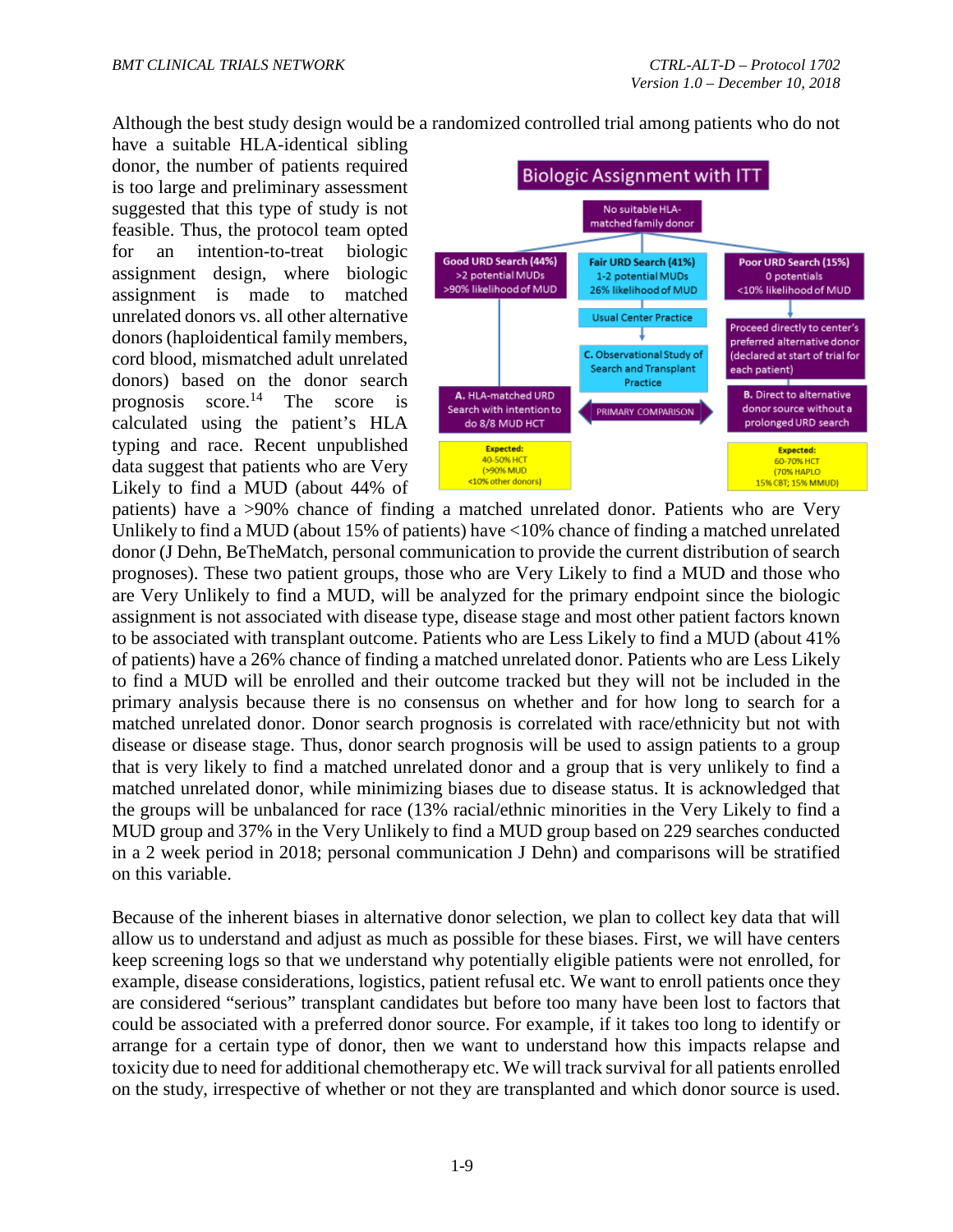This will fill a large unmet need for information about the patient evaluation and donor search process and the reasons that otherwise seemingly eligible patients do not receive a transplant. There are few data about these barriers (especially collected prospectively in a systematic manner across multiple centers), which may include, as noted above, disease progression and non-HCTrelated complications but may also include patient reluctance, financial barriers, lack of social support and others.

The rationale for limiting the in-depth outcome analyses requiring complete clinical and patientreported data collection to a smaller, more homogeneous subset (QOL Substudy) is to use resources wisely to focus QOL questions on a group of patients who will provide interpretable data. Patients with rare diseases, advanced disease status or unusual conditioning regimens or GVHD prophylaxis approaches may increase the background noise and/or lead to subtle confounding effects on the main outcomes comparisons. The power for this analysis is limited but it will provide important information for planning future studies that aim to improve QOL. Little additional work is required other than collecting patient-reported outcomes and assigning patients eligible for the QOL Substudy to the CIBMTR CRF track.

Given the large number of patients to be followed and understanding that data quality and burden of data collection are often inversely related, we opted to be parsimonious about endpoints. Thus, we will focus on overall survival. Secondary endpoints include relapse, disease-free survival, treatment-related mortality, aGVHD and cGVHD, all endpoints that can be derived from data routinely collect on the CIBMTR Transplant Essential Data (TED) forms, which are mandated for all US allogeneic HCT recipients. Detailed cGVHD data, number of hospital days, primary graft failure, infection/immune reconstitution and late effects data are limited to a smaller homogenous population of patients with AML or ALL in first complete remission or early stage MDS (refractory anemia, refractory anemia with ringed sideroblasts, refractory cytopenia with multilineage dysplasia, 5q- syndrome or <5% bone marrow blasts), with data collected on the CIBMTR CRFs. For example, GRFS (acute grade III-IV aGVHD and cGVHD requiring immunosuppression-free, relapse-free survival) and CRFS (moderate-severe cGVHD-free, relapse-free survival) can only be derived from the CRF forms and not TED forms, so these endpoints are not reported for the entire cohort but will only be reported for the QOL Substudy. Both GRFS and CRFS will be reported to allow comparisons with other BMT CTN studies. Because patient-reported outcomes data require specialized infrastructure and attention, QOL data will also be reported only for the QOL Substudy patients. We limited the QOL assessments to pretransplant and 1 and 2 years after transplant in order to focus on times where we anticipate more complete collection will result in more meaningful data. Participants also consent to a 5 year QOL assessment when they sign the study consent form but this data collection will be performed separately by CIBMTR, referencing BMT CTN 1702 as the source of consent.

This protocol also outlines research blood sampling but no funding currently exists for collection. Patients in the QOL Substudy will be asked to consent for potential future research samples, and it will be made clear that this sampling is contingent on securing additional funding. If additional funding is obtained, patients will be notified and research sampling will commence. Appropriate sample volume adjustments for patient age and weight will be included. If no additional funding is secured, no research blood samples will be taken as part of this protocol. Donor blood samples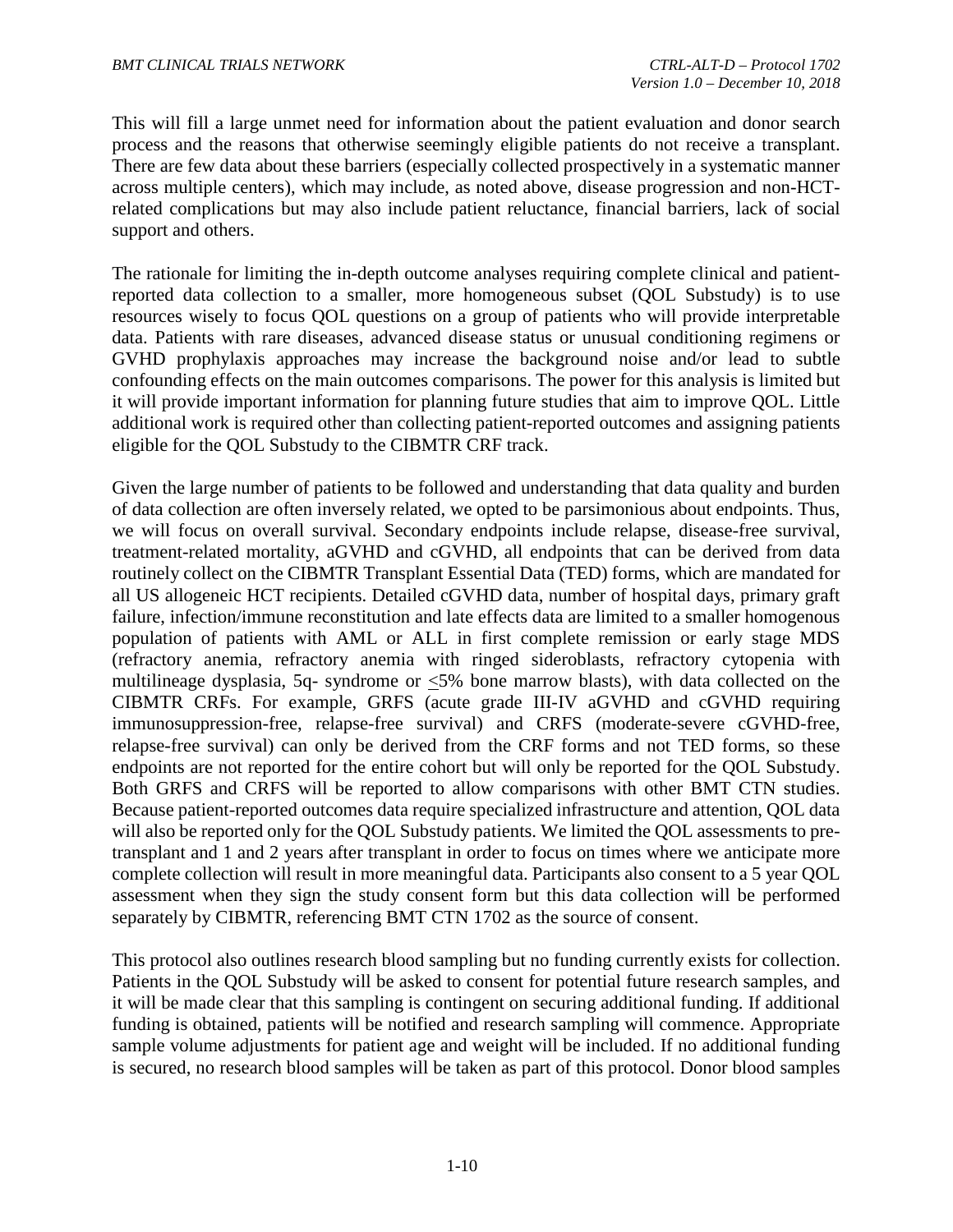are not included in the protocol now because of the complicated donor consent issues. If additional funding is obtained to support donor research sampling, this protocol will be modified.

## <span id="page-17-0"></span>**1.6. Potential Concerns About the Study Design**

#### <span id="page-17-1"></span>**1.6.1.** Concerns About Minority Imbalance

*Will a higher proportion of racial/ethnic minorities in the Very Unlikely to find a MUD group be problematic in interpretation of study results or an ethical concern for the study?*

Racial and ethnic minorities comprise a greater proportion of the group that is Very Unlikely to find a MUD (37% of 292, n=108) than the Very Likely to find a MUD group (13% of 730, n=95) but because of the different sizes of the groups, the absolute number of racial/ethnic minorities is comparable in the Very Likely and Very Unlikely groups. All analyses will adjust for racial/ethnic minority status to try to address other, non-HLA factors that might be confounders.

Racial/ethnic minorities in the Very Unlikely to find a MUD group have the lowest chance of finding a matched unrelated donor, so prompt use of another alternative donor is expected to benefit them most by allowing them to proceed to transplant. Further analysis of the Wadsworth et al study showed none of the 104 minority patients in the Very Unlikely to find a MUD group had a matched unrelated donor transplant, and in fact, only 21% were transplanted using a mismatched unrelated donor or cord blood (haploidentical transplants could not be tracked). Racial and ethnic minorities in the Very Likely to find a MUD group achieved a 40% transplant rate, closer to the 49% transplant rate achieved in the Caucasians in the Very Likely to find a MUD group, suggesting that failure to promptly identify a donor is contributing to the barrier to transplantation experienced by the Very Unlikely to find a MUD group. Thus, while racial/ethnic minorities comprise a higher proportion of the Very Unlikely to find a MUD group, they are still less than 40% of that group. Use of the donor search prognosis score and rapid use of an alternative donor is anticipated to benefit everyone in the Very Unlikely to find a MUD group.

# <span id="page-17-2"></span>**1.6.2.** Concerns About the Comparator Group

*The study tests the hypothesis that rapid access to a transplant improves survival compared to delayed progress to transplant after a more extensive donor search to try to identify a matched unrelated donor. What is the comparator group to measure this outcome? Is the primary outcome appropriate given the inherent ethnic/racial imbalance?*

Appendix C shows the outcomes of transplantation from matched unrelated donors vs. other alternative donors. Multiple other studies (Section 1.2) suggest that once patients undergo transplantation, outcomes are fairly similar between the different graft sources. However, the greatest barrier to getting to transplant in the Very Unlikely to find a MUD group is identifying a donor. Under current practice, half as many patients in the Very Unlikely to find a MUD group get to transplant with a mismatched unrelated donor or cord blood, whether racial/ethnic minorities or Caucasians, and almost no one has a matched unrelated donor transplant. We do not know what happens to those patients who do not undergo transplantation but presumably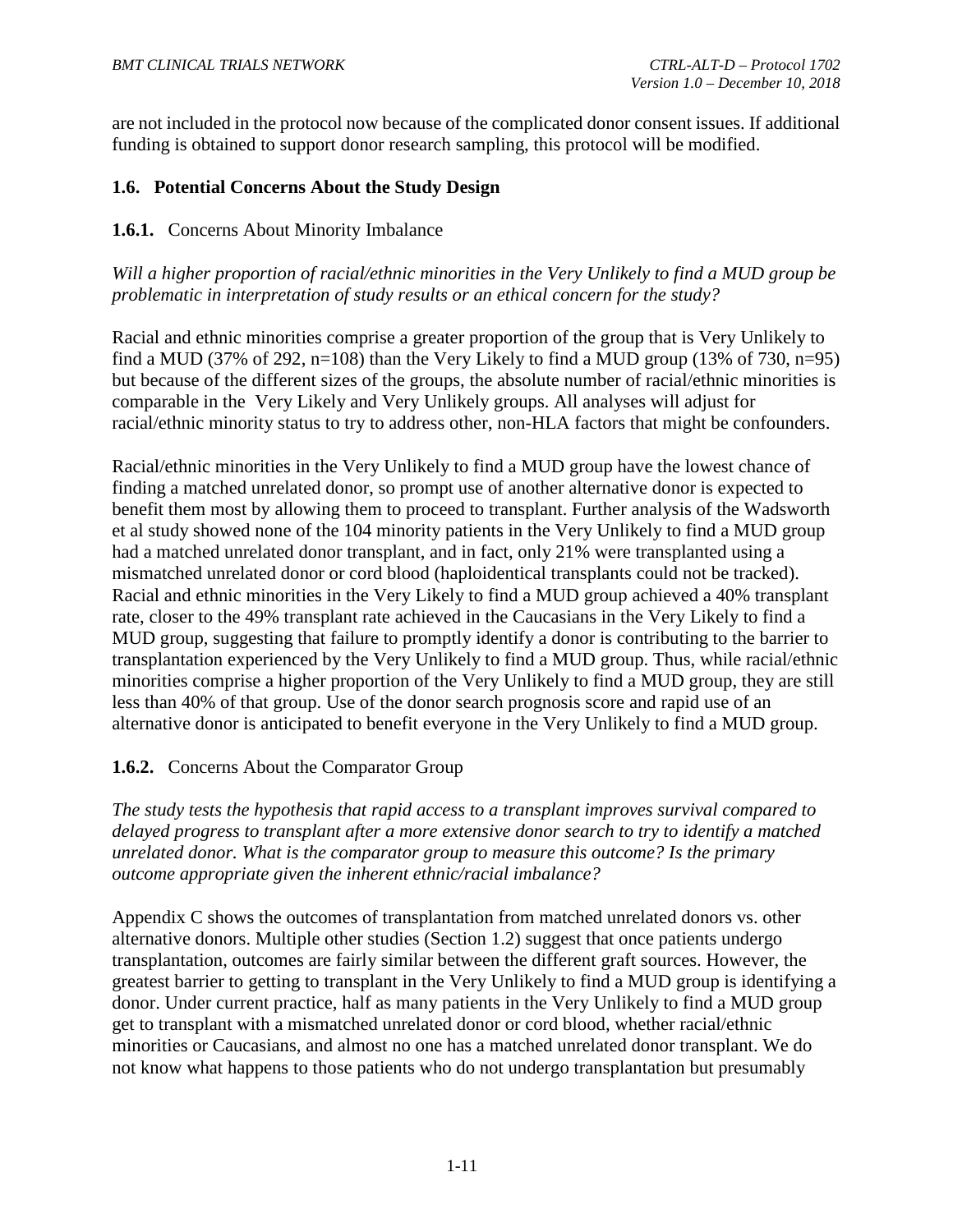their survival is much worse since transplantation was recommended for them, and we will track the outcomes for non-transplanted patients in this study.

<span id="page-18-0"></span>**1.6.3.** Choice of Interventional Design

*What will be the impact of the study on the field given the expected rapid changes in transplant and disease management? How will evolving practice such as shifts in preference in donor selection be addressed?* 

If the field shifts to rapid alternative donor transplant for patients in the Very Unlikely to find a MUD group that means centers have evaluated the observational data themselves and concluded that this is the best algorithm for their patients. However, our study question is not about how to improve the outcomes in the Very Unlikely to find a MUD group, although this is anticipated to be a derivative of the study. Our study question is how does a matched unrelated donor transplant compare to use of another alternative donor, specifically haploidentical donors. The donor search prognosis score serves as a biologic assignment tool to define groups for this primary comparison.

*Would the same study with prospective data collection but omitting the algorithm be sufficient to identify current practice including barriers to transplantation and result in identifying hypotheses for future testing?*

The study team considered an observational study but this design would only address the barriers to transplantation, not the outcomes comparison of matched unrelated donors to other alternative donor sources.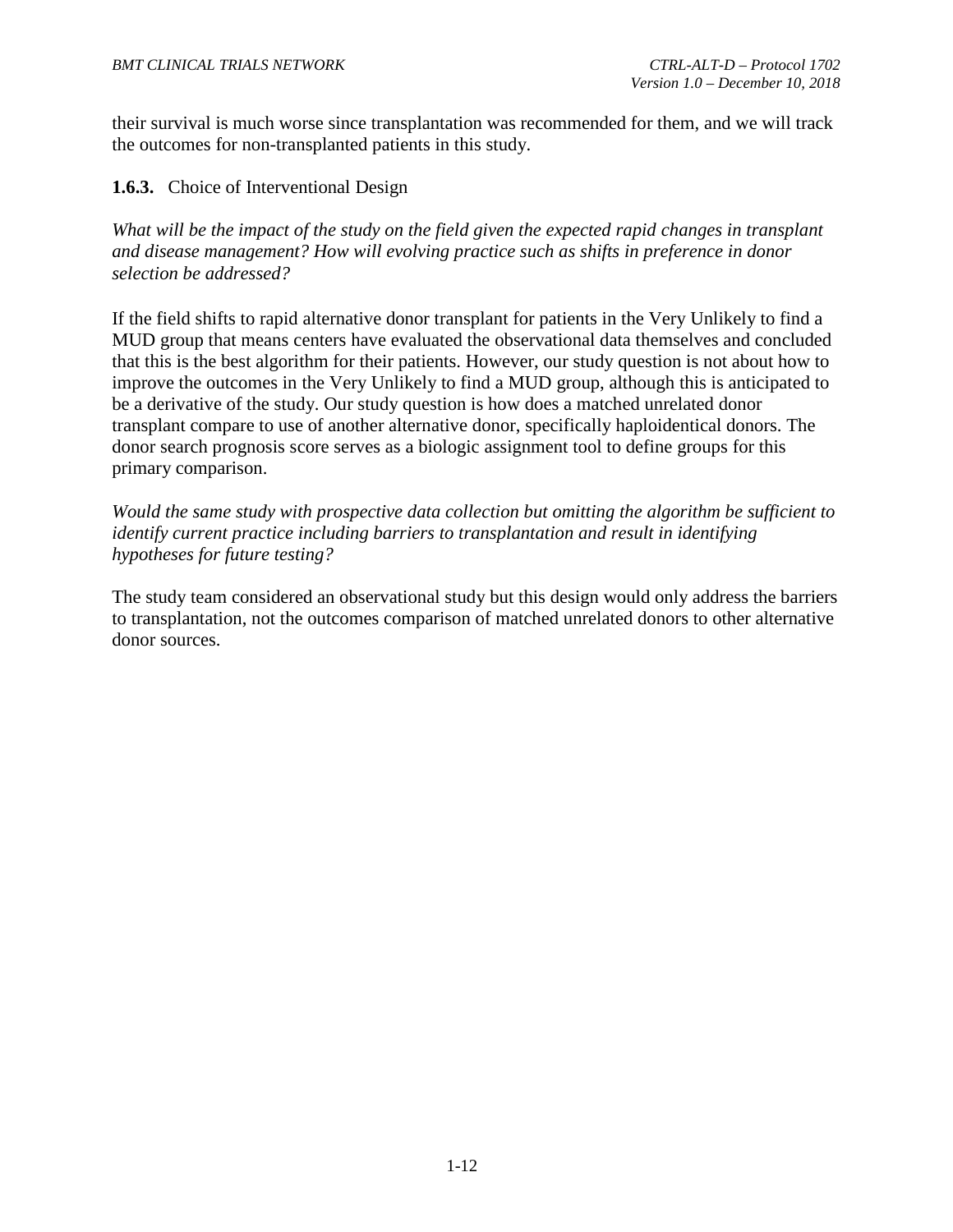## **CHAPTER 2**

#### <span id="page-19-0"></span>**2. STUDY DESIGN**

#### <span id="page-19-1"></span>**2.1. Study Overview**

The study hypotheses are: (1) disease and clinical status are the major determinants of deferred transplants rather than inability to identify a donor; and (2) if donor search prognosis is used to guide the donor selection strategy, Very Unlikely and Very Likely to find a MUD patients will have less than a 10% difference in survival, adjusting for baseline clinical variables, despite having different donor sources.

To test these hypotheses we need to enroll patients before a formal alternative donor search is launched. Patients may be enrolled as early as when initial HLA-typing is sent or at the time of initial evaluation for transplantation, preferably but not necessarily before results of the recipient HLA typing are back. Patients are not considered evaluable until they are declared to have no suitable HLA-matched or 1-antigen mismatched family member donor and the center confirms they are still transplant candidates based on available information. Enrollment is facilitated by allowing patients with any planned conditioning or GVHD prophylaxis regimen to participate and relying on standard CIBMTR forms for almost all outcomes data.

Data about the alternative donor search is collected on a Donor Search Tracking form. Data collection about the search focuses on barriers to transplantation and choices about donor type. The intention is that centers use the donor search prognosis to guide their search strategies. If a patient is Very Likely to find a MUD, a MUD is prioritized with the expectation that >90% will identify a fully matched unrelated donor. If a patient is in the Very Unlikely to find a MUD group, the center will move rapidly to the alternative donor of choice - a haploidentical family member, cord blood or mismatched unrelated donor because fewer than 10% will be able to find a fully matched unrelated donor. The eligibility criteria will ensure that at the time of enrollment the intent is to tailor the donor search according to the donor search prognosis. It is expected that >90% of patients transplanted in the Very Likely to find a MUD group will have a matched unrelated donor and the 70%, 15% and 15% of patients transplanted in the Very Unlikely to find a MUD group will have a haploidentical, mismatched unrelated donor or cord blood transplant, respectively.

Patients who do not undergo transplant will be followed long-term for survival only for at least 2 years after they are declared evaluable, through telephone contact with the patient/family, medical records review or search of administrative databases such as the social security death index.

All enrolled and evaluable Very Likely and Very Unlikely to find a MUD patients will be considered in the intention-to-treat primary analysis of survival. A Donor Search Tracking form will be designed to capture details of the alternative donor search and selection. This form also captures information about the patient's health and clinical status that are relevant to the timing of transplant. Data from the regular TED and CRF CIBMTR forms are sufficient for secondary endpoints such as occurrence of acute and chronic GVHD, relapse, disease-free survival, and treatment-related mortality. The CRFs but not the TED forms will capture primary graft failure,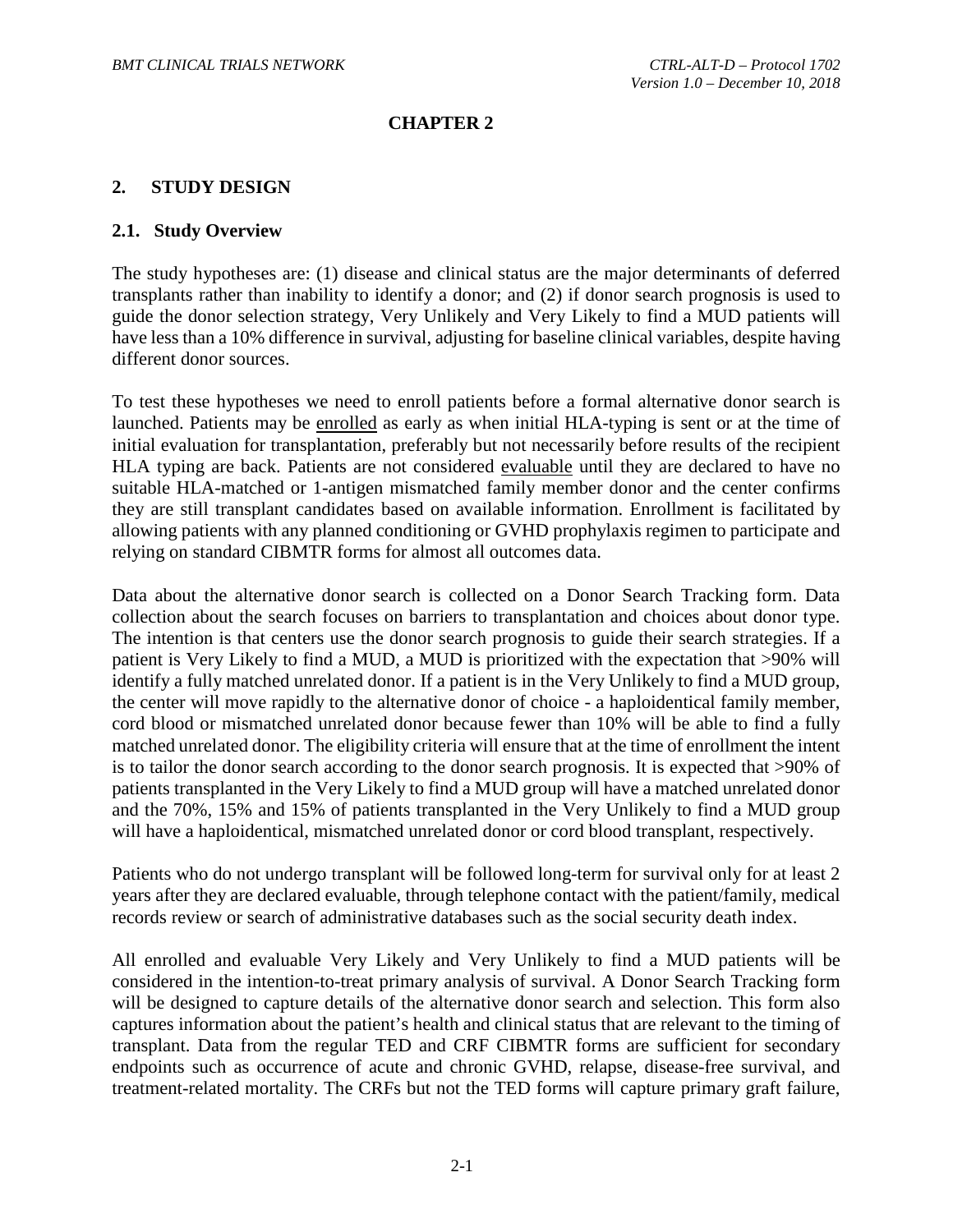NIH graded moderate-severe cGVHD, date of discontinuation of steroid and non-steroid immunosuppression, infections, number of hospital days in the first 100 days post-transplant, basic immune reconstitution data and late effects.

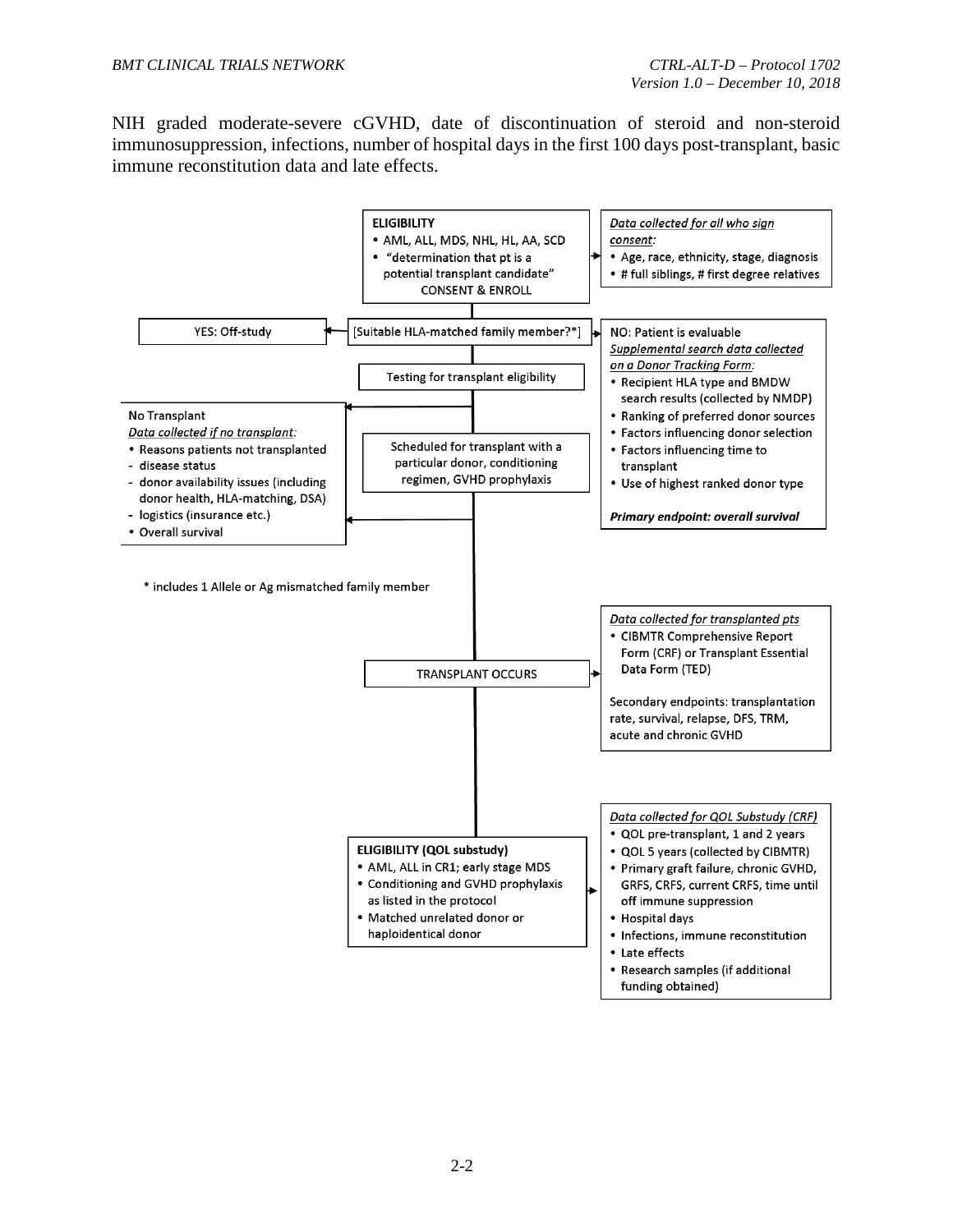## <span id="page-21-0"></span>**2.2. Study Objectives**

## <span id="page-21-1"></span>**2.2.1.** Primary Objective

The primary objective is:

- 1. Compare overall survival between Very Likely to find a matched unrelated donor search prognosis patients and Very Unlikely to find a matched unrelated donor search prognosis patients who are evaluable
- <span id="page-21-2"></span>**2.2.2.** Secondary Objectives

Secondary objectives include all patients regardless of donor search prognosis:

- 1. To estimate and compare the cumulative incidence of receiving a transplant according to donor search prognosis
- 2. To describe barriers to achieving transplantation with different donor search strategies

<span id="page-21-3"></span>**2.2.3.** Post-Transplant Objectives:

Post-transplant objectives include all patients who are transplanted regardless of donor search prognosis:

- 3. To compare overall survival, relapse, disease-free survival, treatment-related mortality, and acute and chronic GVHD in patients transplanted for malignant diseases, according to the donor search prognosis and the alternative donor used.
- 4. To describe survival and acute and chronic GVHD in patients with acquired aplastic anemia and sickle cell disease after transplantation, according to the donor search prognosis and the alternative donor used
- 5. In patients with AML or ALL in first complete remission or early stage MDS (refractory anemia, refractory anemia with ringed sideroblasts, refractory cytopenia with multilineage dysplasia, 5q- syndrome or <5% bone marrow blasts) treated with a limited subset of conditioning and GVHD prophylaxis regimens and transplanted with either matched unrelated donors or haploidentical related donors (QOL Substudy), to compare QOL and describe primary graft failure, cGVHD, time until off systemic immunosuppression, aGVHD grade III-IV and cGVHD requiring immunosuppression-free, relapse-free survival (GRFS), moderate-severe cGVHD relapse-free survival (CRFS), current CRFS (still on systemic treatment for cGVHD), hospital days in the first 100 post-transplant days, infections, immune reconstitution and late effects after transplantation, according to the donor search prognosis and alternative donor used.

# <span id="page-21-4"></span>**2.3. Patient Eligibility**

Patients must meet specified eligibility criteria for entry into the intention-to-treat cohort and the QOL Substudy.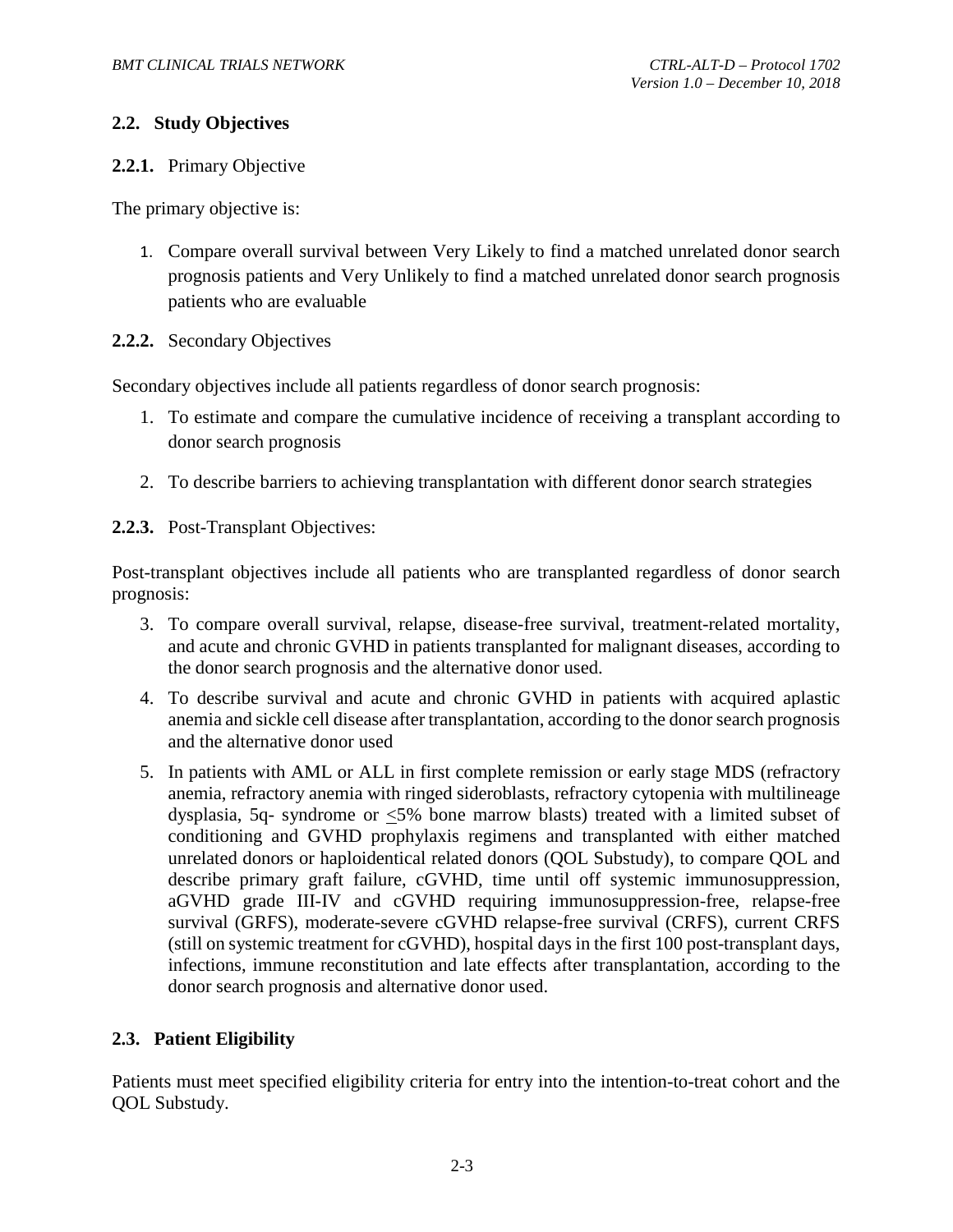#### <span id="page-22-0"></span>**2.3.1. Intention-to-treat Cohort**

Patient Inclusion Criteria

Patients fulfilling the inclusion criteria will be eligible for enrollment in this study. Of those who consent, only patients who lack a suitable HLA-identical or 1 allele or antigen mismatched related donors are evaluable. Patients with an HLA-identical sibling or 1 allele or antigen mismatched family member donor are evaluable as long as the center deems the family member donor as unsuitable for other reasons. Patients may co-enroll with other interventional or observational studies.

- 1. Patients of all ages with AML, ALL, MDS, NHL, HL, AA, or SCD are eligible.
- 2. Any planned conditioning regimen and GVHD prophylaxis approach is eligible.
- 3. Patients must be considered suitable allogeneic transplant candidates at the time of enrollment based on medical history, physical examination, and available laboratory tests. Specific testing for organ function is not required for eligibility but, if available, these tests should be used by the treating physician to judge transplant suitability.
- 4. Patient and physician must intend to proceed with allogeneic HCT within the next 6 months if a suitable donor is identified.
- 5. Center plans to follow the algorithm for alternative donor identification: (a) for subjects who are Very Likely to find a MUD, attempt to identify a matched unrelated donor; (b) for a subjects who are Very Unlikely to find a MUD, proceed expeditiously to a haploidentical, cord blood or mismatched unrelated donor.
- 6. Signed informed consent, and assent if applicable. Consent may be signed prior to completion of family typing but patients will only be considered evaluable upon confirmation that there is no suitable HLA-identical or 1 allele or antigen mismatched related donor available.

Patient Exclusion Criteria

Patients with the following will be ineligible for enrollment onto this study:

- 1. Prior allogeneic HCT (prior autologous transplant is allowed)
- 2. Previous formal unrelated donor search

#### <span id="page-22-1"></span>**2.3.2. QOL Substudy**

Patient Inclusion Criteria (QOL Substudy)

Patients fulfilling the following criteria will be eligible for inclusion in the Substudy:

1. 8/8 HLA-matched unrelated donor or haploidentical family member donor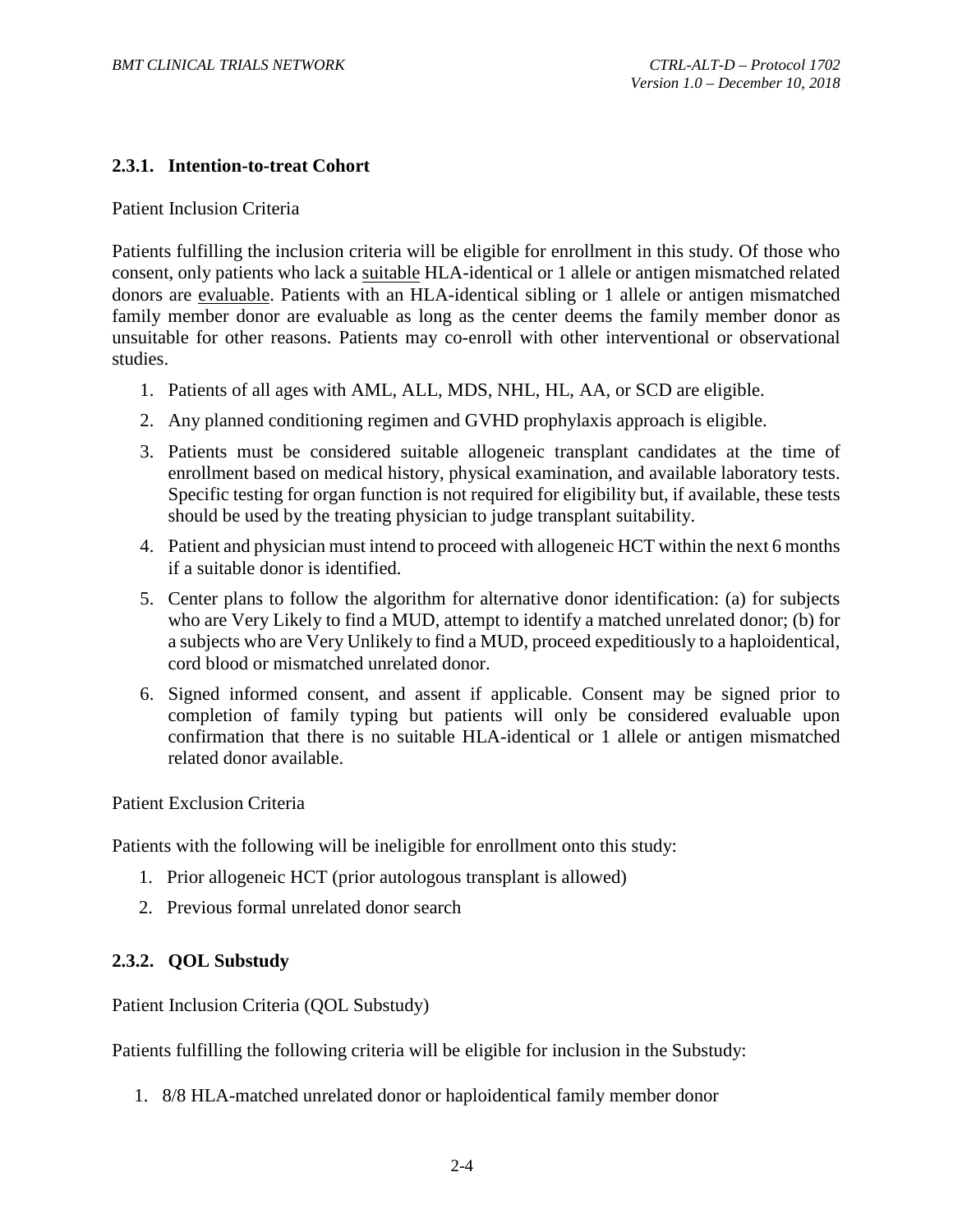- 2. AML or ALL in first complete remission and early stage MDS (as defined according to CIBMTR criteria) at the time of transplantation. Early stage MDS is refractory anemia, refractory anemia with ringed sideroblasts, refractory cytopenia with multilineage dysplasia, 5q- syndrome or <5% bone marrow blasts
- 3. Conditioning regimen from the list below:
	- a) Cyclophosphamide and total body irradiation +/- fludarabine
	- b) Cyclophosphamide and busulfan +/- total body irradiation
	- c) Fludarabine and melphalan +/- total body irradiation
	- d) Fludarabine and busulfan
	- e) Fludarabine and myeloablative dose total body irradiation
- 4. GVHD prophylaxis from the list below:
	- a) Calcineurin-inhibitor and methotrexate or mycophenolate mofetil +/- antithymocyte globulin
	- b) Calcineurin-inhibitor and sirolimus
	- c) Post-transplant cyclophosphamide +/- others

Patient Exclusion Criteria (QOL Substudy)

Patients with the following are ineligible for inclusion in the QOL component of the QOL Substudy. They are eligible for all other QOL Substudy components.

- 1. For the QOL component, have not celebrated  $8<sup>th</sup>$  birthday at the time of enrollment
- 2. For the QOL component, psychosocial conditions that would prevent study compliance
- 3. For the QOL component, inability to read English or Spanish

## <span id="page-23-0"></span>**2.4. Donor Selection Guidelines**

Once a participant is enrolled and (a) the HLA typing and race/ethnicity data are transmitted to NMDP and (b) the patient is deemed evaluable, NMDP will provide treating centers with a report detailing: the donor search prognosis, aggregate results of a preliminary search, and a qualitative estimate of the likelihood of finding a fully matched unrelated donor (see below for examples). However, specific donors will be selected by centers, according to their current methods. Guidance is provided in the BMT CTN 1702 Study Procedure and Guidance Manual. Testing for donorspecific antibodies (DSA) is highly recommended for all HLA-mismatched transplants. The Study Procedure and Guidance Manual contains guidance on interpretation of DSA and outlines methods of depleting DSA prior to transplantation.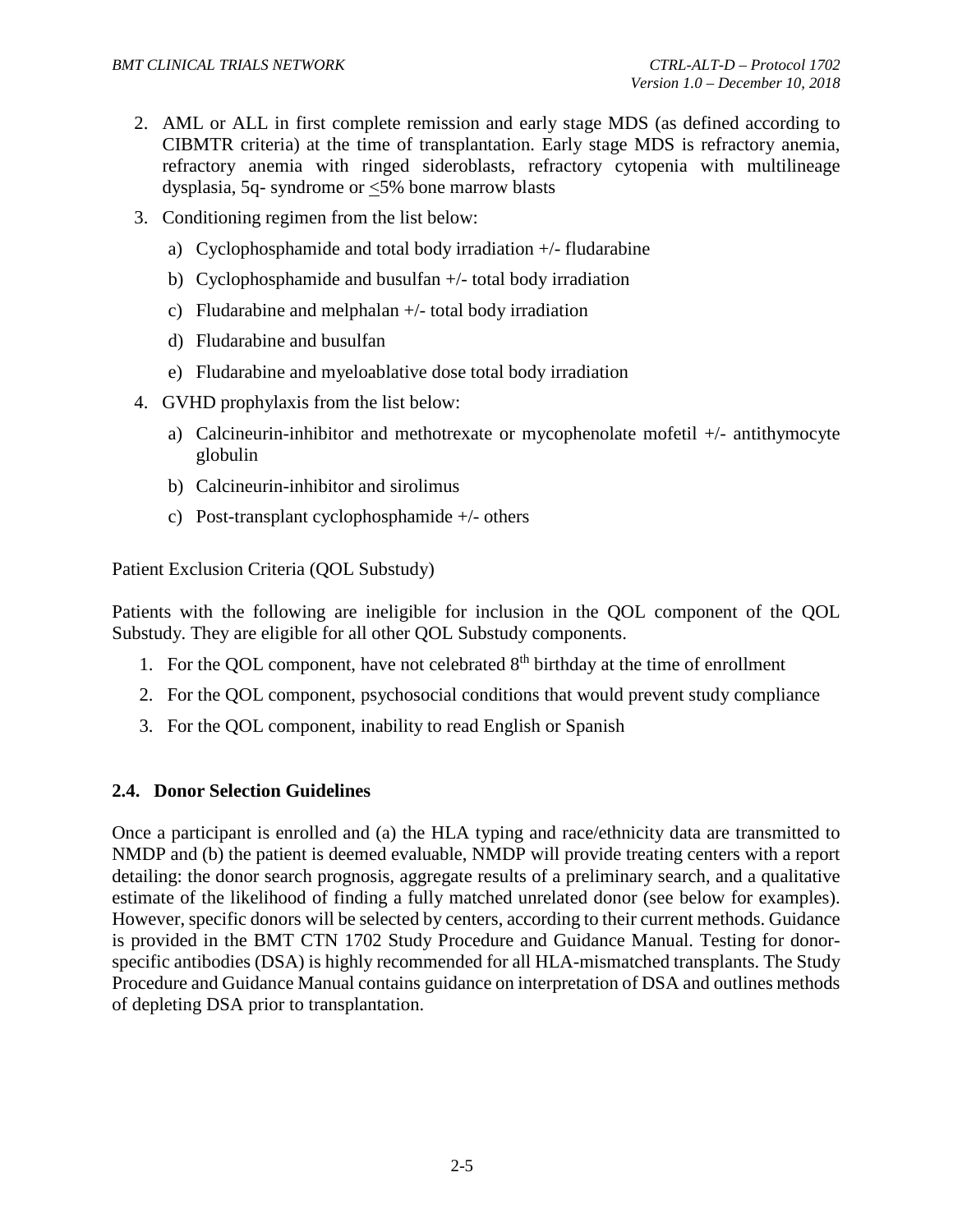# Example of a VERY LIKELY to find a MUD Search Prognosis and Preliminary Search Summary report

RID XXX-XXX-X or Patient Name Transplant Center Name

#### **Patient HLA:**

| А     |       |       | DRB1  | DQB <sub>1</sub> | DPB <sub>1</sub> |
|-------|-------|-------|-------|------------------|------------------|
| 02:01 | 13:02 | 06:02 | 07:01 | 03:01            | 04:01            |
| 03:01 | 07:02 | 07:02 | 04:01 | 02:02            | 02:01            |

#### Patient Ethnicity: White

#### \*Patient Search Prognosis Category: Very Likely

\*Calculated from HLA data and race/ethnicity. Does not correspond to actual donors on the registry.

#### NMDP Preliminary Search Results as of: 01/03/2019 Patient Weight: 64 kg

#### Adult Unrelated Donors

NMDP Potential List:

| <b>Match Category</b>                        | Number of donors |
|----------------------------------------------|------------------|
| 8/8 donors > 75% likelihood of allele match  | 598              |
| 8/8 donors 25-75% likelihood of allele match | 40               |
| 7/8 donors > 75% likelihood of allele match  | 17000            |
| 7/8 donors 25-75% likelihood of allele match | 787              |

#### WMDA Donor Search:

| <b>Match Category</b>     | Number of donors |
|---------------------------|------------------|
| Likely 8/8 matched donors | 101              |
| Likely 7/8 matched donors | 4508             |

#### Summary:

• Many likely 8/8 matched donor options are available on this search.

#### Cord Blood Units-

NMDP Potential List:

| <b>Match Category</b>                                    | Number of units |
|----------------------------------------------------------|-----------------|
| 4/6 or better matched (HLA-A, -B antigen, -              | 450             |
| DRB1 allele) single units (TNC 2.5 x 107/kg              |                 |
| and CD34+ 1.5 x 10 <sup>5</sup> /kg)                     |                 |
| 4/6 or better matched (HLA-A, -B antigen, -              | 662             |
| DRB1 allele) double units (TNC 1.5 x 10 <sup>7</sup> /kg |                 |
| and CD34+ 1.0 x 10 <sup>5</sup> /kg)                     |                 |

#### Summary:

• There are many 4/6 or better matched single and double units available on this search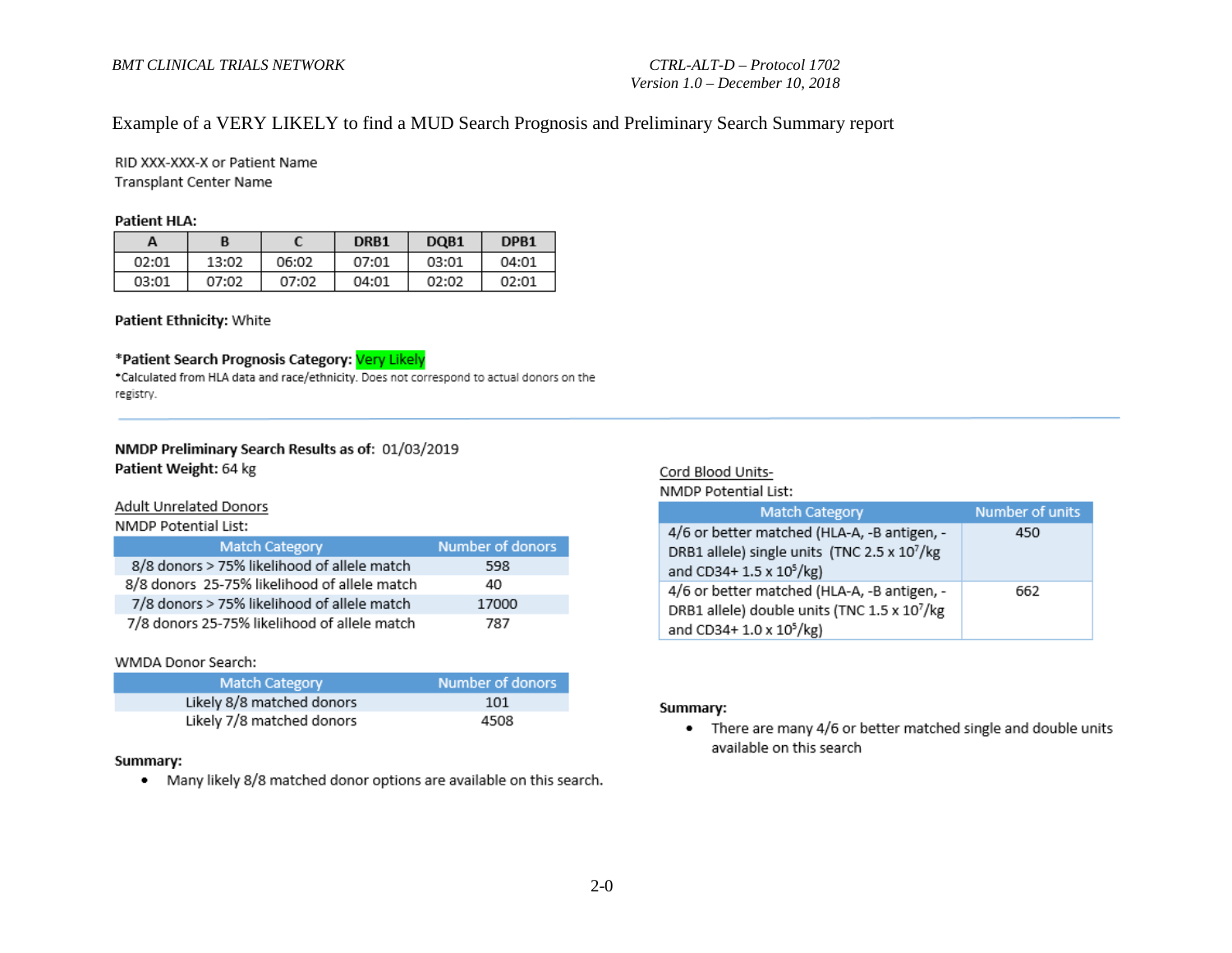# Example of a VERY UNLIKELY to find a MUD Search Prognosis and Preliminary Search Summary report

RID XXX-XXX-X or Patient Name Transplant Center Name

#### **Patient HLA:**

| A     | B     |       | DRB1  | DQB <sub>1</sub> | DPB <sub>1</sub> |
|-------|-------|-------|-------|------------------|------------------|
| 02:01 | 47:01 | 06:02 | 04:05 | 03:02            | 04:01            |
| 03:01 | 35:01 | 04:01 | 04:03 | 03:02            | 04:01            |

#### Patient Ethnicity: White

#### \*Patient Search Prognosis Category: Very Unlikely

\*Calculated from HLA data and race/ethnicity. Does not correspond to actual donors on the registry.

#### NMDP Preliminary Search Results as of: 01/03/2019 Patient Weight: 108 kg

#### **Adult Unrelated Donors**

NMDP Potential List:

| <b>Match Category</b>                        | Number of donors |
|----------------------------------------------|------------------|
| 8/8 donors > 75% likelihood of allele match  |                  |
| 8/8 donors 25-75% likelihood of allele match | 0                |
| 7/8 donors > 75% likelihood of allele match  | 53               |
| 7/8 donors 25-75% likelihood of allele match | 12               |

#### WMDA Donor Search:

| <b>Match Category</b>     | Number of donors |
|---------------------------|------------------|
| Likely 8/8 matched donors |                  |
| Likely 7/8 matched donors | 40               |

#### Summary:

- . No likely 8/8 matched donor options are available on this search.
- There are many likely 7/8 matched donors.

#### Cord Blood Units-

NMDP Potential List:

| <b>Match Category</b>                                    | Number of units |
|----------------------------------------------------------|-----------------|
| 4/6 or better matched (HLA-A, -B antigen, -              |                 |
| DRB1 allele) single units (TNC 2.5 x 10 <sup>7</sup> /kg |                 |
| and CD34+ 1.5 x 10 <sup>5</sup> /kg)                     |                 |
| 4/6 or better matched (HLA-A, -B antigen, -              | 8               |
| DRB1 allele) double units (TNC 1.5 x 107/kg              |                 |
| and CD34+ 1.0 x 10 <sup>5</sup> /kg)                     |                 |

#### Summary:

• There are some 4/6 or better matched single and double units available on this search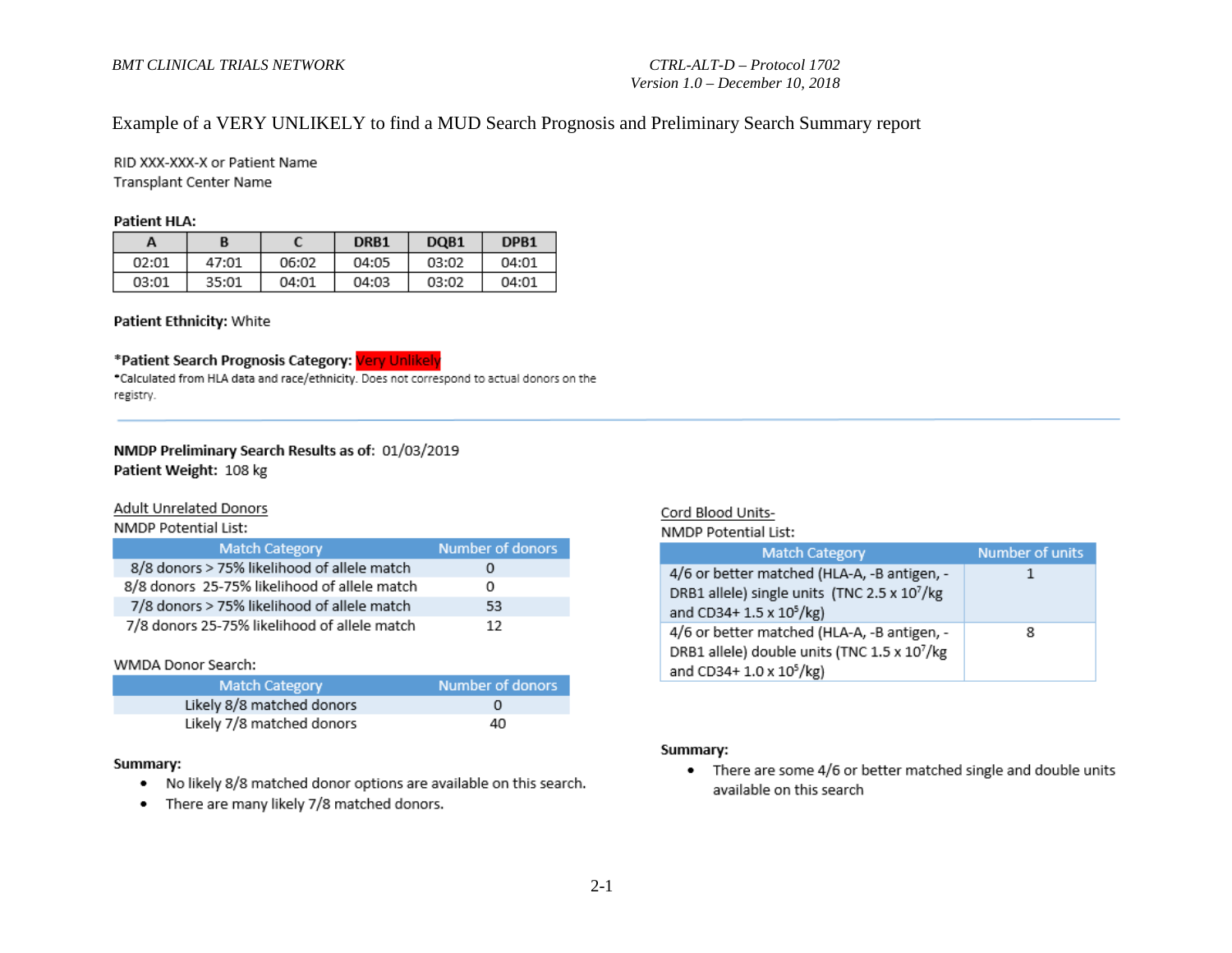# Example of a LESS LIKELY to find a MUD Search Prognosis and Preliminary Search Summary report

RID XXX-XXX-X or Patient Name Transplant Center Name

#### **Patient HLA:**

| А     |       |       | DRB1  | DQB1  | DPB <sub>1</sub> |
|-------|-------|-------|-------|-------|------------------|
| 24:02 | 27:05 | 01:02 | 01:01 | 03:01 | 03:01            |
| 26:01 | 39:06 | 07:02 | 04:01 | 05:01 | 04:02            |

#### Patient Ethnicity: White

#### \*Patient Search Prognosis Category: Less Likely

\*Calculated from HLA data and race/ethnicity. Does not correspond to actual donors on the registry.

#### NMDP Preliminary Search Results as of: 01/03/2019 Patient Weight: 137 kg

#### Adult Unrelated Donors

#### NMDP Potential List:

| <b>Match Category</b>                        | Number of donors |
|----------------------------------------------|------------------|
| 8/8 donors > 75% likelihood of allele match  | з                |
| 8/8 donors 25-75% likelihood of allele match | 2                |
| 7/8 donors > 75% likelihood of allele match  | 171              |
| 7/8 donors 25-75% likelihood of allele match | 51               |

#### WMDA Donor Search:

| <b>Match Category</b>     | Number of donors |
|---------------------------|------------------|
| Likely 8/8 matched donors |                  |
| Likely 7/8 matched donors | 340              |

#### Summary:

- A few likely 8/8 matched donor options are available on this search.
- There are many likely 7/8 matched donor options available on this search.

#### Cord Blood Units-

#### NMDP Potential List:

| <b>Match Category</b>                                                                                                              | Number of units |
|------------------------------------------------------------------------------------------------------------------------------------|-----------------|
| 4/6 or better matched (HLA-A, -B antigen, -<br>DRB1 allele) single units (TNC 2.5 x 107/kg<br>and CD34+ 1.5 x 10 <sup>5</sup> /kg) |                 |
| 4/6 or better matched (HLA-A, -B antigen, -<br>DRB1 allele) double units (TNC 1.5 x 107/kg<br>and CD34+ 1.0 x 10 <sup>5</sup> /kg) | 2               |

#### Summary:

• There are 2 double units available on this search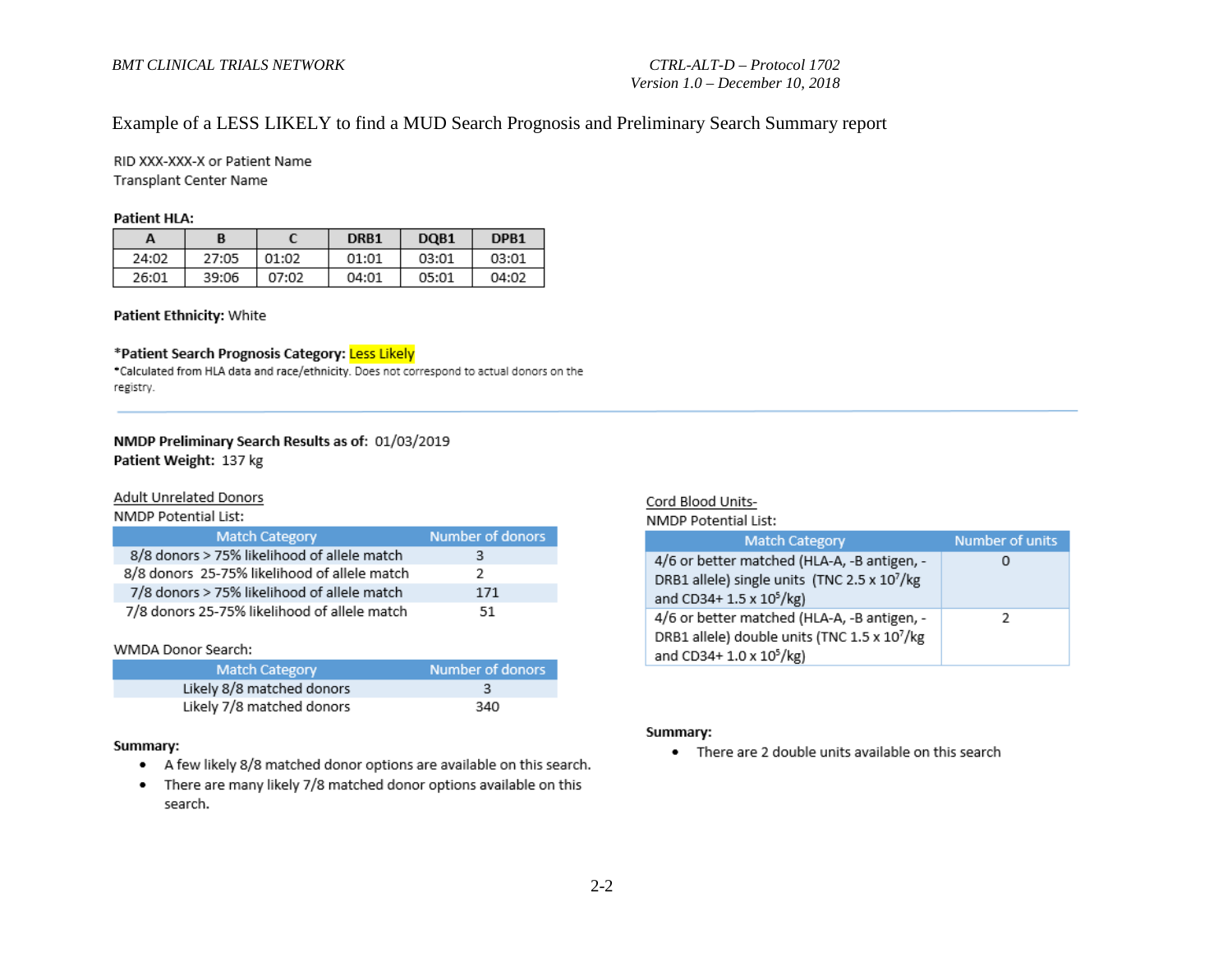## <span id="page-27-0"></span>**2.5. Study Treatments**

Patients will be transplanted according to institutional guidelines. They may participate in other clinical trials as long as the cumulative data collection will not compromise adherence to data submission for this protocol.

## <span id="page-27-1"></span>**2.6. Quality of Life**

The following instruments will be used to assess QOL within one month before transplant (Baseline), at 1 year, 2 years and 5 years for QOL Substudy participants defined above. Only English- or Spanish-speaking trial participants aged 8 years and older will be included in the QOL studies. Patients aged 8-17 at the time of assessment will complete pediatric instruments. Proxy reports (e.g., parents, guardians) of child QOL will not be collected.

At the Baseline time point, center or CIBMTR staff will administer QOL instruments electronically or on paper. At 1 year, 2 year and 5 year time points, the CIBMTR will administer the QOL surveys electronically or on paper upon request. The number of questions may vary based on method of delivery, but each time point will take approximately 14-27 minutes for adults and 11-19 minutes for pediatric patients. The survey times vary based on method of delivery because computerized adaptive testing will be used for participants who complete the survey online which may increase the number of survey items given to provide more precise scoring with questions that are more closely aligned to a subject's functioning.

#### <span id="page-27-2"></span>**2.6.1.** PROMIS Global

The PROMIS Global measure contains 10 items for adults and 9 items for pediatric patients, with two summary scores for physical and mental functioning. The median score is 50 with a standard deviation of 10. Higher scores indicate better QOL.<sup>68[,69](#page-65-5)</sup>

#### <span id="page-27-3"></span>**2.6.2.** PROMIS Domains

Eight PROMIS domains for adults and seven for pediatric patients will be used to measure detailed functioning and symptom burden for patients. For the physical and social functioning scales, higher scores indicate better functioning; for fatigue, pain, anxiety, depression, and sleep scales, higher scores indicate a higher symptom burden.<sup>[70](#page-65-6)</sup> Scores are normalized to 50 with a standard deviation of 10, and scores greater than 0.5 times standard deviation (i.e., <45 or >55, compared to the general population) are considered clinically meaningful.

The PROMIS domains for adults are: physical function, anxiety, depression, fatigue, sleep disturbance, ability to participate in social roles and activities, pain interference, and pain intensity. The PROMIS domains for pediatric patients are: physical function mobility, anxiety, depressive symptoms, fatigue, peer relationships, pain interference, and pain intensity.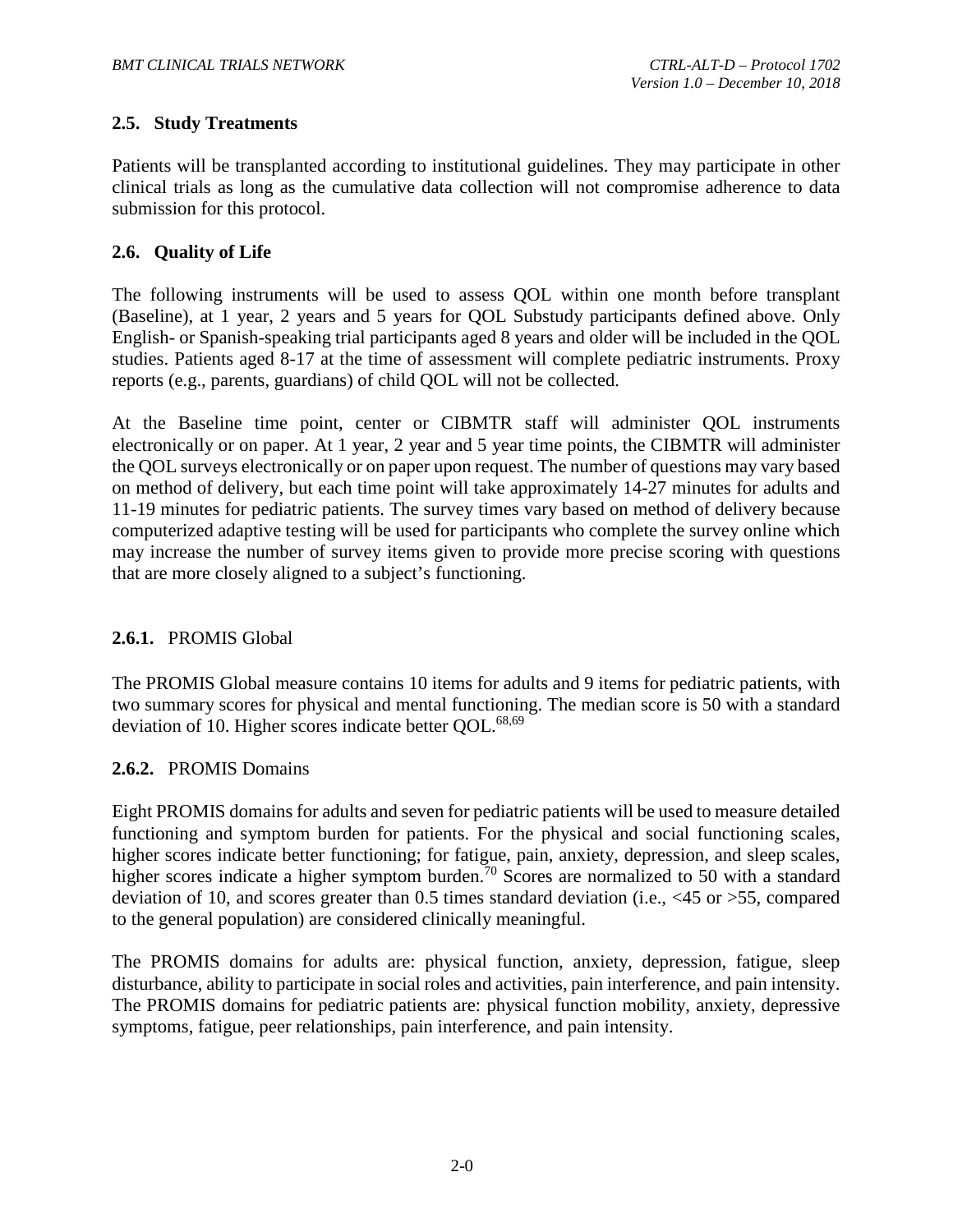When delivered on paper, the domains will be delivered combined in a Profile form. The PROMIS 29 Profile for adult patients contains 7 subscales with 4 questions each, and a single item for pain intensity (29 total items).

When delivered electronically, the domains will be delivered as Computer Adaptive Tests (CAT), in which the questions a person answers are tailored to that person. Each response is used to further refine the questions a participant receives, and thus the participant's score, for that domain. The PROMIS CAT item banks for a domain typically involve 4-12 items. The first item administered is usually in the middle of the range of function or severity for that domain. After a participant responds, an estimated score is calculated. The PROMIS CAT algorithm then selects the best item in the item bank for refining the estimated score, and recalculates the participant's score as they continue responding. The PROMIS CAT continues to administer items until a specified level of measurement precision is reached, or the maximum number of 12 items per measure have been administered. Studies have shown that the average number of items delivered in a CAT domain is  $5 - 8$ <sup>[71](#page-65-7)</sup>

# <span id="page-28-0"></span>**2.6.3.** Lee Chronic GVHD Symptom Scale

The Lee chronic GVHD symptom scale (LSS) is a 30 item measure with 7 domains referent to the past 7 days: skin, mouth, eye, lung, psychoemotional, vitality and nutrition.<sup>[72](#page-66-0)</sup> Responses are captured on a five-point Likert scale ("no symptoms, or not bothered at all", "slightly bothered," "moderately bothered," "bothered quite a bit," or "extremely bothered"). Scores for each domain are converted to a 0-100 scale where higher scores indicate more bother. The LSS has distinguished between people with different severities of chronic GVHD<sup>68</sup> and been used in randomized clinical trials to show difference in treatment arms.<sup>[73](#page-66-1)[,74](#page-66-2)</sup> Although patients will not have chronic GVHD before transplant, we will still administer the instrument at baseline to capture any pre-existing symptoms and aid in interpreting post-transplant scores. Participants aged 12 and older will complete the LSS.

#### <span id="page-28-1"></span>**2.6.4.** Occupational Functioning

Occupational functioning was measured in the NHLBI T-cell depleted trial using 6 items that assess current job status, type of work (will be captured using Hollingshead categories), number of hours of paid and unpaid work, school, importance of work and change in work goals.<sup>[60](#page-65-1)[,73](#page-66-1)</sup> Only adults will complete the occupational functioning items.

#### <span id="page-28-2"></span>**2.6.5.** Sociodemographic Data

Sociodemographic data are collected from adults in the QOL Substudy on the pre-transplant survey only: education, income, marital status, and religiosity. Zip code will be available from the TED/CRFs. Contact information including email address, cell phone numbers and alternate contacts will also be collected. Only adults will complete the sociodemographic questions.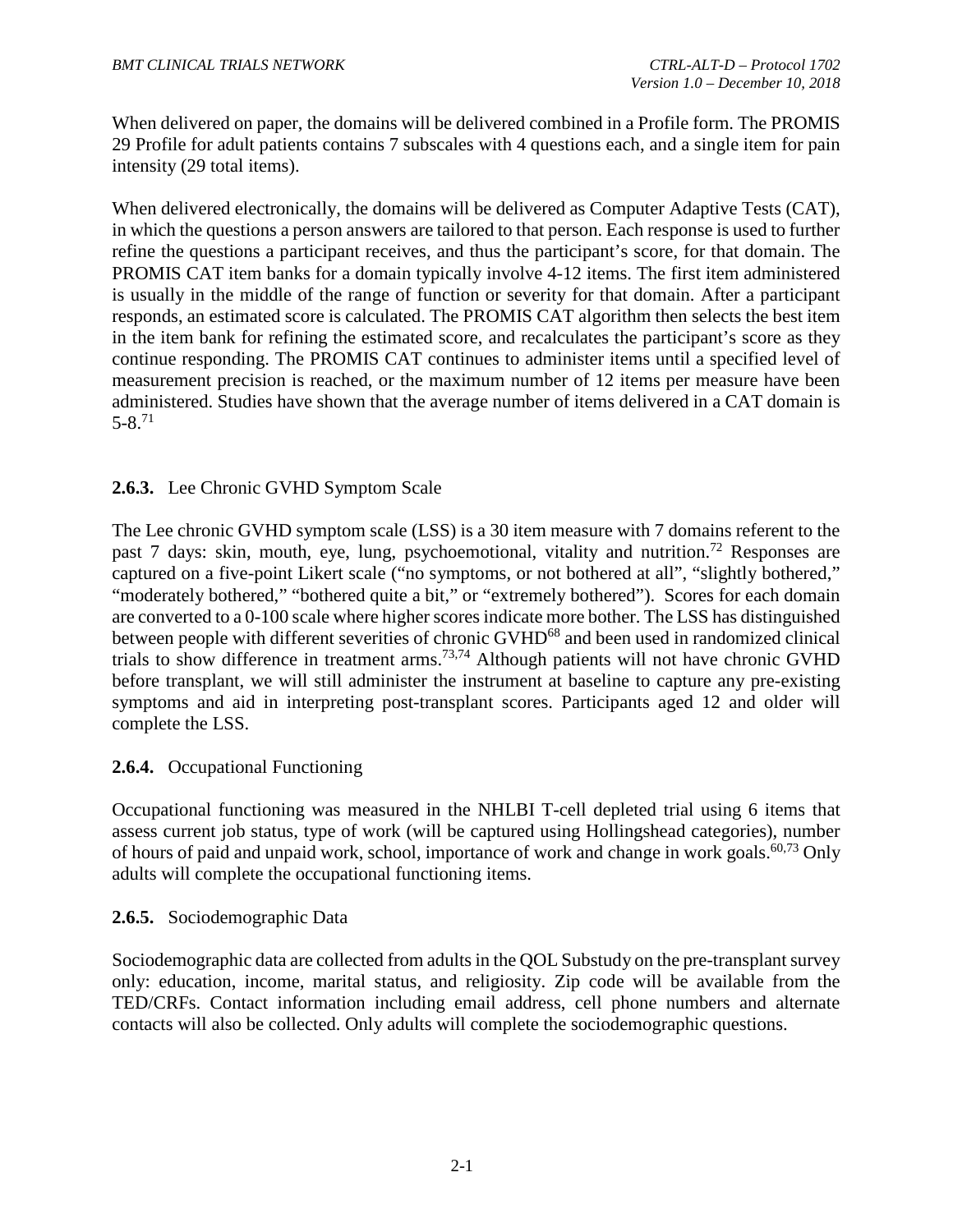# Adult instruments (aged 18 and over at time of assessment)

| <b>Instrument</b>                                                            | <b>Description</b>                                                                                                                                                                                                                                                                                                                       |                | <b>Number of items</b> | <b>Estimated</b>    |
|------------------------------------------------------------------------------|------------------------------------------------------------------------------------------------------------------------------------------------------------------------------------------------------------------------------------------------------------------------------------------------------------------------------------------|----------------|------------------------|---------------------|
|                                                                              |                                                                                                                                                                                                                                                                                                                                          | Paper          | <b>Electronic</b>      | Time to<br>complete |
| PROMIS Global                                                                | Overall evaluation of one's<br>physical and mental health                                                                                                                                                                                                                                                                                | 10             | 10                     | 2-3 minutes         |
| <b>PROMIS Physical</b><br>function domain                                    | Self-reported capability rather than<br>actual performance of physical<br>activities. This includes the<br>functioning of one's upper<br>extremities (dexterity), lower<br>extremities (walking or mobility),<br>and central regions (neck, back), as<br>well as instrumental activities of<br>daily living, such as running<br>errands. | $\overline{4}$ | $4 - 12$               | 1-2 minutes         |
| <b>PROMIS Anxiety</b><br>domain                                              | Fear (fearfulness, panic), anxious<br>misery (worry, dread),<br>hyperarousal (tension, nervousness,<br>restlessness), and somatic<br>symptoms related to arousal (racing<br>heart, dizziness).                                                                                                                                           | $\overline{4}$ | $4 - 12$               | 1-2 minutes         |
| <b>PROMIS</b><br>Depression domain                                           | Negative mood (sadness, guilt),<br>views of self (self-criticism,<br>worthlessness), and social<br>cognition (loneliness, interpersonal<br>alienation), as well as decreased<br>positive affect and engagement<br>(loss of interest, meaning, and<br>purpose).                                                                           | $\overline{4}$ | $4 - 12$               | 1-2 minutes         |
| <b>PROMIS Fatigue</b><br>domain                                              | Range of symptoms, from mild<br>subjective feelings of tiredness to<br>an overwhelming, debilitating, and<br>sustained sense of exhaustion that<br>likely decreases one's ability to<br>execute daily activities and<br>function normally in family or<br>social roles.                                                                  | $\overline{4}$ | $4 - 12$               | 1-2 minutes         |
| PROMIS Sleep<br>disturbance domain                                           | Perceptions of sleep quality, sleep<br>depth, and restoration associated<br>with sleep.                                                                                                                                                                                                                                                  | $\overline{4}$ | $4 - 12$               | 1-2 minutes         |
| PROMIS Ability to<br>participate in social<br>roles and activities<br>domain | Perceived ability to perform one's<br>usual social roles and activities.                                                                                                                                                                                                                                                                 | $\overline{4}$ | $4 - 12$               | 1-2 minutes         |
| <b>PROMIS Pain</b><br>interference domain                                    | Consequences of pain on relevant<br>aspects of one's life. This includes<br>the extent to which pain hinders<br>engagement with social, cognitive,<br>emotional, physical, and<br>recreational activities.                                                                                                                               | $\overline{4}$ | $4 - 12$               | 1-2 minutes         |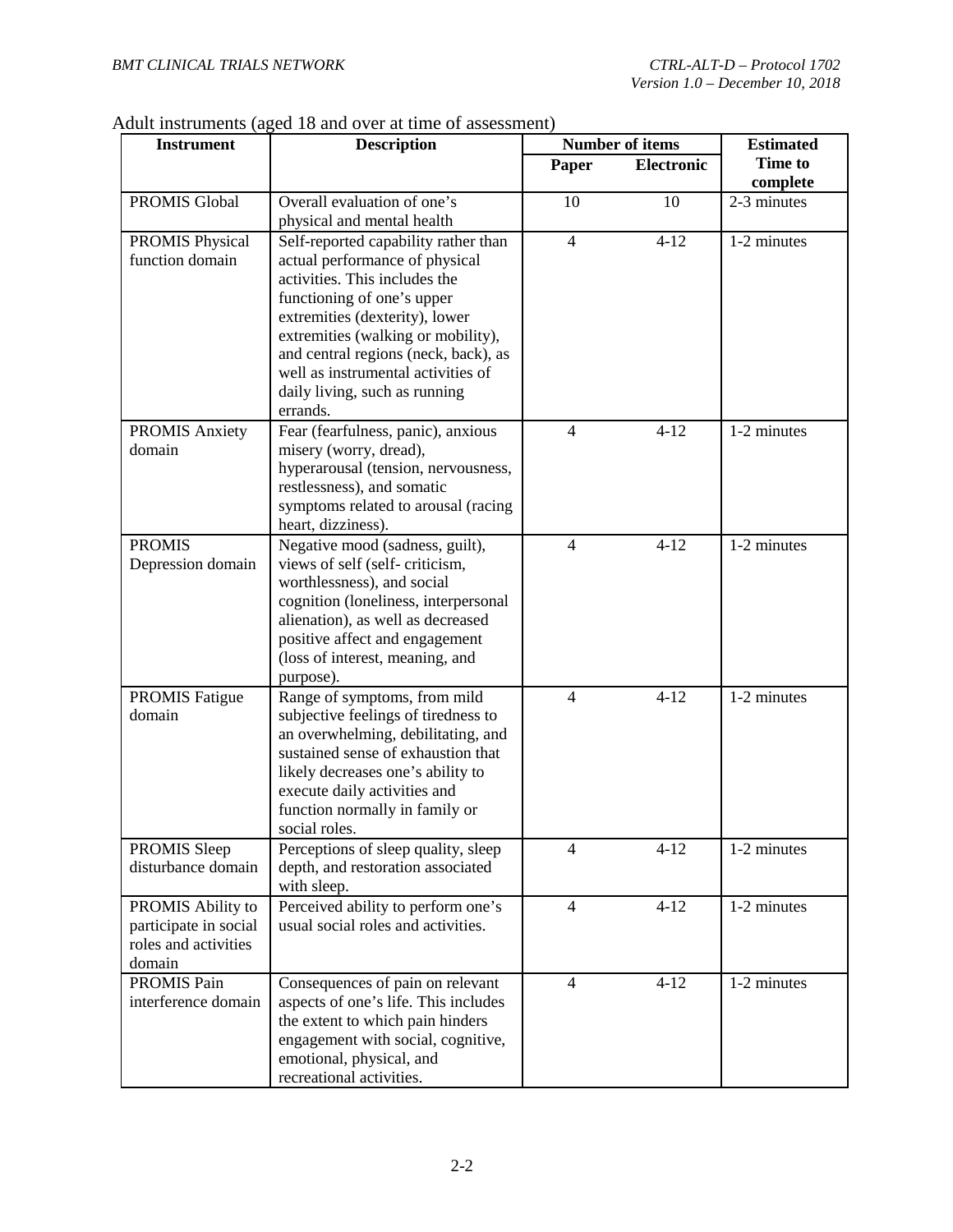| <b>Instrument</b>                           | <b>Description</b>                                                                                               | <b>Number of items</b> |                   | <b>Estimated</b>         |  |
|---------------------------------------------|------------------------------------------------------------------------------------------------------------------|------------------------|-------------------|--------------------------|--|
|                                             |                                                                                                                  | Paper                  | <b>Electronic</b> | Time to                  |  |
| PROMIS pain<br>intensity                    | How much a person hurts                                                                                          |                        | $1-3$             | complete<br>$< 1$ minute |  |
| Lee Chronic<br><b>GVHD</b> Symptom<br>Scale | How much symptoms of skin,<br>mouth, eye, lung, psychoemotional,<br>vitality and nutrition bother the<br>patient | 30                     | 30                | 2-3 minutes              |  |
| Occupational<br>Functioning                 | Job status, type of work, amount of<br>work                                                                      | 6                      | 6                 | 1-2 minutes              |  |
| Sociodemographic                            | At Baseline only. Education,<br>income, marital status, religiosity                                              |                        | 5                 | 1-2 minutes              |  |
| <b>TOTAL</b>                                |                                                                                                                  | 80                     | 80-138            | 14-27 minutes            |  |

# Pediatric instruments (patients 8-17 at time of assessment)

| <b>Instrument</b>      | <b>Description</b>                      |                          | Number of items   | <b>Estimated</b> |
|------------------------|-----------------------------------------|--------------------------|-------------------|------------------|
|                        |                                         | Paper                    | <b>Electronic</b> | <b>Time to</b>   |
|                        |                                         |                          |                   | complete         |
| <b>PROMIS Global</b>   | Overall evaluation of one's physical    | 9                        | 9                 | 2-3 minutes      |
|                        | and mental health                       |                          |                   |                  |
| <b>PROMIS Physical</b> | Activities of physical mobility such    | $\overline{4}$           | $4 - 12$          | 1-2 minutes      |
| function mobility      | as getting out of bed or a chair to     |                          |                   |                  |
| domain                 | activities such as running.             |                          |                   |                  |
| <b>PROMIS Anxiety</b>  | Fear (fearfulness, panic), anxious      | $\overline{4}$           | $4 - 12$          | 1-2 minutes      |
| domain                 | misery (worry, dread), hyperarousal     |                          |                   |                  |
|                        | (tension, nervousness, restlessness),   |                          |                   |                  |
|                        | and somatic symptoms related to         |                          |                   |                  |
|                        | arousal (racing heart, dizziness).      |                          |                   |                  |
| <b>PROMIS</b>          | Negative mood (sadness, guilt),         | $\overline{4}$           | $4 - 12$          | 1-2 minutes      |
| depressive             | views of self (self-criticism,          |                          |                   |                  |
| symptoms domain        | worthlessness), and social cognition    |                          |                   |                  |
|                        | (loneliness, interpersonal alienation), |                          |                   |                  |
|                        | as well as decreased positive affect    |                          |                   |                  |
|                        | and engagement (loss of interest,       |                          |                   |                  |
|                        | meaning, and purpose).                  |                          |                   |                  |
| <b>PROMIS Fatigue</b>  | Range of symptoms, from mild            | $\overline{\mathcal{L}}$ | $4 - 12$          | 1-2 minutes      |
| domain                 | subjective feelings of tiredness to an  |                          |                   |                  |
|                        | overwhelming, debilitating, and         |                          |                   |                  |
|                        | sustained sense of exhaustion.          |                          |                   |                  |
| PROMIS Peer            | Quality of relationships with friends   | $\overline{4}$           | $4 - 12$          | 1-2 minutes      |
| relationships          | and other acquaintances.                |                          |                   |                  |
| domain                 |                                         |                          |                   |                  |
| <b>PROMIS Pain</b>     | Consequences of pain on relevant        | $\overline{4}$           | $4-12$            | 1-2 minutes      |
| interference           | aspects of one's life. This includes    |                          |                   |                  |
| domain                 | the extent to which pain hinders        |                          |                   |                  |
|                        | engagement with social, cognitive,      |                          |                   |                  |
|                        | emotional, physical, and recreational   |                          |                   |                  |
|                        | activities.                             |                          |                   |                  |
| PROMIS pain            | How much a person hurts                 | $\mathbf{1}$             | 1                 | $< 1$ minute     |
| intensity domain       |                                         |                          |                   |                  |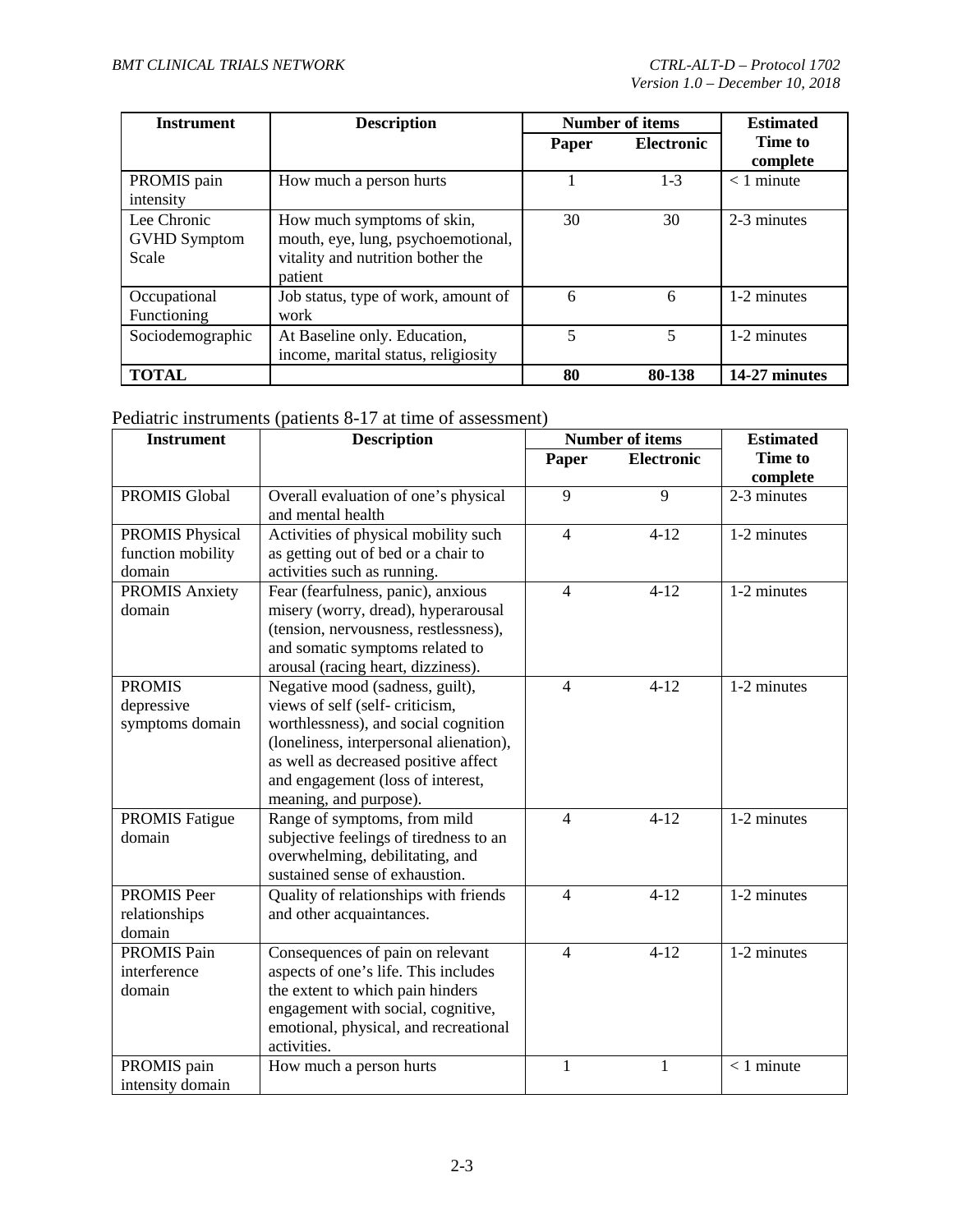| <b>Instrument</b>   | <b>Description</b>                   | <b>Number of items</b>     |        | <b>Estimated</b> |
|---------------------|--------------------------------------|----------------------------|--------|------------------|
|                     |                                      | <b>Electronic</b><br>Paper |        | Time to          |
|                     |                                      |                            |        | complete         |
| Lee Chronic         | How much symptoms of skin, mouth,    | 30                         | 30     | 2-3 minutes      |
| <b>GVHD Symptom</b> | eye, lung, psychoemotional, vitality |                            |        |                  |
| Scale (age $12+$ )  | and nutrition bother the patient     |                            |        |                  |
| <b>TOTAL</b>        |                                      | 64                         | 64-112 | 11-19 minutes    |

# <span id="page-31-0"></span>**2.7. Participant Risks**

The majority of the physical risks are related to the transplant itself, a treatment which the transplant center has already deemed appropriate for the participant. Patients and their doctors make treatment decisions including donor source, timing of transplant, conditioning regimen intensity and GVHD prophylaxis. The risks of transplant will be determined by the transplant care plan.

The intervention being applied in this study is a biologic assignment variable, i.e., the use of the donor search prognosis to guide the donor search strategy, is not per se being tested. Rather, it is being used to classify participants into two groups, those Very Likely and those Very Unlikely to find a MUD, for comparison. A center is not allowed to enroll a patient in the trial until they attest that the protocol's donor search algorithm that uses the donor search prognosis is appropriate for the patient. The primary risk of participation in the study is the possibility that the donor search algorithm suggested by the donor search prognosis will be misleading for individual patients, i.e., a Very Likely to find a MUD patient may not find a matched unrelated donor, or conversely, a Very Unlikely to find a MUD patient may be able to identify a matched unrelated donor. Centers should use clinical judgment in these cases to deviate from the intended donor source based on the participant's best interest. For children, the risks of this protocol would be the same as for adults.

No sensitive psychosocial or medical data will be collected from medical records. The risks of the QOL Substudy are anticipated to be minimal. Completion of patient-reported outcomes is unlikely to cause distress, as these surveys have been administered to thousands of patients without complaint and they do not ask sensitive questions. Collection of research blood samples in the QOL Substudy is contingent on securing additional funding. If this aspect of the protocol is activated, additional risks to participants in the QOL Substudy include bruising and fainting. The small amount of blood taken is not expected to affect blood counts.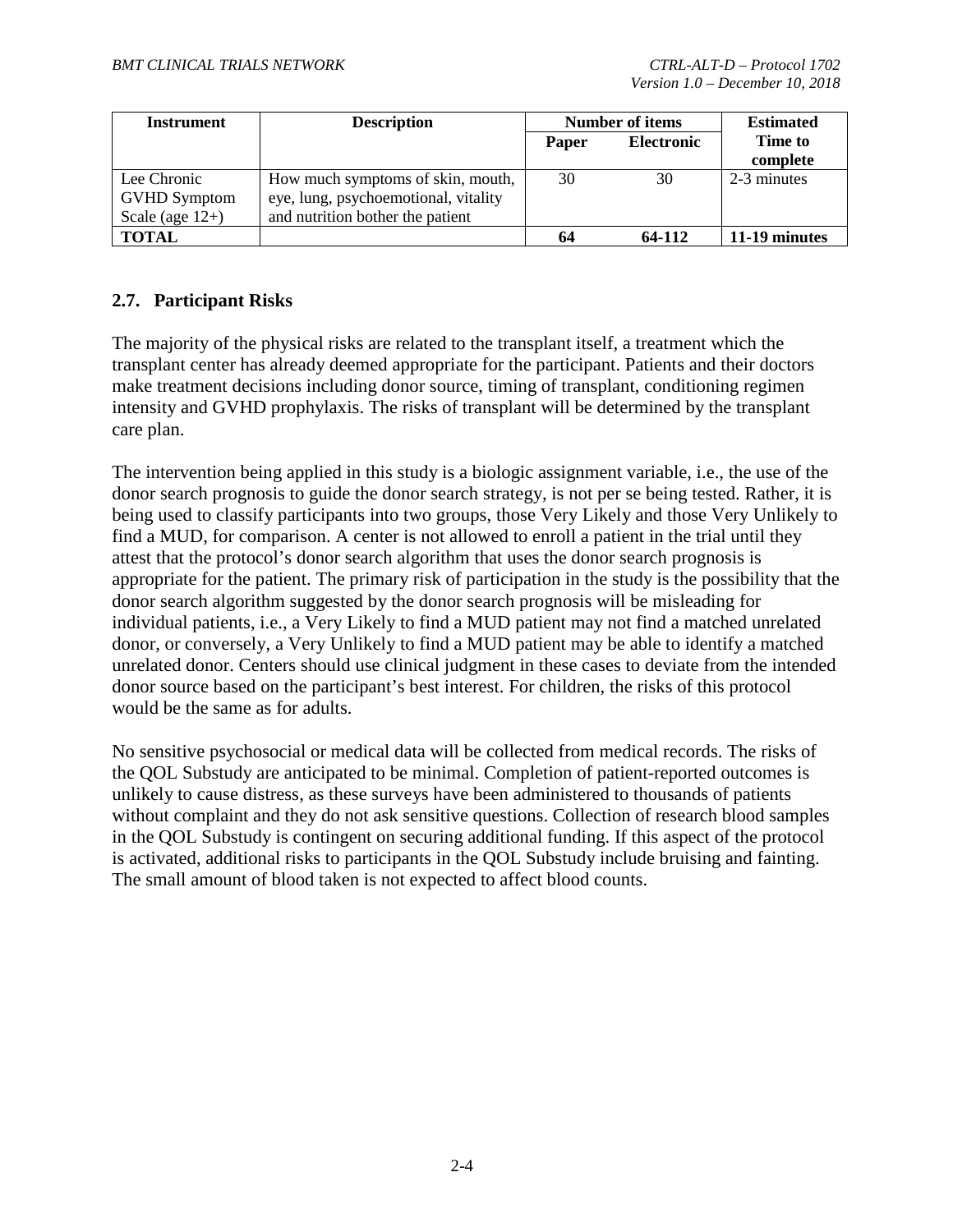## **CHAPTER 3**

#### <span id="page-32-0"></span>**3. ENDPOINTS**

#### <span id="page-32-1"></span>**3.1. Primary Endpoint**

The primary endpoint for this study is survival from the time the center declares that no suitable matched family member is available and the patient is considered evaluable. Survival is analyzed as time to event with survivors censored at last follow up or 2 years, whichever is earlier.

#### <span id="page-32-2"></span>**3.2. Secondary and Post-transplant Endpoints**

#### <span id="page-32-3"></span>**3.2.1.** Transplantation Rate

Receipt of a transplant is defined as starting conditioning, whether or not the stem cell graft is infused.

#### <span id="page-32-4"></span>**3.2.2.** Barriers to Transplantation

Reasons for delay or cancellation of the transplant, as collected on the donor tracking form, will be summarized by search prognosis category and reported descriptively.

#### <span id="page-32-5"></span>**3.2.3.** Relapse

Relapse criteria for the different malignant diseases will be according to the CIBMTR data dictionary.

#### <span id="page-32-6"></span>**3.2.4.** Disease-free Survival

Disease-free survival is defined as the time from the date of graft infusion to the date of recurrent disease or death from any cause, whichever comes first in patients with malignant disease. Observation is censored at the date of last follow-up for patients known to be alive without malignancy.

#### <span id="page-32-7"></span>**3.2.5.** Treatment-related Mortality

Treatment-related mortality is defined as death without prior relapse in patients with malignant disease. Relapse is considered a competing risk.

#### <span id="page-32-8"></span>**3.2.6.** Acute GVHD

Grade II-IV and III-IV acute GVHD will be reported. Acute GVHD grade will be calculated from the center-reported organ scores using current CIBMTR approaches.

<span id="page-32-9"></span>**3.2.7.** Chronic GVHD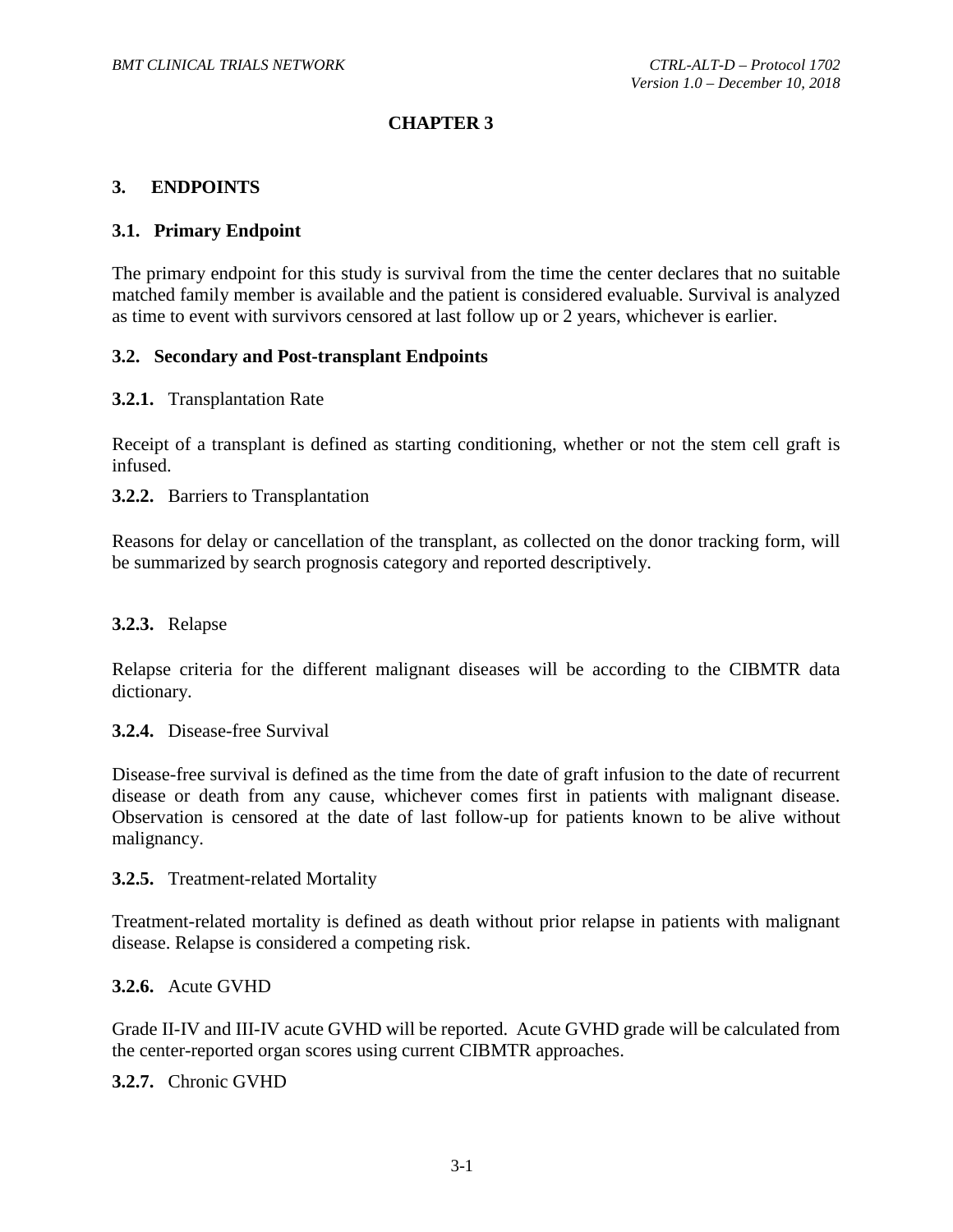Any chronic GVHD as reported by the center will be reported.

## <span id="page-33-0"></span>**3.3. Endpoints for the QOL Substudy**

All patients on the QOL Substudy will have their transplant data collected on CRFs, which will capture all of the planned endpoints except for QOL.

## <span id="page-33-1"></span>**3.3.1.** Chronic GVHD

Moderate and severe chronic GVHD will be defined per the NIH consensus criteria.<sup>[75](#page-66-3)</sup>

<span id="page-33-2"></span>**3.3.2.** Time Until Off Immunosuppression for Patients Diagnosed with Chronic GVHD

Defined as the time since chronic GVHD onset until all systemic immunosuppression given for chronic GVHD treatment is discontinued. Continuation of low dose steroids for adrenal insufficiency (5 mg or less of prednisone or 0.1 mg/kg prednisone for children  $<$  18 years old) is not considered systemic immunosuppression. Extracorporeal photopheresis and PUVA are considered systemic immunosuppression.

<span id="page-33-3"></span>**3.3.3.** GVHD, relapse-free survival (GRFS)

Events for GRFS include grade III-IV acute GVHD, chronic GVHD requiring systemic immunosuppression, relapse or death.

<span id="page-33-4"></span>**3.3.4.** Moderate-severe Chronic GVHD, Relapse-free Survival (CRFS) and Current CRFS

Events for CRFS include moderate-severe chronic GVHD, relapse or death. Current CRFS will also be calculated, defined as the prevalence of moderate-severe chronic GVHD requiring systemic immunosuppression for treatment of GVHD, disease-free survival, considering chronic GVHD, as a potentially reversible complication if systemic immunosuppression is stopped. Although relapse may be treated and the patient placed back in remission, relapse will not be considered a reversible state.

#### <span id="page-33-5"></span>**3.3.5.** Primary Graft Failure

Primary graft failure is defined among patients surviving at least 28 days after graft infusion as failure to achieve a post-nadir absolute neutrophil count of  $>500$  cell/ $\mu$ L for 3 days or donor peripheral blood T-cell chimerism of at least 5%. If T-cell chimerism is not available, testing of unsorted blood or marrow is acceptable.

# <span id="page-33-6"></span>**3.3.6.** QOL

Summary and subscales of QOL instruments will be scored according to the recommendations of the developers. The primary QOL endpoint is the global physical health scale from the PROMIS Global 10. Secondary QOL endpoints are the LSS chronic GVHD summary score and the PROMIS fatigue, pain and sleep scales. Other scales: mental health, social functioning, anxiety,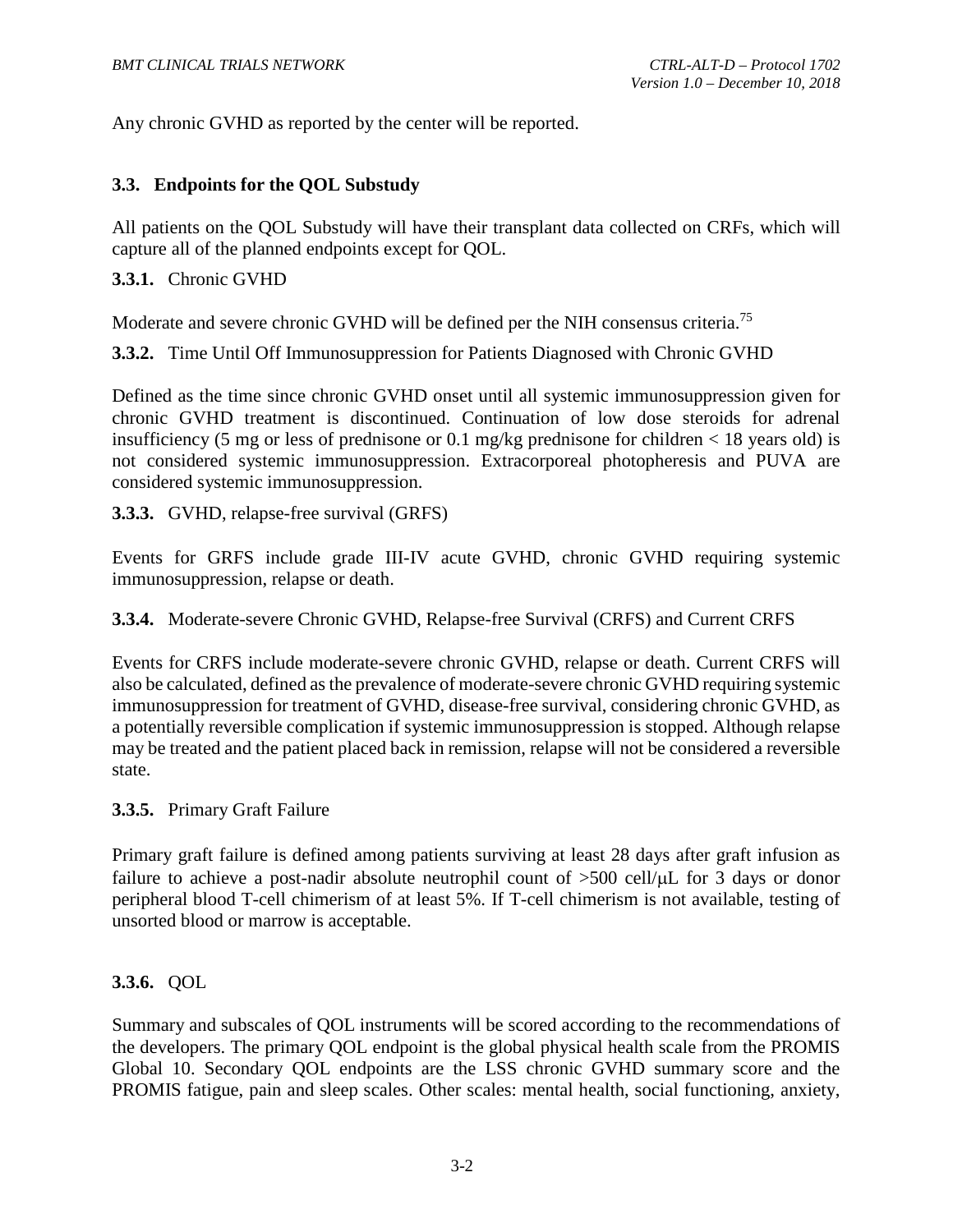and depression, and chronic GVHD subscales will be described but are not expected to differ substantially or to have enough power to detect differences.

## <span id="page-34-0"></span>**3.3.7.** Hospital Days

Number of hospital days within the first 100 days will be collected on CRFs. The CIBMTR forms do not distinguish ICU days from regular hospitalization days. We are not able to collect departmental costs due to the differing accounting systems and rules at institutions.

#### <span id="page-34-1"></span>**3.3.8.** Infections

Clinically significant viral, fungal, bacterial, and parasitic-defined infections will be reported by pathogen, site of disease, and date of onset from the CIBMTR CRF Form 2100 at 100 day, 6 months, 1 year and 2 years after transplant. If no clinically significant infections have occurred, the absence of infection will be reported. Reporting of certain specific fungal and viral infections will trigger subsequent forms in order to capture more detailed information. Please refer to the CIBMTR forms instruction manual for more details.

#### <span id="page-34-2"></span>**3.3.9.** Immune Reconstitution

CIMBTR CRFs will collect data about neutrophil and lymphocytes counts, immunoglobulin subsets and T-cell/B cell numbers, if available. If additional funding is obtained, peripheral blood will be collected for immune reconstitution studies for the QOL Substudy at the following time points: pre-transplant and up to 6 times over the first two years after transplant. Thirty milliliters will be drawn at each time point for research tests. Participants in the QOL Substudy will be consented to these research blood draws at the time of enrollment, but no sampling will be performed until additional funding is obtained and the protocol is modified to reflect activation of the research blood draws.

#### <span id="page-34-3"></span>**3.3.10.** Late Effects

Late effects are captured on the CIBMTR CRFs, and include selected cardiac, pulmonary, renal, metabolic, endocrine and other late complications.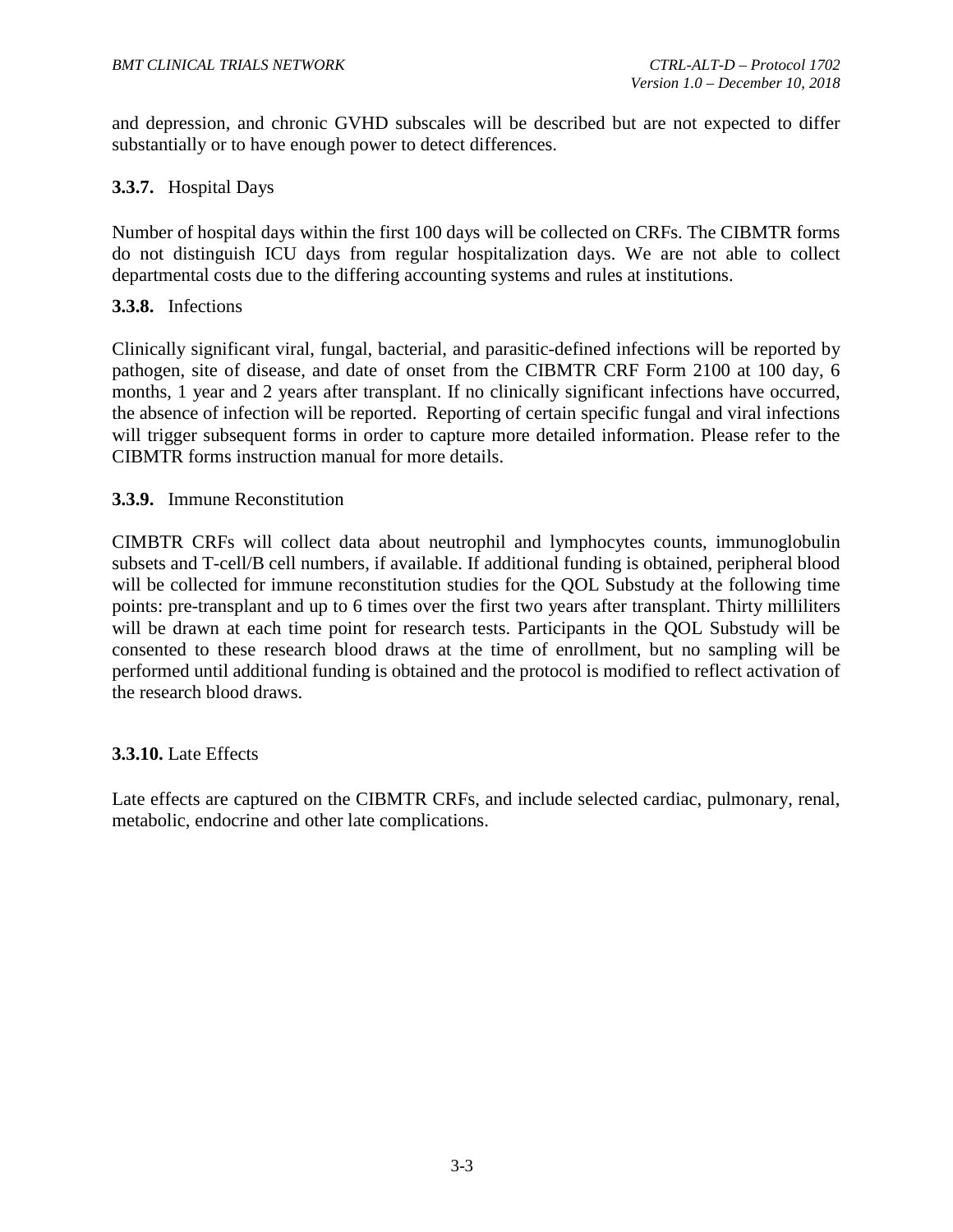## **CHAPTER 4**

#### <span id="page-35-0"></span>**4. PATIENT ENROLLMENT AND EVALUATION**

#### <span id="page-35-1"></span>**4.1. Enrollment Procedures**

#### <span id="page-35-2"></span>**4.1.1.** Screening and Eligibility Procedures

- 1. Patients may be screened for basic eligibility criteria without informed consent based on a waiver for screening. A screening log will capture all patients screened and their study disposition, e.g., enrolled, reasons they were not approached, etc.
- 2. The study is described to potentially eligible patients. The background, rationale and study requirements are discussed. Patients are given time to ask questions and consider whether they wish to participate. After the patient has given informed consent to participate on the study, an authorized user at the transplant center completes the BMT CTN 1702 Registration Form.
- 3. Once a patient is deemed evaluable by virtue of no suitable HLA-matched family donor (or 1 allele or antigen mismatched family donor if that is the center's practice), NMDP Immunogenetic Operations sends the donor search prognosis and preliminary search information to the Center. A Donor Search Tracking form is started.
- 4. Almost all of the post-transplant outcomes data for this study will be collected through the CIBMTR. If a participant proceeds to transplant, centers must obtain a CIBMTR Research Identification (CRID) number and enter it on the BMT CTN 1702 Segment A CIBMTR Research ID Form (see CIBMTR Data Collection below).
- <span id="page-35-3"></span>**4.1.2.** Evaluations at Enrollment

Data collected when consent is signed include the following:

- 1. Patient age, sex, patient-identified race and ethnicity
- 2. Disease and disease stage
- 3. Number of full siblings
- 4. Number of other first degree relatives
- 5. Date HLA typing sent, both low resolution and high resolution

#### <span id="page-35-4"></span>**4.1.3.** Evaluations at Evaluability

A new form (BMT CTN Donor Source Tracking, see Study Procedure and Guidance Manual) will be started once a center determines that an alternative donor is required. The form will be updated at least monthly to provide information until conditioning for transplant starts, or the search for a donor is no longer active (survival will be captured on this form until the patient either goes to transplant, dies, or the study ends). The form will collect detailed data about the donor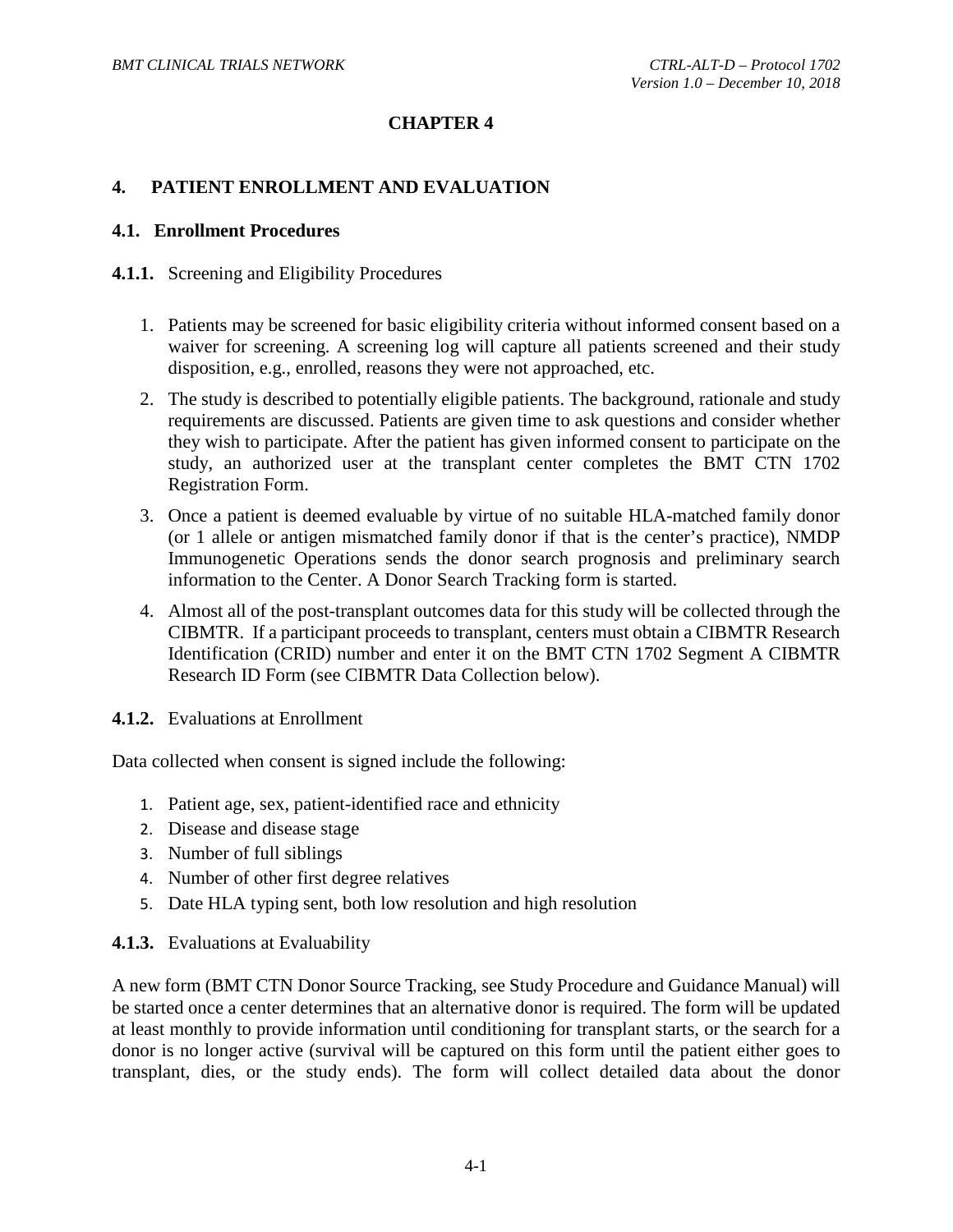identification process to understand clinical decision-making relevant to donor choice. Upon initiation of the Donor Source Tracking form, the NMDP will provide the donor search prognosis.

Key data collected include:

- 1. Initial preferred alternative donor source (priority ranking at enrollment): A rank list of preferred donors with "1" indicating the preferred alternative donor and descending. If a donor type would not be used, "0" should be entered. Options include: matched unrelated donor, mismatched unrelated donor, haploidentical family member donor (i.e. >2 allele mismatch), cord blood, or combinations of donors such as haploidentical + cord blood. For patients in the Very Likely to find a MUD group, this form will define the donor choice if a matched unrelated donor is not identified. For patients in the Very Unlikely to find a MUD group, it will identify the preferred donor among haploidentical, cord blood or mismatched unrelated donor. For the Less Likely to find a MUD group, it will capture the search algorithm planned by the center in the absence of protocol guidance.
- 2. Target time to transplant (# of weeks to infusion)
- 3. Patient weight
- 4. Confirmation of patient-defined race and ethnicity
- 5. Current patient diagnosis and disease stage, date of diagnosis
- 6. Date of patient and full sibling typing
- 7. Patient HLA typing and NMDP Recipient ID
- 8. Results of any special testing and dates
- 9. Date final donor selected
- 10. Reasons for delay or cancellation of transplantation.

See Study Procedure and Guidance Manual for the full list of collected variables. For patients who are never transplanted, this form will also capture survival information.

<span id="page-36-0"></span>**4.1.4.** Donor Search and Identification

Once the patient is deemed evaluable, the transplant center transmits the high resolution HLA typing to the NMDP Immunogenetic Program who will prepare a report within 2 business days and send the information back to the center. Once the donor search prognosis information and preliminary search summary have been received and reviewed by the Center, the transplant coordinators at the transplant center should proceed with their institution's standard procedure to identify a donor including additional family member typing and/or initiation of an unrelated donor and/or cord blood search. Updates on patient and search status will be requested at least monthly after enrollment, and include any revision to the donor priority ranking and rationale for changes. Details of the final donor selection and donation schedule will be captured. Guidance on the search is provided in the Study Procedure and Guidance Manual.

#### <span id="page-36-1"></span>**4.2. Methodology and Documentation of Study Events**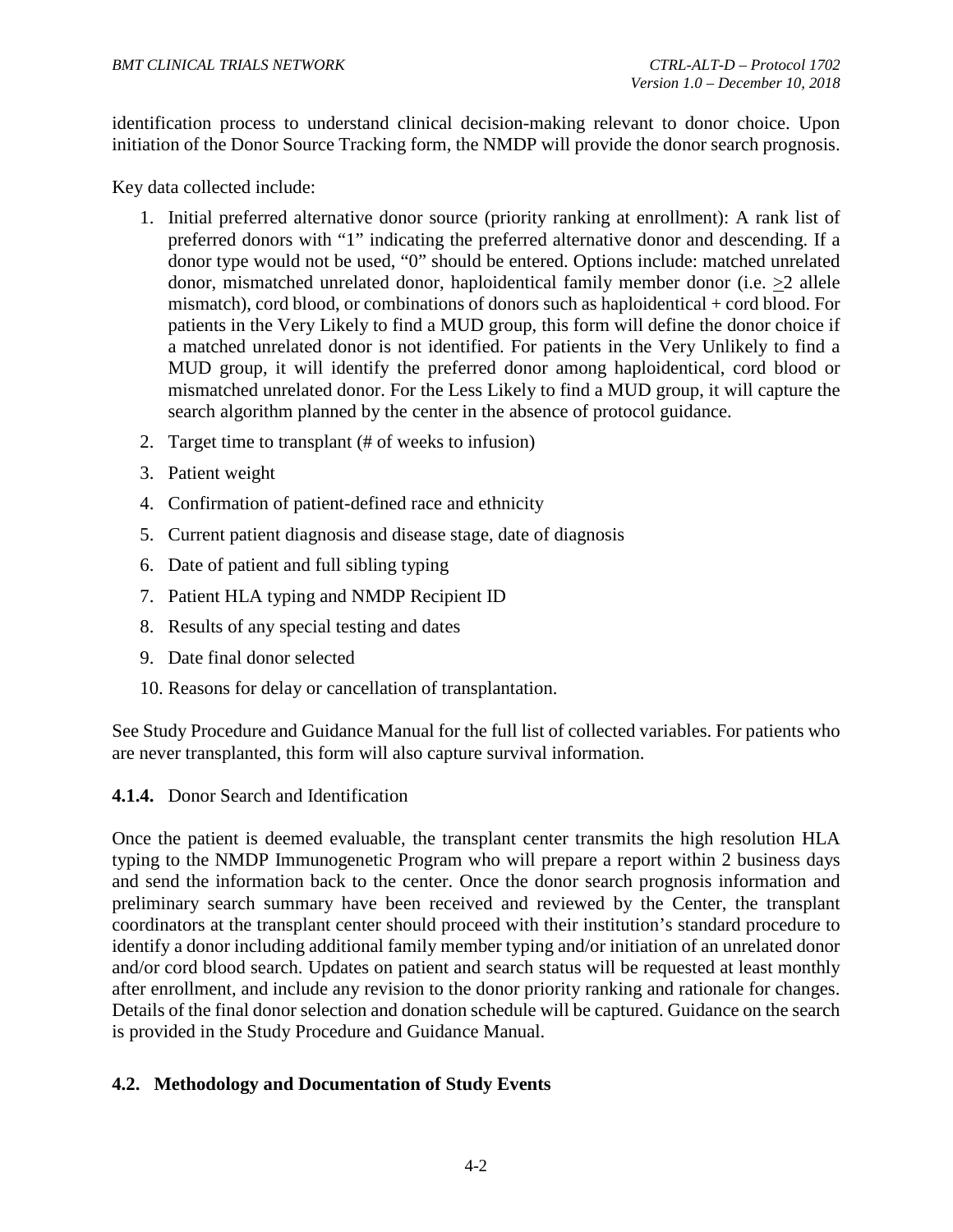## <span id="page-37-0"></span>**4.2.1.** Approaching Patients, Eligibility, Screening, and Obtaining Consent

Subjects may be approached for this study from the time when they are considered to be potential allogeneic HCT candidates through when the determination that no suitable HLA-matched or 1 allele or antigen mismatched related donor is available. For centers who see patients for a transplant consult then do not see them again until a donor has been identified, consent may happen as soon as HLA-typing is sent. For centers that will see potential participants more frequently before transplant, consent may also take place once it is determined there is no suitable HLAmatched or single mismatched related donor. Eligible patients willing to participate in the study will sign an Institutional Review Board (IRB) approved consent form for this protocol. Parents or legal guardians will consent for minors, and minors will provide assent per local institutional guidelines.

If patients are determined to have a suitable HLA-matched or 1 allele or antigen mismatched related donor (i.e. <1 mismatch; 7+/8 HLA-A, B, C, DRB1) who will serve as the donor, they are not considered evaluable for this study.

## <span id="page-37-1"></span>**4.3. Study Monitoring**

## <span id="page-37-2"></span>**4.3.1.** Transplant Data

Transplant outcome data will be collected on CIBMTR forms. Whether or not a patient participates in BMT CTN 1702, centers must register pre- and post-transplant clinical data on all consecutive HCTs done at their institution through the CIBMTR, which holds the contract for the US Stem Cell Therapeutic Outcomes Database (SCTOD) charged with collecting data on US allogeneic HCTs. Registration is done using procedures and forms of the SCTOD. (Note: Federal legislation requires submission of these forms for all US alloHCT recipients.) Enrollment on BMT CTN 1702 must be indicated on the SCTOD pre-transplant registration form. Assignment to the TED or CRF track will not be affected by participation in BMT CTN 1702, unless patients are eligible for the QOL Substudy in which case all will be assigned to the CRF track. If they consent to QOL data collection, this information will be collected using CIBMTR supplemental forms.

#### <span id="page-37-3"></span>**4.3.2.** Collection of QOL Data

At the time a patient is identified as participating in the QOL Substudy, the CIBMTR Survey Research Group (SRG) is notified and then adds that patient to CIBMTR's electronic Patient Reported Outcomes (ePRO) system for long-term QOL tracking.

Pre-transplant (baseline) QOL data will be collected by the center or CIBMTR electronically or on paper forms within 4 weeks of the start of conditioning. If conditioning is delayed, the QOL surveys should be repeated so they are within 4 weeks of conditioning. Electronically-collected baseline QOL surveys will be entered in the ePRO system. The center will securely email or fax baseline QOL instruments completed on paper to the SRG to enter into their ePRO system. Along with the pre-transplant QOL instruments, the center will securely email or fax a patient contact information form so that the SRG can reach the patient for 1, 2 and 5 year QOL time points.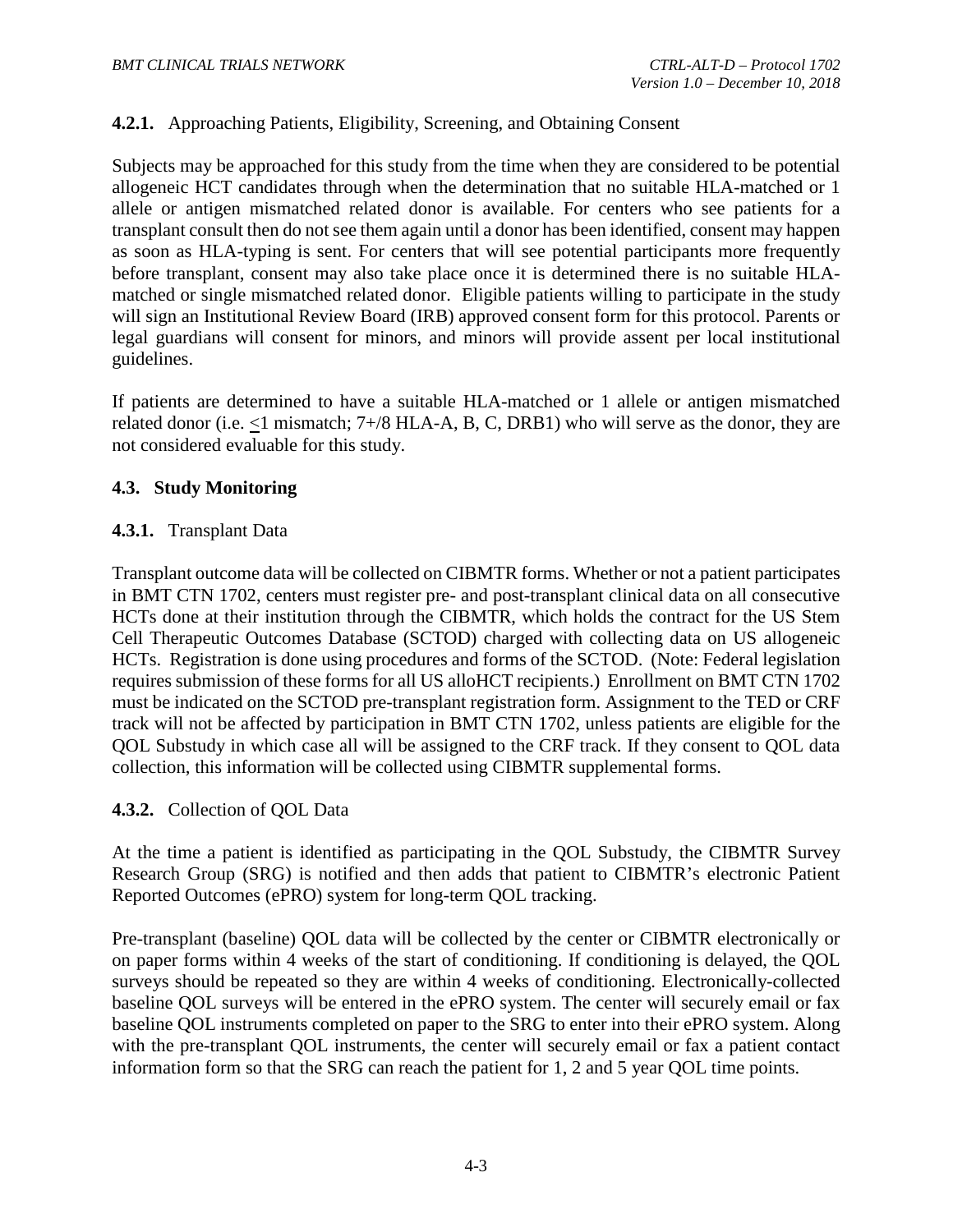The SRG will administer the 1, 2 and 5 year QOL instruments online, or on paper if requested by the patient. They will first confirm the patients' status with the transplant center because reporting of deaths may lag. They will then contact the patient via email, phone or mail to collect the QOL information online or on paper.

- 1 year  $+/- 2$  months
- 2 years  $+/- 2$  months
- 5 years  $+/- 3$  months [funded and performed under a separate protocol]

At the conclusion of each QOL administration, patients will be reminded of the next date of contact. The SRG will notify the transplant center if a patient's contact information has changed or if they find through follow-up that the patient has died.

## <span id="page-38-0"></span>**4.3.3.** Locating Missing Patients

If patients cannot be located through the contact information provided, or through the transplant center, then the SRG will request the NMDP Call Back Unit to conduct a paid search for new contact information using Accurint, a government website accessible to only those with permission. Patients give their permission for the SRG to conduct this paid search when they sign the informed consent.

## <span id="page-38-1"></span>**4.3.4.** Adverse Event Reporting

Only adverse events related to the study consent process, collection of the optional research blood samples, or completing QOL surveys will be reported. Since no other therapy is mandated in this study, adverse events associated with transplantation or non-transplantation will not be collected nor reported for this protocol.

#### <span id="page-38-2"></span>**4.4. Research Samples Pre-transplant and Post-transplant**

If additional funding is obtained, peripheral blood samples (30 mL blood) will be collected from patients on the QOL Substudy pre-transplant and up to 6 times within the next 2 years after transplant. The study protocol will be modified prior to sample collection to specify the time points and additional information but participants will not have to be reconsented.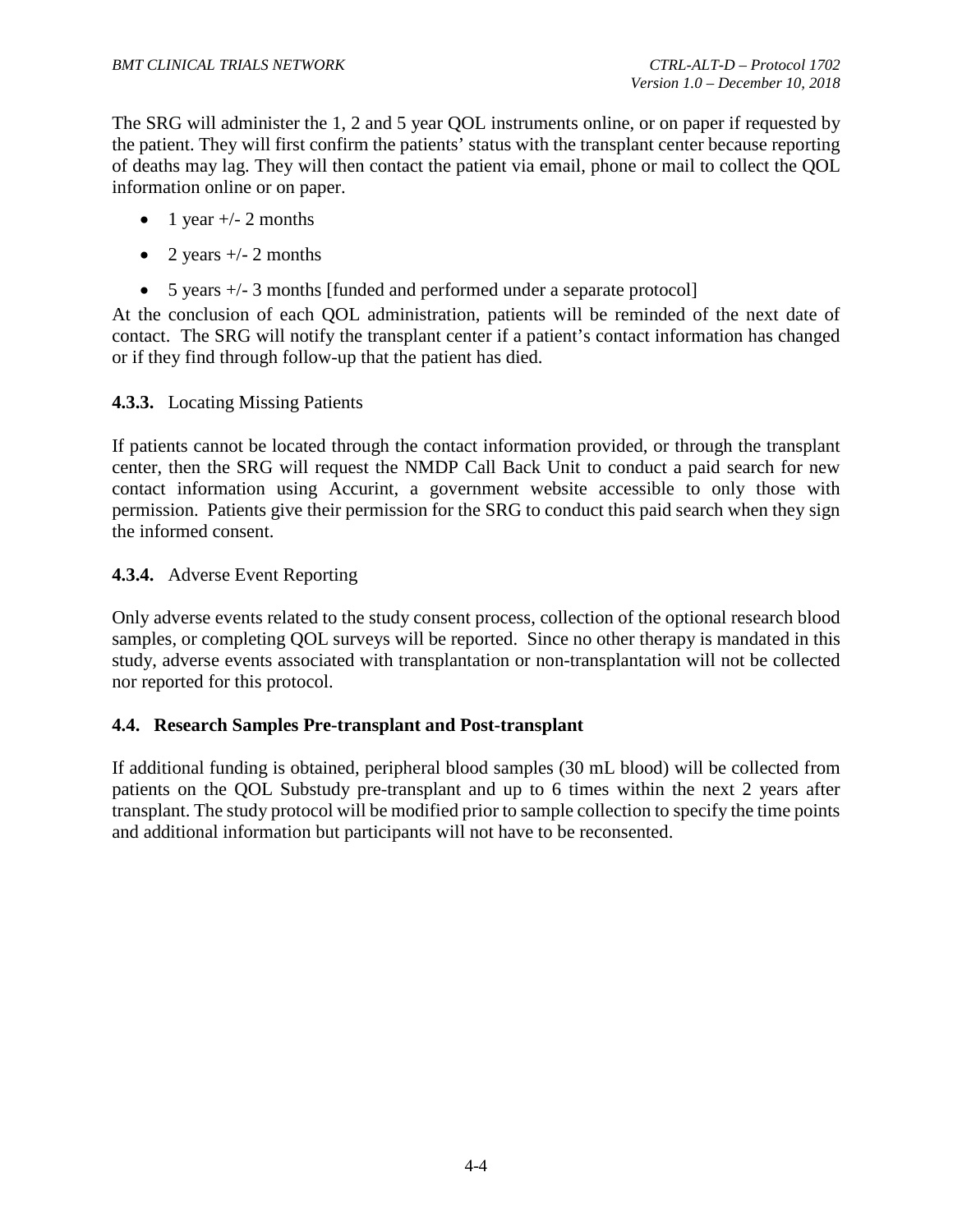## **CHAPTER 5**

#### <span id="page-39-0"></span>**5. STATISTICAL CONSIDERATIONS**

#### <span id="page-39-1"></span>**5.1. Study Overview**

This study is designed as a multicenter prospective study to assess outcomes of alternative donor search prioritizations and transplants, for patients with AML, ALL, MDS, NHL, HL, AA, or SCD who are considered eligible for a transplant within the next 6 months. Patients who consent are considered evaluable once the center determines no suitable HLA-matched or 1 allele or antigen mismatched related donor is available and the center confirms the patient is still transplant eligible.

The primary objective is to estimate and compare the overall survival between two arms: patients who are Very Likely to find a MUD, who will pursue a fully matched unrelated donor, versus those who are Very Unlikely to find a MUD, who will pursue a haploidentical, cord blood, or mismatched unrelated donor. Patients who are Less Likely to find a MUD will be enrolled but not analyzed for the primary endpoint because there isn't agreement on whether a matched unrelated donor should be pursued first. Additional secondary endpoints look at the cumulative incidence of receiving a transplant and reasons for not receiving a transplant, as well as post-transplant outcomes in those who receive a transplant by search prognosis arm and by type of transplant received. An additional QOL substudy will examine post-transplant outcomes of a smaller, more homogeneous subgroup with more detailed data collection on chronic GVHD, QOL, infections, and immune reconstitution.

#### <span id="page-39-2"></span>**5.1.1.** Accrual

Based on historical CIBMTR data from 2016 for the diseases included in this study, there were 3133 HCTs from alternative donors, including 2013 from matched unrelated donors, 653 HCTs from haploidentical relatives, 201 from mismatched unrelated donors and 266 cord blood transplants at Core and non-Core BMT CTN centers. Assuming 50-70% of patients slated for unrelated donor transplantation actually undergo transplantation, there are potentially 4500-6000 transplant candidates per year. Assuming 15% of these patients participate in the trial, and 60% of these are in the Very Likely or Very Unlikely to find a MUD groups, we would be able to accrue between 400-540 patients per year who are eligible for the primary analysis. Based on these assumptions and accounting for variable time to open protocols at participating centers, it is estimated that approximately 3 years of accrual are necessary to enroll the targeted sample size for the primary analysis.

#### <span id="page-39-3"></span>**5.2. Sample Size and Power Calculations**

Sample size requirements for this study are based on enrolling sufficient patients to have adequate power for the primary analysis, which is to compare the overall survival between patients who are Very Likely to find a MUD vs. those who are Very Unlikely to find a MUD, starting at the time of evaluability for the study when a center confirms that there is no suitable matched or 1 allele or antigen mismatched related donor. We assumed baseline survival probabilities for patients who are in the Very Likely to find a MUD group would be approximately 30% at 2 years, since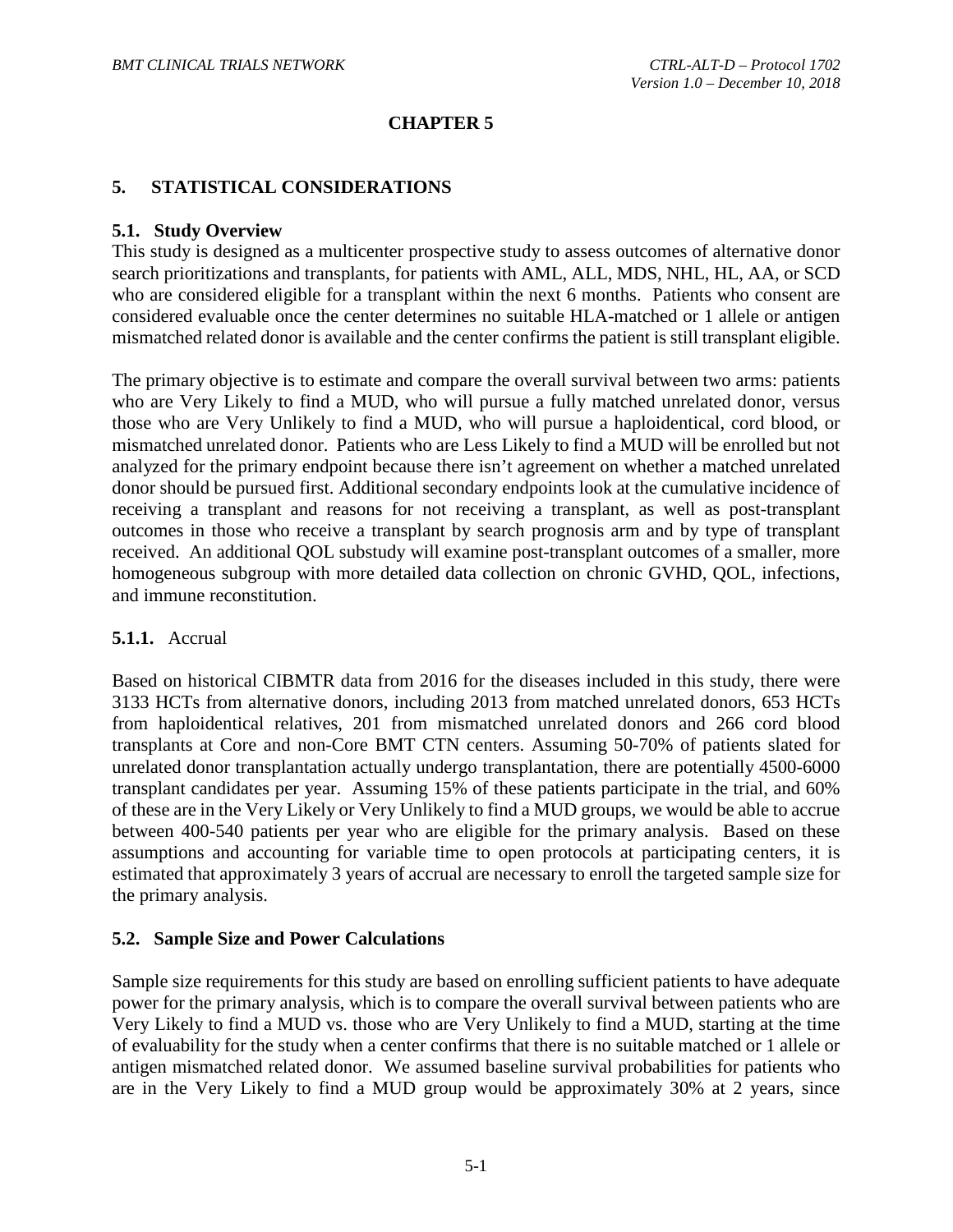approximately half are expected to make it to transplant, and most patients who do not make it to transplant are not expected to survive past 2 years. Calculations use a log-rank test with a twosided significance level of 5% for the primary comparison of the Very Likely vs. Very Unlikely to find a MUD groups. We account for approximately 5% exponential rate of loss to follow-up per year, and we assume 3 years of accrual, total study time of 4.5 years (or 18 months after last evaluable patient enrolled when the primary analysis is conducted), and we censor all patients at 2 years since few events are expected to occur after 2 years. We assume that the sample size ratio between MUD Very Likely and MUD Very Unlikely donor search prognosis is 2.5 to 1, based on preliminary data. The targeted total sample size of n=1022 (n=730 MUD Very Likely; n=292 MUD Very Unlikely donor search prognosis) patients would provide >85% power to detect a Hazard Ratio (HR) of 0.76, corresponding approximately to a 10% improvement in overall survival at two years for either group. Although preliminary data suggest a <5% survival difference between matched URD and haploidentical transplants (Steve Devine, personal communication), we assume that patients having haploidentical donor transplant are able to proceed to transplant earlier and thus have higher transplantation rates and better overall survival in an intention-to-treat analysis. We are using a two-sided test of the primary endpoint because we do not want to miss the possibility that matched URD recipients have better survival.

The targeted sample size for the Very Likely to find a MUD and Very Unlikely to find a MUD patients is based on the ratio of patients who are Very Likely to find a MUD to patients who are Very Unlikely to find a MUD . This number will be monitored throughout the study and the sample size may be increased or decreased depending on the ratio of Very Likely to Very Unlikely to find a MUD patients; potential increases in sample size are shown in the table below.

|                                                             | Sample size ratio (MUD Very Likely DSP vs. MUD Very Unlikely DSP) |              |              |              |              |              |              |              |              |
|-------------------------------------------------------------|-------------------------------------------------------------------|--------------|--------------|--------------|--------------|--------------|--------------|--------------|--------------|
|                                                             | $1.5$ to $1$<br>$2.5$ to 1                                        |              |              |              |              | 1 to 1       |              |              |              |
| $2 \,\mathrm{yr} \, \mathrm{OS}$<br>(Very<br>Likely<br>DSP) | 80%<br>power                                                      | 85%<br>power | 90%<br>power | 80%<br>power | 85%<br>power | 90%<br>power | 80%<br>power | 85%<br>power | 90%<br>power |
| 30%                                                         | 889                                                               | 1022         | 1190         | 745          | 850          | 995          | 702          | 802          | 938          |
| 40%                                                         | 1001                                                              | 148          | 1344         | 835          | 955          | 1115         | 786          | 898          | 1052         |

#### $DSP =$  donor search prognosis

While the targeted sample size for the power calculation is based on the primary comparison between patients who are Very Likely and patients who are Very Unlikely to find a MUD, we will also concurrently enroll patients who are Less Likely to find a MUD for analysis of secondary research questions (expected to be approximately 40% of all eligible patients, or n=710).

# <span id="page-40-0"></span>**5.3. Interim Analysis and Stopping Guidelines**

No interim analysis or stopping guidelines for efficacy or futility are planned for this study. We will review the study design assumptions, particularly the ratio of patients who are Very Likely to find a MUD vs. patients who are Very Unlikely to find a MUD and percentage proceeding to transplant, on a periodic basis, and may adjust the sample size if needed to maintain power in the event that our assumptions are incorrect. In order to ensure safety of patients who are Very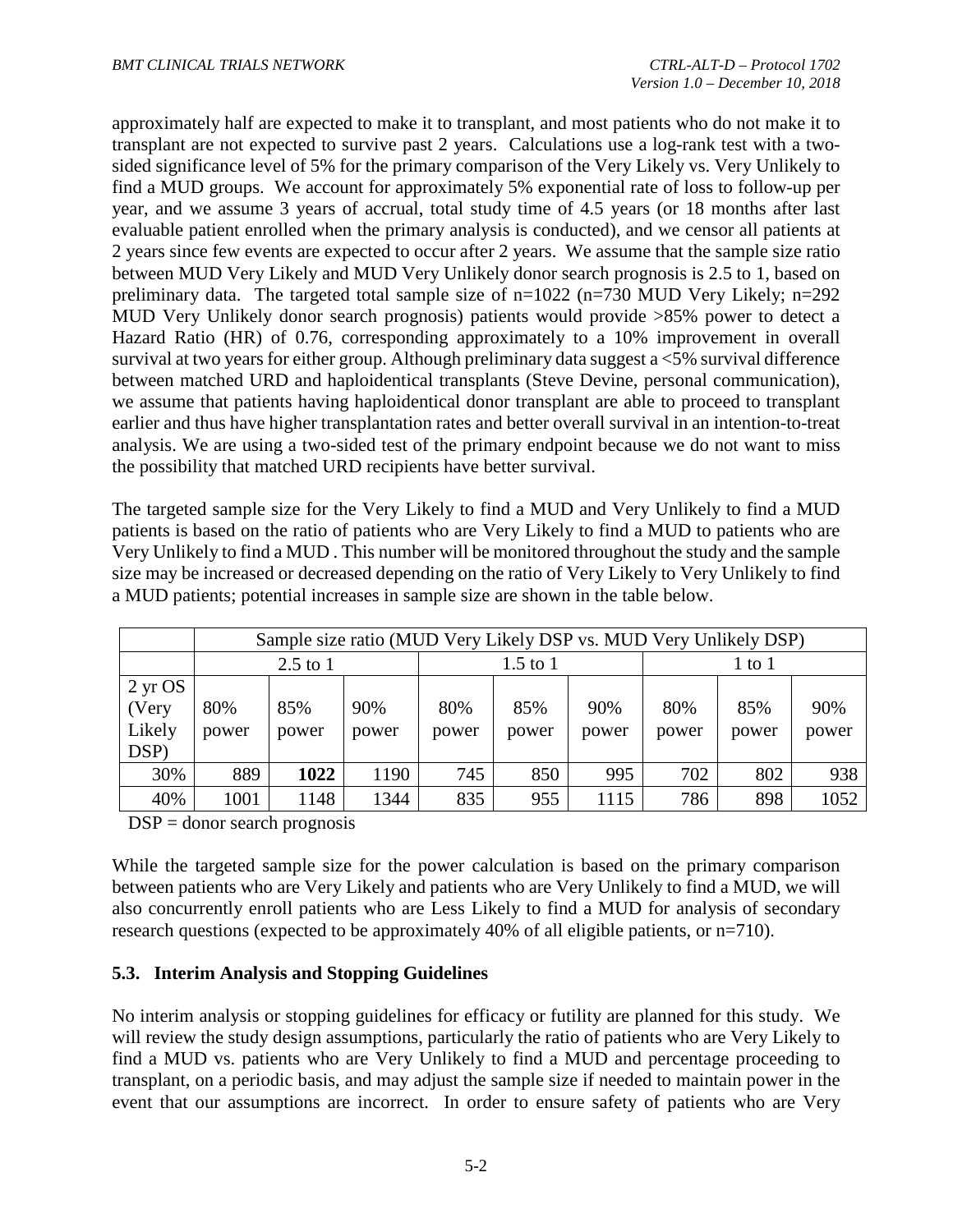Unlikely to find a MUD who are biologically assigned to prioritize an alternative donor for transplant to improve likelihood of transplant, we will monitor a key safety endpoint of overall mortality within 100 days post transplant in the Very Unlikely to find a MUD group. Details of this safety monitoring are below.

## <span id="page-41-0"></span>**5.3.1.** Guidelines for Safety Monitoring

Monitoring of a key safety endpoint of post transplant mortality will be conducted monthly to ensure that the donor selection recommendations for the Very Unlikely to find a MUD group are not leading to significantly lower than expected post transplant outcomes. If rates significantly exceed pre-set thresholds, the NHLBI will be notified in order that the DSMB can be advised. Policies and composition of the DSMB are described in the BMT CTN's Manual of Procedures. The stopping guideline serves as trigger for consultation with the DSMB for additional review.

The key safety endpoint for this study is mortality post transplant. The rate of mortality will be monitored up to 100 days post-transplant, and only Very Unlikely to find a MUD patients who are transplanted will be included in this monitoring rule, which is designed to minimize the likelihood risk that patients are exposed to a risk of early mortality that is higher than would be expected with match unrelated donor transplantation. Monitoring will be applied to two separate cohorts, defined by malignant vs. non-malignant disease. Monitoring will be performed monthly beginning when at least 3 patients are evaluable for the monitoring rule (died or been followed for at least 100 days post transplant), until enrollment is closed. At least three deaths must be observed, along with crossing of a stopping boundary as described below, in order to trigger referral to the DSMB for further review. The expected probability of 100 day mortality is  $\leq$  15% for malignant disease and <=10% for nonmalignant disease, based on CIBMTR data for HLA-identical unrelated donor transplantation. Each month, the null hypothesis that the 100-day mortality rate is less than or equal to a specified probability (10% for nonmalignant disease, 15% for malignant disease) is tested. An extension of the sequential probability ratio test (SPRT) for censored exponential data will be used for monitoring, as described in greater detail below and in Appendix E.

This sequential testing procedure conserves type I error at 5% across all of the monthly examinations separately for both malignant and nonmalignant disease cohorts. The SPRT can be represented graphically. At each monthly interim analysis, the total time on study (e.g. in months or years, x axis) is plotted against the total number of endpoints (e.g., patients experiencing death, y axis). The continuation region of the SPRT is defined by two parallel lines. Only the upper boundary will be used for monitoring to protect against excessive 100-day mortality. If the graph falls above the upper boundary, the SPRT rejects the null hypothesis, and concludes that there are more events than predicted by the observed time on study. Otherwise, the SPRT continues until enrollment is closed.

This procedure assumes a censored exponential distribution for the time until death during the first 100 days, and censors follow-up time after 100 days. Only deaths that occur on or before the patient has been followed for 100 days are counted. Total time on study is computed as time from transplant to death, or to 100 days, whichever comes first, summed for all patients on study.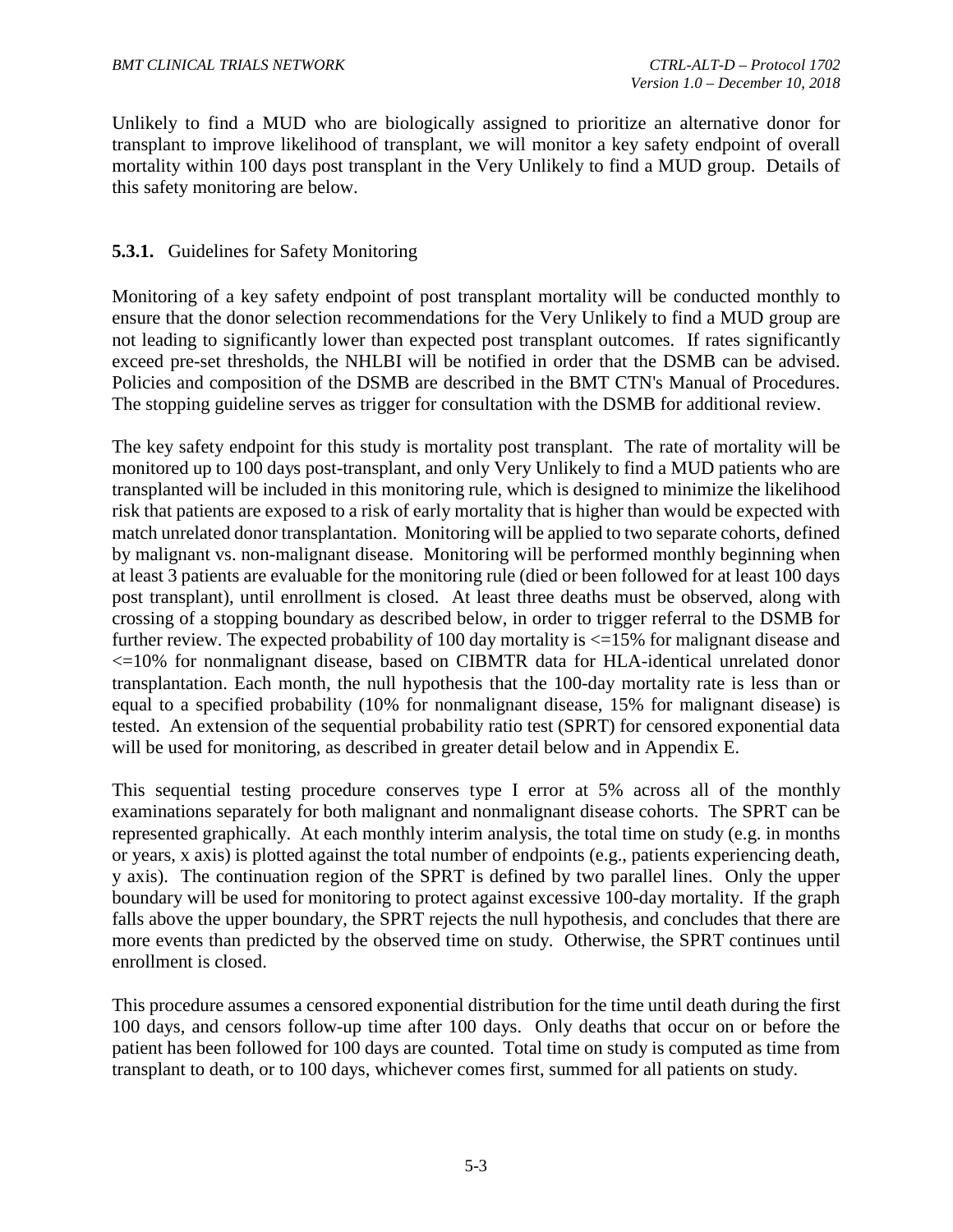The usual measures of performance of an SPRT are the error probabilities  $\alpha$  and  $\beta$  of rejecting H<sub>0</sub> when  $\theta = \theta_0$  and of accepting H<sub>1</sub> when  $\theta = \theta_1$  respectively, and the expected sample size E(N| $\theta_i$ ). The tests to be used in this protocol were developed from the following SPRTs:

- Malignant disease: A SPRT contrasting 15% versus 25% 100-day rate of mortality results in decision boundaries with a common slope of 0.067 and an upper intercept of 4.372, with nominal type I and II errors of 7% and 15%, respectively.
- Non-malignant disease: A SPRT contrasting 10% versus 30% 100-day rate of mortality results in decision boundaries with a common slope of 0.063 and an upper intercept of 1.938, with nominal type I and II errors of 8% and 15%, respectively.

The actual operating characteristics of the truncated tests, shown in Table 5.3a and 5.3b for the malignant and non-malignant cohorts respectively, were determined in a simulation study that assumed uniform accrual of 292 Very Unlikely to find a MUD individuals (approximately 260 malignant and 32 nonmalignant) over a three-year time period, and exponential time to failure after transplant. Deviations from these expected distributions of malignant vs. nonmalignant sample sizes may lead to small changes in the rejection probabilities and other operating characteristics.

## **TABLE 5.3a: OPERATING CHARACTERISTICS OF SEQUENTIAL TESTING PROCEDURE FROM A SIMULATION STUDY WITH 10,000 REPLICATIONS**

| True 100-Day Rate              | 15%   | 20%   | 25%   |
|--------------------------------|-------|-------|-------|
| <b>Probability Reject Null</b> | 0.053 | 0.523 | 0.963 |
| <b>Mean Month Stopped</b>      | 37.9  | 27.5  | 13.7  |
| Mean # Endpoints in 100 Days   | 37.6  | 36.3  | 21.9  |
| Mean # Patients Enrolled       | 251.2 | 187.1 | 98.3  |

# **Day 100 MORTALITY (MALIGNANT COHORT)**

For example, the testing procedure for the malignant cohort rejects the null hypothesis in favor of the alternative 5% of the time when the true 100-day mortality rate is 15%, and 96% of the time when the rate is 25%. This corresponds to a type I error rate of  $\alpha = 0.05$  and a type II error rate of  $\beta = 0.04$ . When the true 100-day mortality rate is 25%, on average, the DSMB will be consulted 14 months after opening, when 22 events have been observed in 98 patients.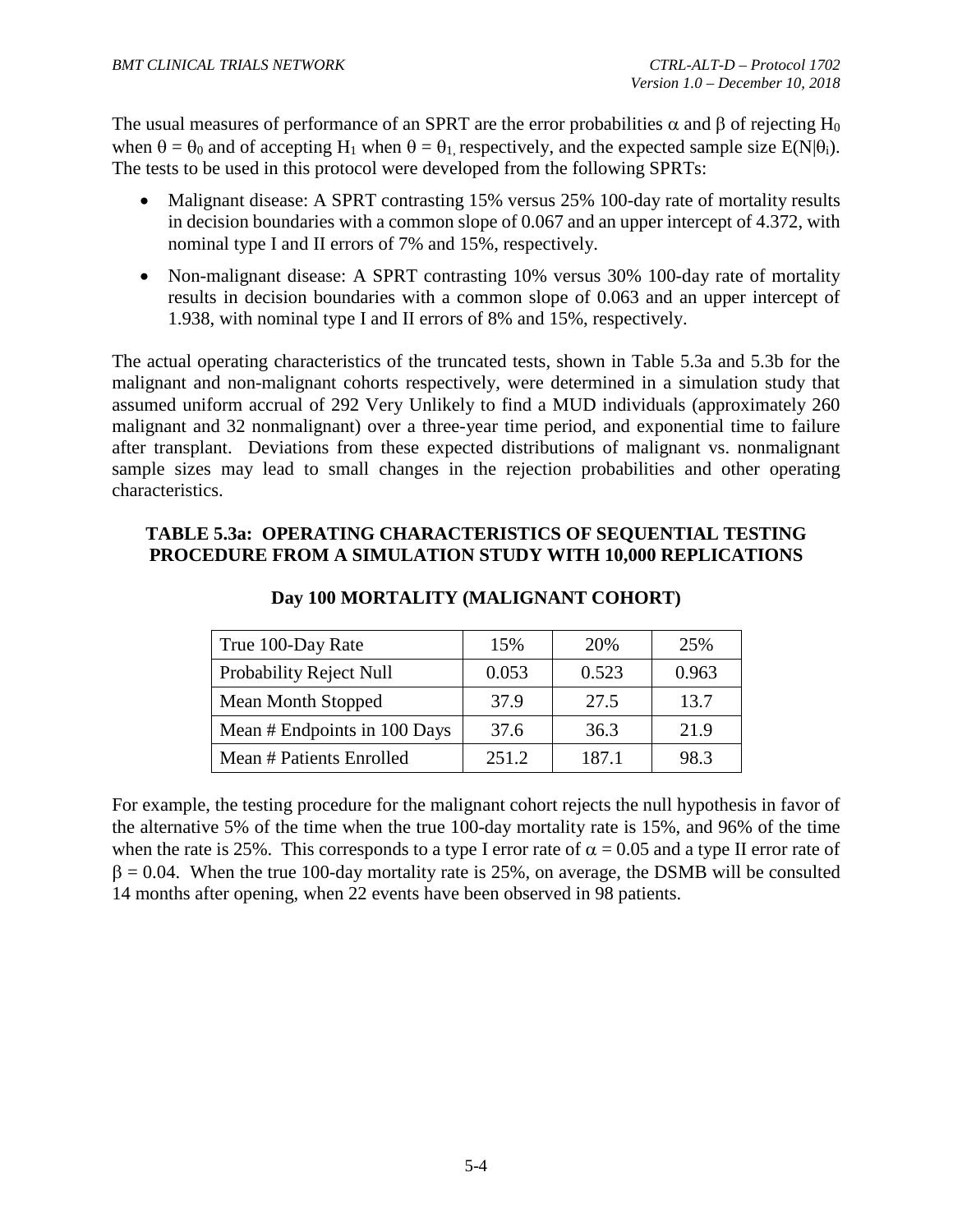## **TABLE 5.3b: OPERATING CHARACTERISTICS OF SEQUENTIAL TESTING PROCEDURE FROM A SIMULATION STUDY WITH 10,000 REPLICATIONS**

| True 100-Day Rate              | 10%   | 20%   | 30%   |
|--------------------------------|-------|-------|-------|
| <b>Probability Reject Null</b> | 0.049 | 0.428 | 0.853 |
| <b>Mean Month Stopped</b>      | 38.1  | 30.4  | 19.6  |
| Mean # Endpoints in 100 Days   | 3.1   | 5.0   | 4.9   |
| Mean # Patients Enrolled       | 31.1  | 25.5  | 17.3  |

#### **Day 100 MORTALITY (NON-MALIGNANT COHORT)**

For example, the testing procedure for the non-malignant cohort rejects the null hypothesis in favor of the alternative 5% of the time when the true 100-day mortality rate is 10%, and 85% of the time when the rate is 30%. This corresponds to a type I error rate of  $\alpha = 0.05$  and a type II error rate of  $\beta = 0.15$ . When the true 100-day mortality rate is 30%, on average, the DSMB will be consulted 20 months after opening, when 5 events have been observed in 17 patients.

#### <span id="page-43-0"></span>**5.4. Analysis Populations**

Primary Analysis Population: The primary analysis population will include all patients registered who meet study eligibility, do not have a suitable matched or 1 allele or antigen mismatched family donor, and who are Very Likely to find a MUD or are Very Unlikely to find a MUD. Outcomes will be analyzed according to the donor search prognosis, regardless of the alternative donor prioritized, as an Intention-to-Treat analysis. Outcomes will be measured from the time the patient is deemed evaluable by virtue of needing to pursue alternative donors.

Less Likely to find a MUD group: Patients who are registered and meet study eligibility but have a donor search prognosis of Less Likely to find a MUD will not be included in the primary analysis population, but rather will be analyzed separately in a descriptive analysis, both overall and according to the specified alternative donor preference. Outcomes will be measured from the time the patient is deemed evaluable.

Transplant population: Several secondary analyses will be done on the subset of patients in all three search prognosis groups who receive a transplant. Here patients will be analyzed according to both their initial search prognosis score and by the type of alternative donor transplant received, and outcomes will be measured from the time of transplant. Outcomes will be measured from the start of transplant.

QOL Substudy population: A substudy will be conducted on a homogeneous group of AML and ALL patients who are transplanted in first complete remission and early stage MDS patients, in order to collect more detailed post-transplant outcome data. Based on the eligibility for the QOL Substudy and transplant activity in 2016, we anticipate having 286 patients across the 3 search prognostic groups. This estimate is based on an enrollment of 1732 evaluable patients, 50% of whom are transplanted and 33% of those meet the eligibility criteria for the Substudy. Patients will be analyzed according to the type of alternative donor transplant received (matched unrelated donor vs. haploidentical), and outcomes will be measured from the time of transplant. These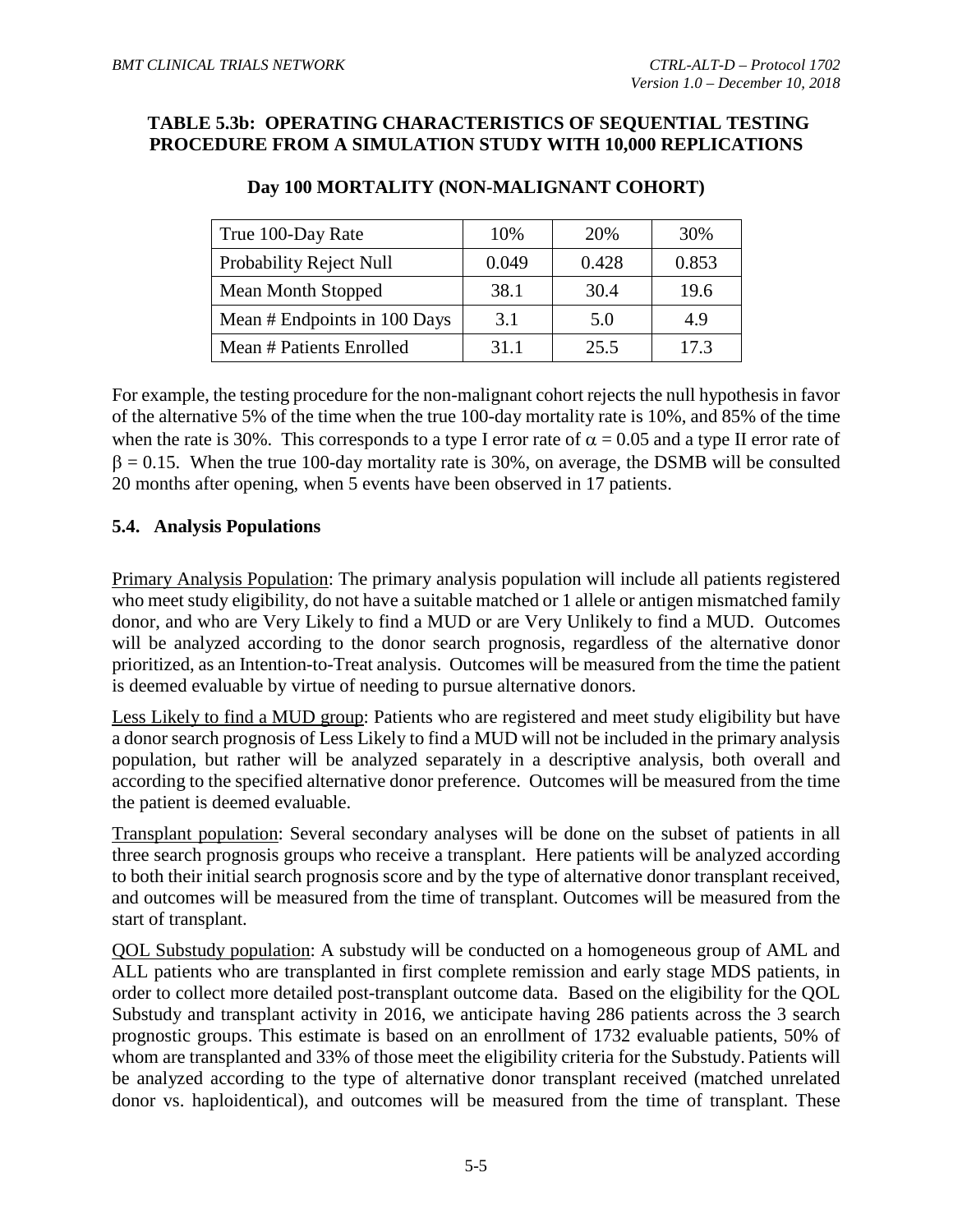analyses will be exploratory in nature, and hypothesis-generating for future studies. Although these are primarily exploratory analyses, we calculated the detectable mean difference with 85% power in the physical subscale of the PROMIS global health measure to be 5.1. This assumes that 90% of the 286 patients would have baseline QOL, 60% would be alive at 2 years, and 70% of those would have complete 2 year QOL data, for an evaluable sample size of  $n=108$ . It is based on a two-sample t-test with two-sided significance level of 5%, standard deviation of 8, and a sample size ratio of 2.5 to 1.

## <span id="page-44-0"></span>**5.5. Demographic and Baseline Characteristics**

Demographics and baseline characteristics will be summarized for each of the analysis populations. Characteristics to be examined for the primary analysis population and Less Likely to find a MUD group are: age, race/ethnicity, socioeconomic status as determined by zip code, disease (including known high risk cytogenetics or molecular markers), disease stage and duration, performance score, number of siblings, preferred alternative donor, and transplant center. Characteristics to be examined for the transplant population also include disease risk index, donor type, graft source (peripheral blood vs. bone marrow vs. cord blood), donor age and gender, CMV matching, co-morbidity index, time to transplant, preferred alternative donor identified, preferred alternative donor available, transplant center. Characteristics of interest for the QOL Substudy include: all of the variables listed above plus baseline QOL, and self-reported socioeconomic status.

## <span id="page-44-1"></span>**5.6. General Analysis Considerations**

As this is a biologic assignment study where there may be potential biases in donor search prognosis groups or alternative donor transplant groups being compared, all analysis will include summary univariate measures as well as multivariate analyses whenever feasible with sufficient numbers to adjust for confounding. Proportional hazards assumption will be assessed for all Cox models using graphical methods or time-dependent covariates. Interactions between patient characteristics and donor search prognosis group or alternative donor transplant group will also be investigated but will be considered exploratory.

<span id="page-44-2"></span>**5.6.1.** Analysis of the Primary Endpoints

The primary endpoint of the trial is overall survival from the time of evaluability determination in the primary analysis population, analyzed according to the donor search prognosis group (Very Likely vs. Very Unlikely to find a MUD), in an intent-to-treat fashion. The primary null hypothesis of the study is that there is no difference in overall survival between the Very Likely and Very Unlikely to find a MUD groups. Because of the potential bias resulting from this biologic assignment mechanism (using donor search prognosis as a surrogate for prioritization of alternative donor types),  $^{76}$  the comparisons of overall survival between groups will be done using a Cox proportional hazards model adjusted for the following pre-specified patient characteristics: age, sex, race, ethnicity, disease, and disease stage, if applicable. A Cox model stratified on alternative donor type will be used to provide adjusted overall survival probabilities at two years for each alternative donor type, using the method of Zhang et al.<sup>[77](#page-66-5)</sup> It is not possible to adjust this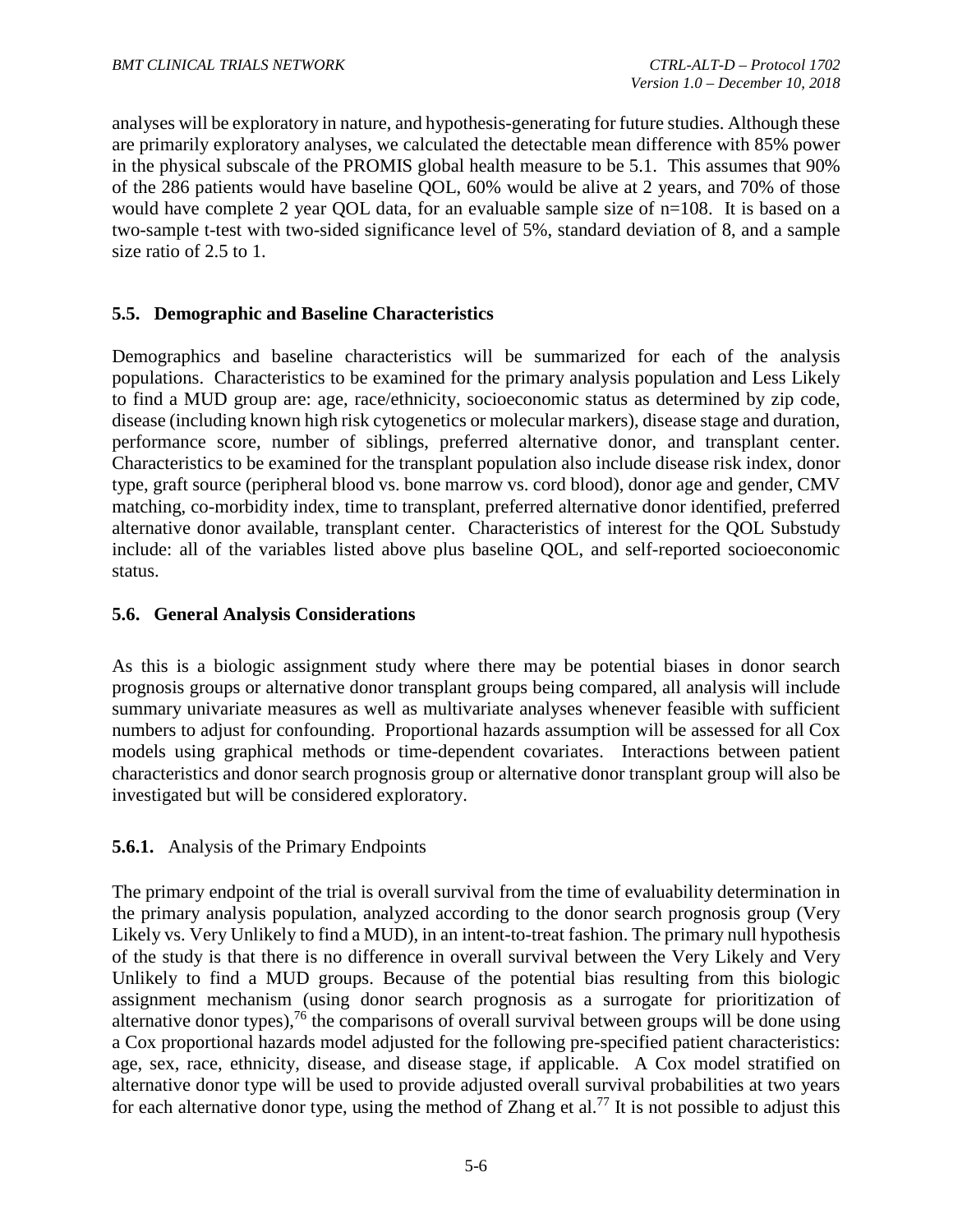model for co-morbidities or disease risk index because this information is not available for all patients in the intention-to-treat analysis.

## <span id="page-45-0"></span>**5.6.2.** Analysis of Secondary Endpoints for Primary Analysis Population

#### Transplantation

Cumulative incidence of transplant, treating death prior to transplant as a competing risk, will be plotted over time for each donor search prognosis group as a descriptive summary, and will be compared between the groups using a Fine-Gray model, adjusting for the following pre-specified patient characteristics at the time of registration: age, sex, race, ethnicity, disease and disease stage. Adjusted cumulative incidence curves using the method of Xu and Zhang may also be provided to supplement the univariate estimates.<sup>78</sup> This analysis will be conducted as early as 6 months after the last evaluable participant is enrolled, since this analysis will not affect the primary endpoint.

#### Barriers to Transplantation

Barriers to transplantation will be summarized with descriptive statistics (number, frequencies) in each group, and compared between groups using chi-square tests. This analysis may be conducted as early as 6 months after the last participant is enrolled, since this analysis will not affect the primary endpoint.

#### <span id="page-45-1"></span>**5.6.3.** Analysis of Secondary Endpoints for Less Likely to find a MUD Population

Cumulative incidence of transplant, Kaplan-Meier estimates of overall survival, and descriptive summaries of frequencies of barriers to transplantation will be provided both overall and by alternative donor preference group.

#### <span id="page-45-2"></span>**5.6.4.** Analysis of Secondary Endpoints for Transplant Population

#### Overall Survival (OS)

OS will be analyzed in the transplant population, and in the patients enrolled in the QOL Substudy. OS will be summarized in each alternative donor group using the Kaplan-Meier estimate, and compared between donor search prognosis groups and by type of alternative donor transplant received using a Cox proportional hazards model adjusted for the following pre-specified patient characteristics: age, race/ethnicity, performance status, CMV serostatus, disease risk index,<sup>[79](#page-66-7)</sup> comorbidity index, [80,](#page-66-8)[81](#page-66-9) conditioning regimen intensity, donor age, graft type (bone marrow vs. peripheral blood), and GVHD prophylaxis regimen. A Cox model stratified on alternative donor type will be used to provide adjusted overall OS probabilities at two years for each alternative donor type, using the method of Zhang et al.<sup>77</sup>

#### Disease-free Survival

Disease-free survival will be analyzed in the malignant disease patients in the transplant population, and in the patients enrolled in the QOL substudy. Disease-free survival will not be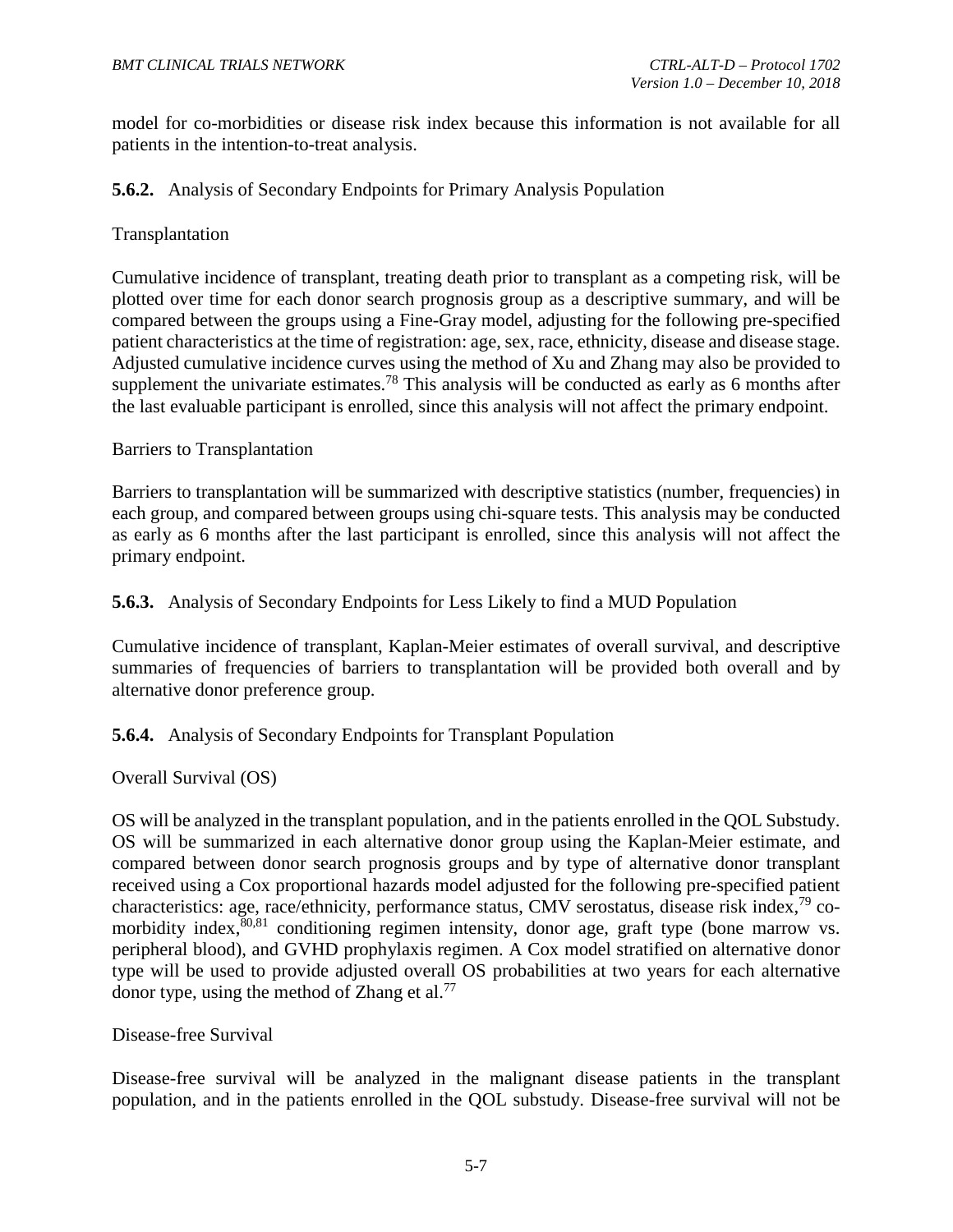reported for non-malignant patients. Disease-free survival will be summarized in each alternative donor group using the Kaplan-Meier estimate, and compared between alternative donor groups using a Cox proportional hazards model adjusted for the same pre-specified patient characteristics as above. A Cox model stratified on alternative donor type will be used to provide adjusted overall disease-free survival probabilities at two years for each alternative donor type, using the method of Zhang et al. [77](#page-66-5) 

## Relapse

Relapse will be analyzed in the malignant disease patients in the transplant population, and in the patients enrolled in the QOL Substudy. Relapse is not applicable to patients with non-malignant diseases. The cumulative incidence of relapse will be estimated and plotted over time for each alternative donor group, treating death as a competing event. The cause specific hazard rate for relapse will be compared between alternative donor groups using the Cox proportional hazards model, adjusted for the same pre-specified patient characteristics as above.

# Treatment-Related Mortality

Treatment-related mortality will be analyzed in the malignant disease patients in the transplant population, and in the patients enrolled in the QOL Substudy. Treatment-related mortality will not be reported for non-malignant diseases. The cumulative incidence of treatment-related mortality will be estimated and plotted over time for each alternative donor group, treating relapse as a competing event. The cause specific hazard rate for treatment-related mortality will be compared between alternative donor groups using the Cox proportional hazards model, adjusted for same pre-specified patient characteristics as above.

#### Acute GVHD

Acute GVHD will be analyzed in the entire transplant population. The cumulative incidence of grade II-IV and grade III-IV acute GVHD will be estimated and plotted over time for each alternative donor group, treating death as a competing risk. The cause specific hazard rate for acute GVHD will be compared between alternative donor groups using the Cox proportional hazards model, adjusted for the same pre-specified patient characteristics as above.

#### Chronic GVHD

Chronic GVHD will be analyzed in the entire transplant population. The cumulative incidence of chronic GVHD will be estimated and plotted over time for each alternative donor group, treating death as a competing risk. Relapse will not be considered a competing risk. The cause specific hazard rate for chronic GVHD will be compared between alternative donor groups using the Cox proportional hazards model, adjusted for the same pre-specified patient characteristics as above.

<span id="page-46-0"></span>**5.6.5.** Analysis of Secondary Endpoints for QOL Substudy participants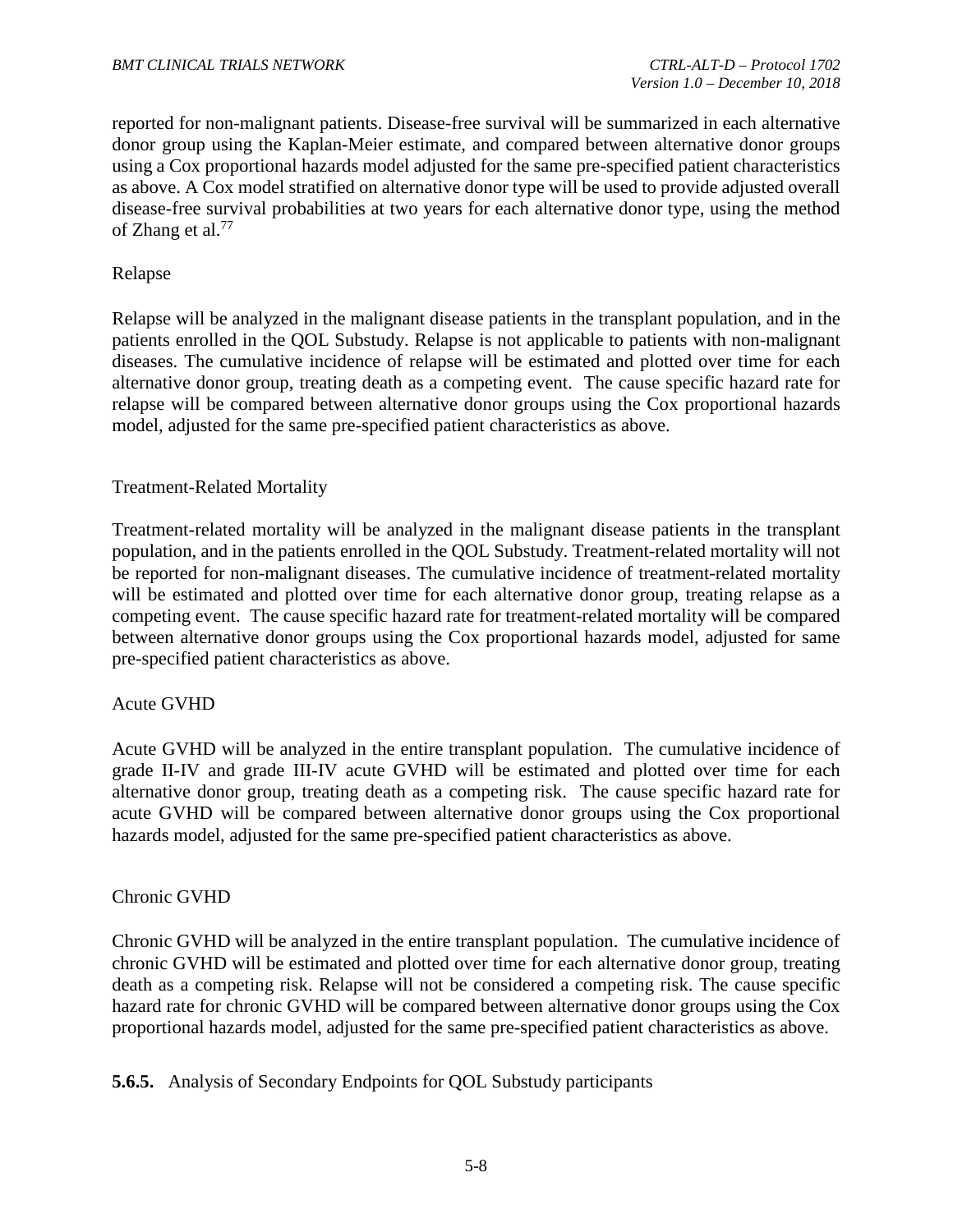#### Chronic GVHD

The cumulative incidence of moderate-severe chronic GVHD according to the NIH consensus criteri[a75](#page-66-3)[,82](#page-66-10) will be estimated and plotted over time for HLA-matched unrelated donor and haploidentical transplant groups, treating death as a competing risk. The cause specific hazard rate for cGVHD will be compared between alternative donor groups using the Cox proportional hazards model, adjusted for the same pre-specified patient characteristics as above.

Time until off immunosuppression for patients diagnosed with acute or chronic GVHD

The cumulative incidence of stopping immunosuppression for patients diagnosed with acute or chronic GVHD will be estimated and plotted over time for HLA-matched unrelated donor and haploidentical transplant groups, treating death as a competing risk. The cause specific hazard rate for stopping immunosuppression will be compared between alternative donor groups using the Cox proportional hazards model, adjusted for age, race/ethnicity, sex matching, graft type (bone marrow vs. peripheral blood), and GVHD prophylaxis regimen.

#### Chronic GVHD-free, Relapse-free Survival

Probabilities of GRFS and CRFS will be estimated and plotted over time for each alternative donor group using the Kaplan-Meier method. GRFS and CRFS will be compared between alternative donor groups using a Cox proportional hazards model adjusted for the same pre-specified patient characteristics as above for the secondary analysis of overall survival. Current CRFS will be described using simple frequencies, or by multistate model techniques if needed due to censoring.

#### Primary Graft Failure

The cumulative incidence of primary graft failure for patients who survive at least 28 days after transplant will be estimated and plotted over time for HLA-matched unrelated donor and haploidentical transplant groups, treating death as a competing risk. The cause specific hazard rate for graft failure will be compared between alternative donor groups using the Cox proportional hazards model, adjusted for the same pre-specified patient characteristics as above.

#### Quality of Life

QOL will be described and compared between alternative donor groups for the primary QOL endpoints: the PROMIS general health physical summary score, the fatigue, sleep and pain scales, and the LSS summary score. The questionnaires will be scored according to standard procedures. The self-report questionnaires will be completed prior to HCT and subsequently at 1, 2 years and 5 years, and the first analysis will be conducted at 2 years adjusting for pre-transplant scores.

Differences in QOL will be assessed in several ways. For the descriptive analysis only, QOL scores for survivors at specific time points will be compared between treatment arms using analysis of covariance adjusted for baseline values of QOL. In addition, pattern of missing QOL data will be examined using graphical techniques and logistic regression models. At each time point, the difference in QOL between the treatment arms conditional on being alive at that time point will be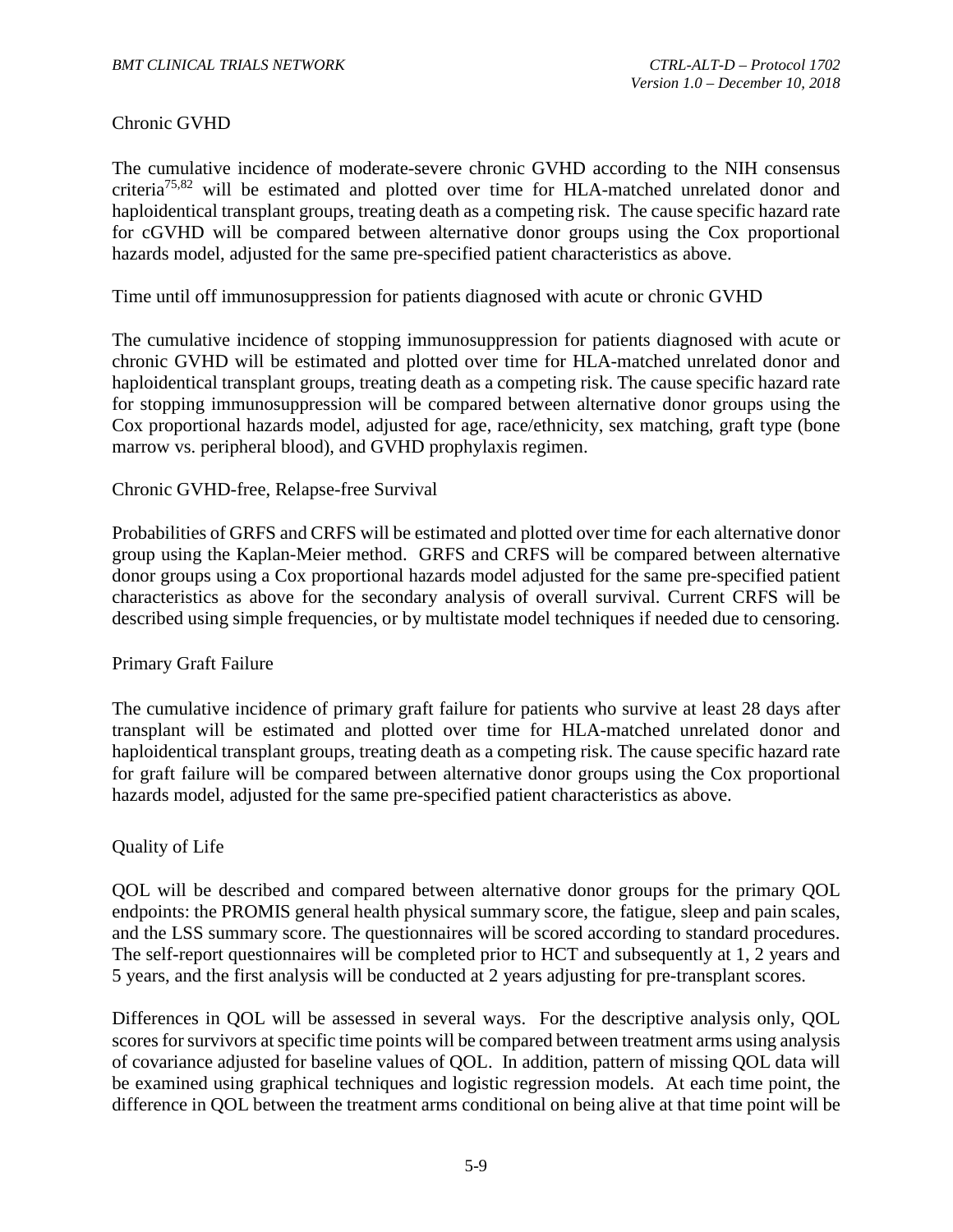estimated using the inverse probability of censoring-weighted generalized estimating equations with independent working correlation model of Kurland and Heagerty.<sup>83</sup> Imputation methods may also be used.

## Hospital Days

Total hospital days in the first 100 days post-transplant will be described. To account for patient death in the first 100 days, two analyses will be conducted; either normalizing the hospital days out of the number of days alive, or using the number of days alive and out of the hospital in the first 100 days. Nonparametric Mann-Whitney tests will be used to compare the median values between groups in both cases.

#### Infection

The number of infections and the number of patients experiencing infections will be tabulated for the two groups by type of infection and time period after transplant.

#### Immune Reconstitution

The distribution of the following laboratory markers will be described in the two groups: absolute neutrophil count, absolute lymphocyte count, IgG level, and absolute numbers of T-cell subsets and B cells. Research blood samples will be banked for future studies, not conducted as part of this protocol.

#### Late Effects

The number and types of late effects will be tabulated for each group at 1 and 2 years after transplant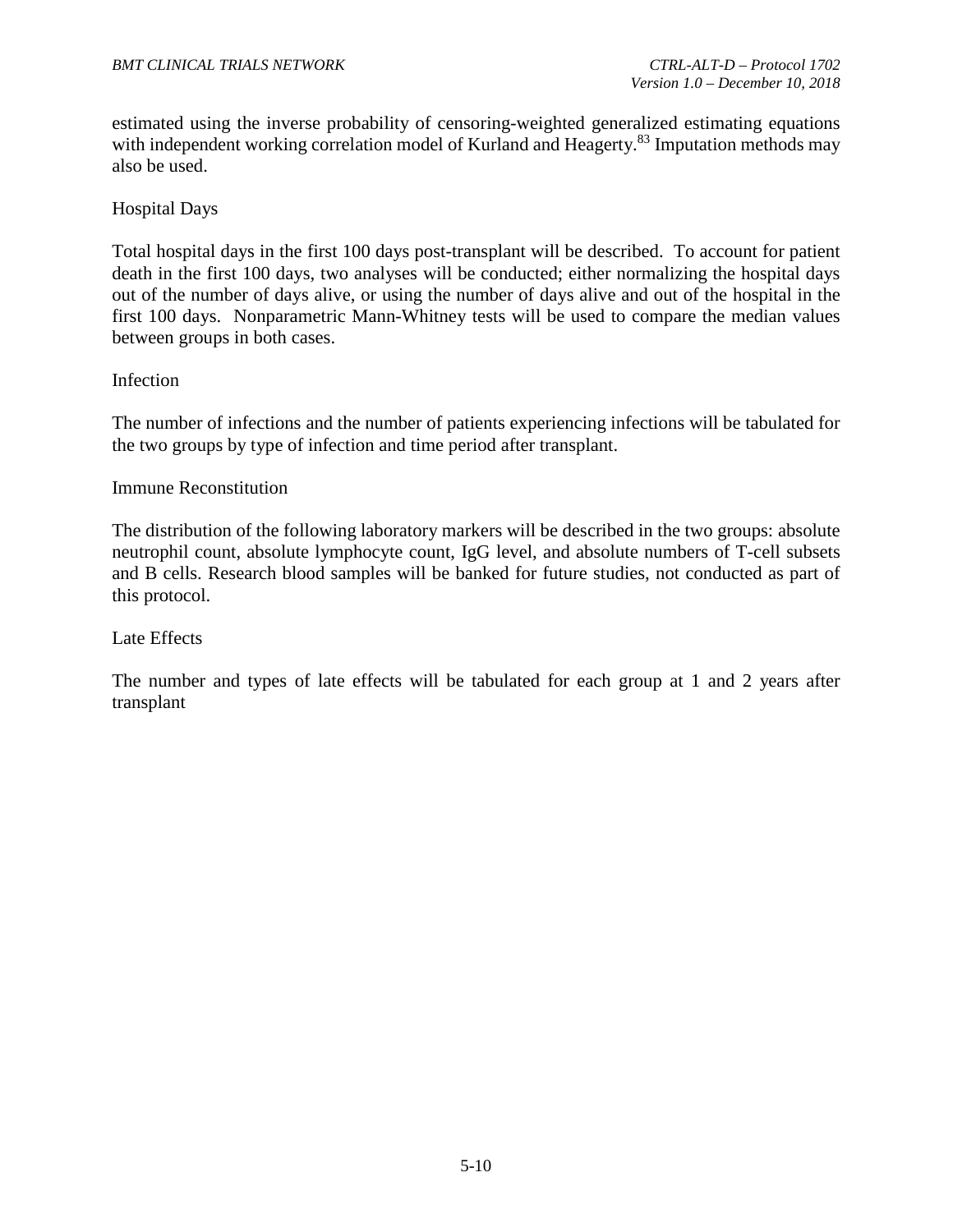## <span id="page-49-0"></span>**6. APPENDICES**

#### <span id="page-49-1"></span>**6.1. APPENDIX A. LIST OF ABBREVIATIONS**

AA – Acquired Aplastic Anemia aGVHD – Acute Graft versus Host Disease ALL – Acute Lymphoblastic Leukemia AML – Acute Myeloid Leukemia ATG – Antithymocyte Globulin BMT CTN – Blood and Marrow Transplant Clinical Trials Network CAT – Computer Adaptive Tests cGVHD – Chronic Graft versus Host Disease CIBMTR – Center for International Blood and Marrow Transplant Research CMV – Cytomegalovirus CRF – Comprehensive Report Form CRFS – Moderate-Severe Chronic GVHD Relapse-free Survival CRID – CIMBTR Research Identification Cy – Cyclophosphamide DCC – Data and Coordinating Center DSA – Donor-Specific Antibodies DSP – Donor Search Prognosis ePRO – Electronic Patient Reported **Outcomes** Flu – Fludarabine GRFS – Acute Grade III-IV and Chronic GVHD Requiring Immunosuppression-free, Relapse-free Survival GVHD – Graft versus Host Disease HCT – Hematopoietic Cell Transplantation HL – Hodgkin Lymphoma

HLA – Human Leucocyte Antigen HPC – Hematopoietic Progenitor Cell HR – Hazard Ratio ICU – Intensive Care Unit IRB – Institutional Review Board LSS – Lee Chronic GVHD Symptom Scale MDS – Myelodysplastic Syndromes MMF – Mycophenolate Mofetil MRD – Matched Related Donor NHL – Non-Hodgkin Lymphoma NHLBI – National Heart, Lung, and Blood Institute NK – Natural Killer NMDP – National Marrow Donor Program PROMIS – Patient-Reported Outcomes Measurement Information System PTCy – Post Transplant Cyclophosphamide PTLD – Post-Transplant Lymphoproliferative Disorder PUVA – Psoralen and Ultraviolet A QOL – Quality of Life SCD – Sickle Cell Disease SCTOD – US Stem Cell Therapeutic Outcomes Database SRG – CIBMTR Survey Research Group TBI – Total body irradiation TED – Transplant Essential Data UCBT – Umbilical Cord Blood Transplant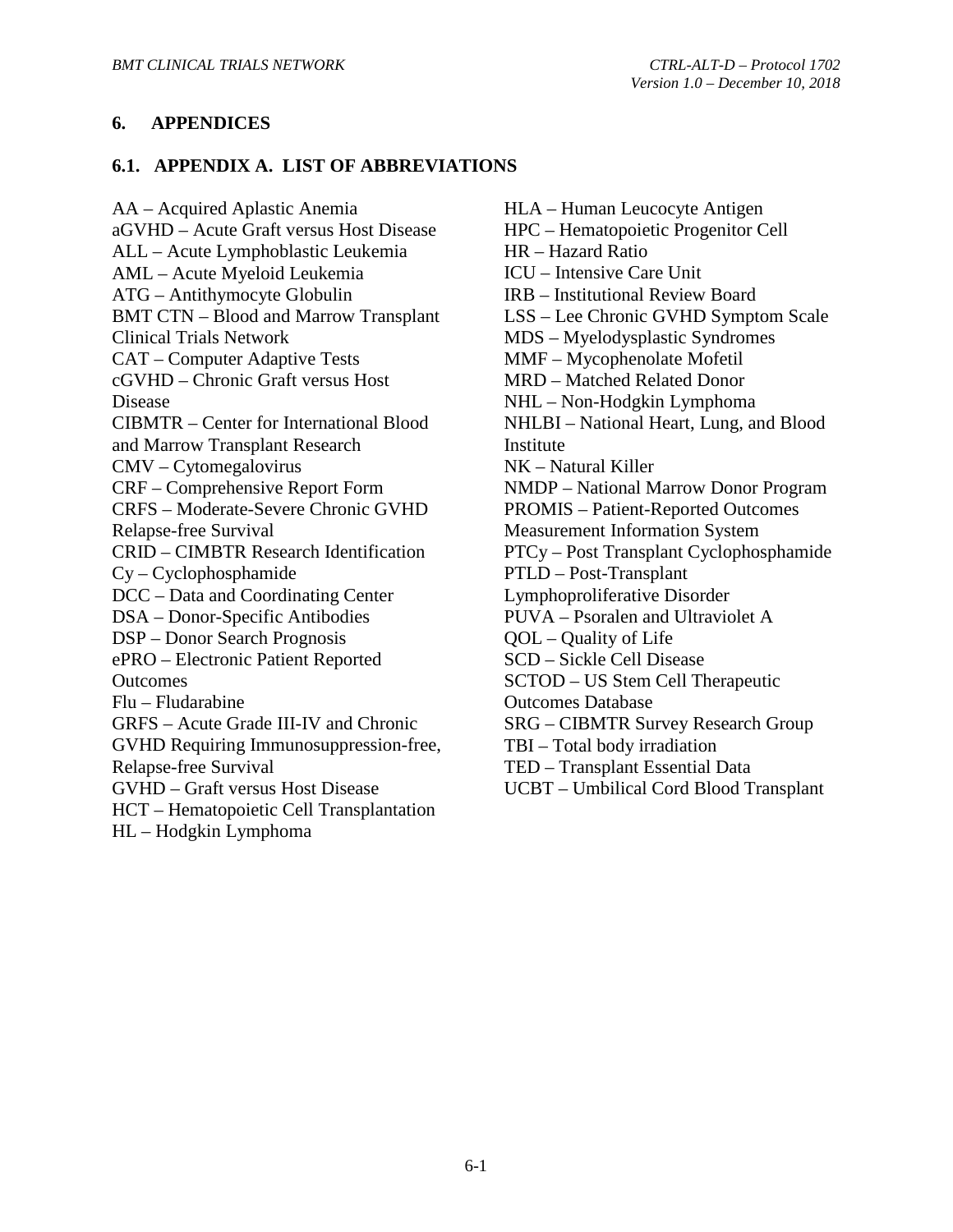# <span id="page-50-0"></span>**6.2. APPENDIX B. HUMAN SUBJECTS**

#### **Subject Consent**

Candidates for the study will be identified as described in Chapter 4 of the protocol. The Principal Investigator or his/her designee at each transplant center will contact the candidates, provide them with information about the purpose of the study and obtain voluntary consent if the candidates agree to participate. The BMT CTN will provide a template of the consent form to each center. Each center will add their NMDP IRB approved boiler-plate language to the consent and submit for review by the NMDP IRB. The DCC will verify the adequacy of the consent forms prior to submission to the IRB. The NMDP IRB will provide evidence of IRB approval.

#### **Confidentiality**

Confidentiality will be maintained by individual names being masked and assigned a patient identifier code. The code relaying the patient's identity with the ID code will be kept separately at the center. The ID code will be transmitted to the network.

#### **Participation of Women and Minorities**

Women and ethnic minorities and other populations will be included in this study. Accrual of women and minorities at each center will be monitored to determine whether their rates of enrollment are reflective of the distribution of potentially eligible women and minorities expected from data reported to the CIBMTR and from published data on incidence of AML, ALL, MDS, NHL, HL, AA, or SCD in these groups. Centers will be notified if their rates differ significantly from those expected and asked to develop appropriate recruitment reports.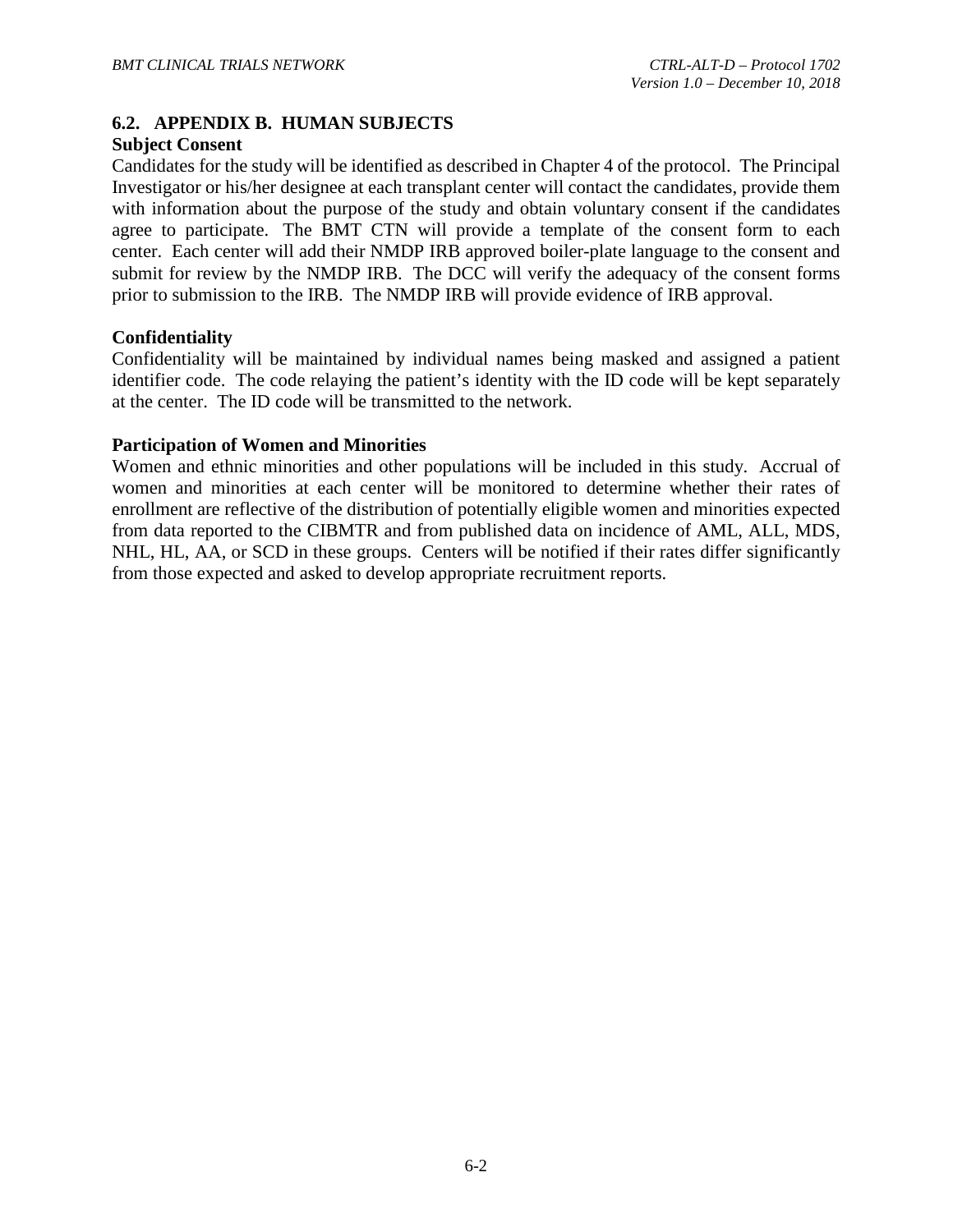# **6.3. APPENDIX C. LIKELIHOOD OF A MATCHED UNRELATED DONOR TRANSPLANT BY DONOR SEARCH PROGNOSIS**

# REANALYSIS OF THE WADSWORTH ET AL PAPER

| African American, Hispanic, Asian-Pacific Islander                |     |     |     |     |     |     |     |    | Transplants |                |     |                |    |                |    |
|-------------------------------------------------------------------|-----|-----|-----|-----|-----|-----|-----|----|-------------|----------------|-----|----------------|----|----------------|----|
|                                                                   |     |     |     |     |     |     |     |    |             | Donor          |     |                |    |                |    |
|                                                                   |     |     |     |     |     |     |     |    |             |                |     |                |    |                |    |
| Work-<br>Total<br>Category<br>Formal<br><b>Transplants</b><br>ups |     |     |     |     |     |     |     |    | Cord        | 10/10          |     | 9/10           |    | $8/10$ or less |    |
| Very Likely                                                       | 86  | 64  | 74% | 42  | 49% | 34  | 40% | ⌒  | 2%          | 32             | 37% | $\overline{0}$ | 0% | $\overline{0}$ | 0% |
| Less Likely                                                       | 318 | 211 | 66% | 85  | 27% | -88 | 28% | 28 | 9%          | 22             | 7%  | 30             | 9% | 8              | 3% |
| Very Unlikely                                                     | 104 | 63  | 61% | 16  | 15% | 22  | 21% | 14 | 13%         | $\overline{0}$ | 0%  | 6              | 6% | ∠              | 2% |
| Total                                                             | 508 | 338 | 67% | 138 | 27% | 144 | 28% | 44 | 9%          | 54             | 11% | 36             | 7% | 10             | 2% |

<span id="page-51-0"></span>

| Caucasian     |       |        |     |       |     |             |     |      | <b>Transplants</b> |       |       |                |     |                  |    |
|---------------|-------|--------|-----|-------|-----|-------------|-----|------|--------------------|-------|-------|----------------|-----|------------------|----|
|               |       |        |     |       |     |             |     |      |                    |       | Donor |                |     |                  |    |
|               |       |        |     | Work- |     |             |     |      |                    |       |       |                |     |                  |    |
| Category      | Total | Formal |     | ups   |     | Transplants |     | Cord |                    | 10/10 |       | 9/10           |     | 8/10             |    |
| Very Likely   | 313   | 244    | 78% | 170   | 54% | 154         | 49% | 7    | 2%                 | 141   | 45%   | -6             | 2%  | $\overline{0}$   | 0% |
| Less Likely   | 130   | 88     | 68% | 48    | 37% | 54          | 42% | 10   | 8%                 | 26    | 20%   | 18             | 14% | - 0              | 0% |
| Very Unlikely | 88    | 57     | 65% | 14    | 16% | 22          | 25% | 13   | 15%                |       | 2%    | $\mathbf \tau$ | 8%  | $\boldsymbol{0}$ | 0% |
| Total         | 531   | 389    | 73% | 231   | 44% | 230         | 43% | 30   | 6%                 | 169   | 32%   | 31             | 6%  | $\overline{0}$   | 0% |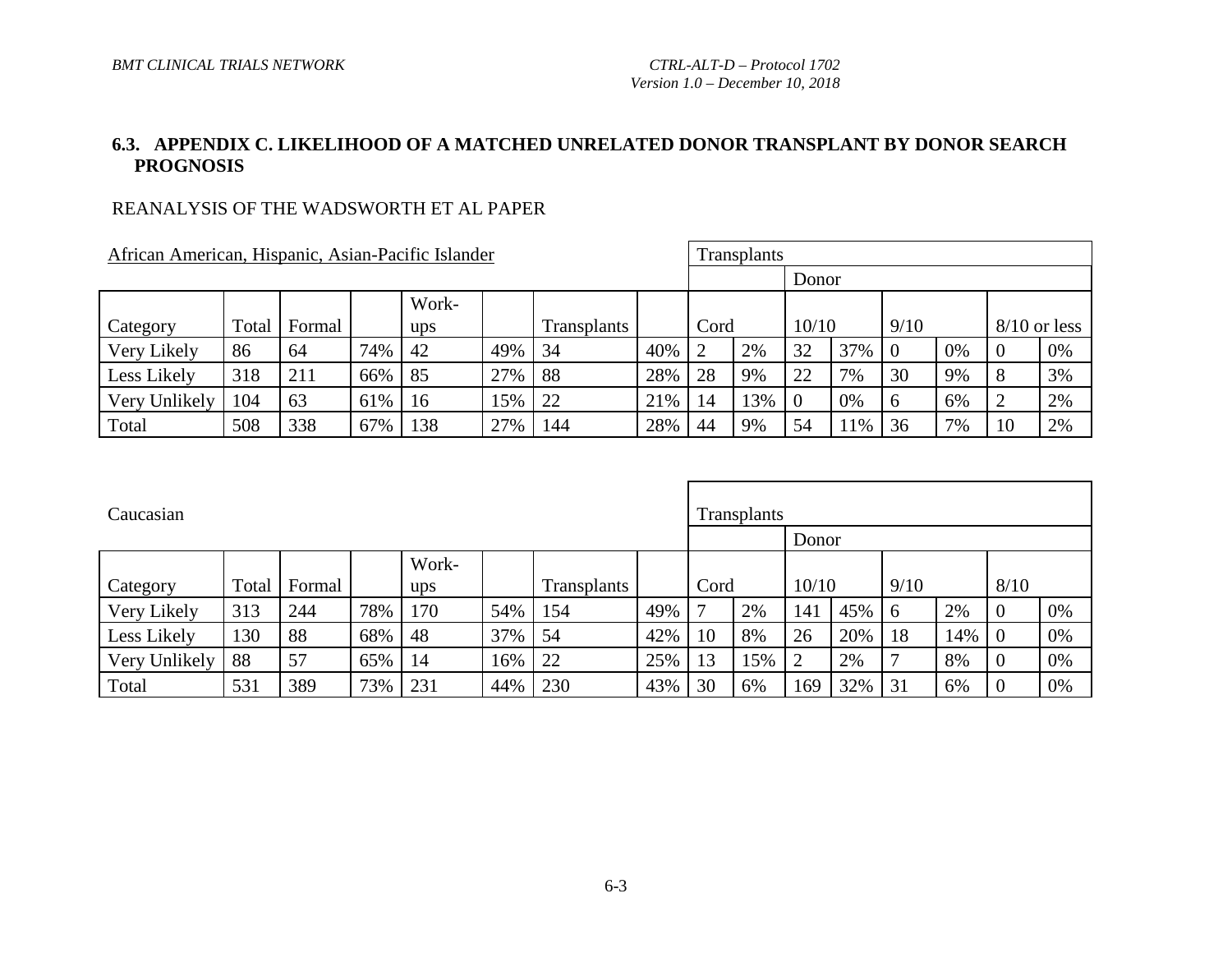#### *BMT CLINICAL TRIALS NETWORK CTRL-ALT-D – Protocol 1702*

*Version 1.0 – December 10, 2018*

| Unknown       |       |        |     |       |     |             |     |                | <b>Transplants</b> |                |     |                |     |        |    |
|---------------|-------|--------|-----|-------|-----|-------------|-----|----------------|--------------------|----------------|-----|----------------|-----|--------|----|
|               |       |        |     |       |     |             |     |                |                    |                |     |                |     |        |    |
|               |       |        |     | Work- |     |             |     |                |                    |                |     |                |     |        |    |
| Category      | Total | Formal |     | ups   |     | Transplants |     | Cord           |                    | 10/10          |     | 9/10           |     | 8/10   |    |
| Very Likely   | 47    | 27     | 57% | 18    | 38% | 15          | 32% | $\overline{2}$ | 4%                 | 13             | 28% | $\overline{0}$ | 0%  | 0      | 0% |
| Less Likely   | 54    | 38     | 70% | 21    | 39% | 22          | 41% |                | 13%                | $\overline{4}$ | 7%  | -9             | 17% |        | 4% |
| Very Unlikely | 79    | 51     | 65% | 18    | 23% | 21          | 27% | $\mathbf{r}$   | 9%                 | $\mathbf Q$    | 11% |                | 4%  | ∍<br>∠ | 3% |
| Total         | 180   | 116    | 64% | 55    | 31% | 58          | 32% | 16             | 9%                 | 26             | 14% | 12             | 7%  | 4      | 2% |

| Total         |       |        |     |              |     |                    |     |      | Transplants |       |     |      |     |                |    |
|---------------|-------|--------|-----|--------------|-----|--------------------|-----|------|-------------|-------|-----|------|-----|----------------|----|
|               |       |        |     |              |     |                    |     |      |             |       |     |      |     |                |    |
| Category      | Total | Formal |     | Work-<br>ups |     | <b>Transplants</b> |     | Cord |             | 10/10 |     | 9/10 |     | 8/10           |    |
| Very Likely   | 446   | 335    | 75% | 230          | 52% | 203                | 46% | 11   | 2%          | 186   | 42% | -6   | 1%  | $\overline{0}$ | 0% |
| Less Likely   | 502   | 337    | 67% | 154          | 31% | 164                | 33% | 45   | 9%          | 52    | 10% | 57   | 11% | 10             | 2% |
| Very Unlikely | 271   | 171    | 63% | 48           | 18% | 65                 | 24% | 34   | 13%         | 11    | 4%  | 16   | 6%  | 4              | 1% |
| Total         | 1219  | 843    | 69% | 432          | 35% | 432                | 35% | 90   | 7%          | 249   | 20% | 79   | 6%  | 14             | 1% |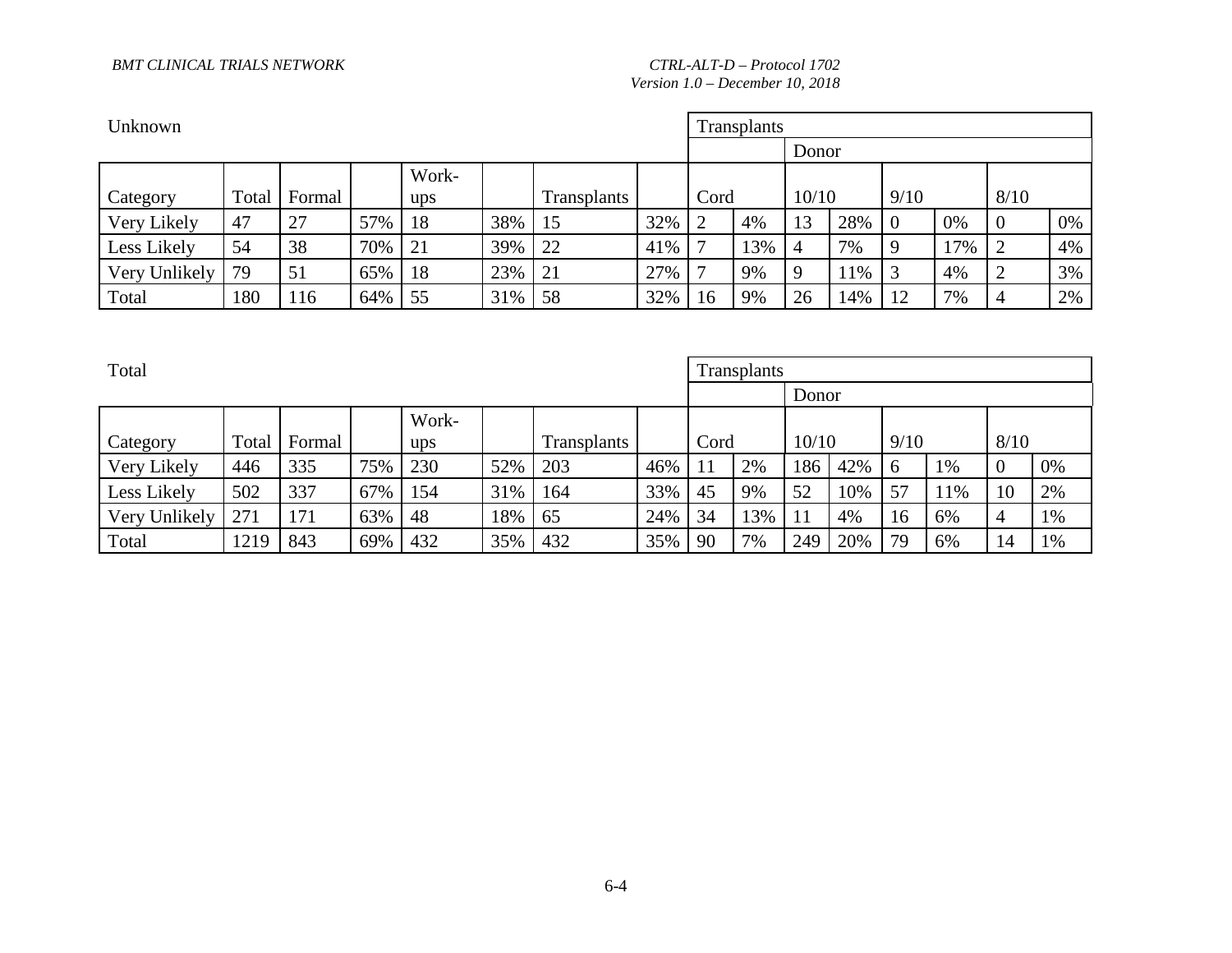# **6.4. APPENDIX D. CURRENT 1 YEAR AND 100 DAY SURVIVAL FOR VARIOUS PATIENT AND DONOR GROUPS BASED ON 2012-2015 CIBMTR DATA**

|                               |      | <b>MUD</b><br><b>HLA-id sib</b> |       |                             |      | <b>Mismatched UD</b>        | $2+$<br><b>Donor</b> | Locus<br><b>Mismatched Related</b> | <b>Unrelated</b><br><b>Umbilical</b><br><b>Blood</b> | Cord                        |
|-------------------------------|------|---------------------------------|-------|-----------------------------|------|-----------------------------|----------------------|------------------------------------|------------------------------------------------------|-----------------------------|
|                               | N    | Prob<br>$(95\% \text{ CI})$     | N     | Prob<br>$(95\% \text{ CI})$ | N    | Prob<br>$(95\% \text{ CI})$ | N                    | Prob<br>$(95\% \text{ CI})$        | N                                                    | Prob<br>$(95\% \text{ CI})$ |
| White                         | 6782 | $72(71-73)$                     | 10596 | $69(68-70)$                 | 1918 | $61(59-63)$                 | 708                  | 68 (65-72)                         | 1555                                                 | $63(61-66)$                 |
| <b>Black/African American</b> | 855  | 79 (77-82)                      | 351   | 71 (66-76)                  | 351  | 58 (53-63)                  | 296                  | $75(70-80)$                        | 456                                                  | $55(51-60)$                 |
| Non-black Hispanic            | 1122 | 76 (74-79)                      | 731   | 74 (71-77)                  | 427  | $65(60-70)$                 | 133                  | $61(52-70)$                        | 524                                                  | $64(61-69)$                 |
| Asian/Pacific Islander        | 531  | 75 (71-79)                      | 341   | $70(66-76)$                 | 155  | $67(59-75)$                 | 71                   | $59(47-71)$                        | 207                                                  | $66(60-73)$                 |
| Missing race                  | 565  | $77(74-81)$                     | 226   | 76 (70-82)                  | 129  | $67(59-76)$                 | 82                   | $71(60-81)$                        | 174                                                  | $65(58-72)$                 |
| Total                         | 9855 | 74 (73-75)                      | 12245 | $69(69-70)$                 | 2980 | $62(60-64)$                 | 1290                 | $69(66-71)$                        | 2916                                                 | $63(61-64)$                 |

**Table 1. OS at 1 year for all diseases for first allogeneic transplants in 2012-2015**

<span id="page-53-0"></span>Table 2. OS at 1 year for malignant diseases<sup>a</sup> for first allogeneic transplants in 2012-2015

|                               |      | <b>HLA-id sib</b>           |       |                             |      | <b>Mismatched UD</b>        | $2+$<br><b>Mismatched</b><br><b>Donor</b> | Locus<br><b>Related</b>     | <b>Unrelated</b><br><b>Umbilical</b><br><b>Blood</b> | Cord                        |
|-------------------------------|------|-----------------------------|-------|-----------------------------|------|-----------------------------|-------------------------------------------|-----------------------------|------------------------------------------------------|-----------------------------|
|                               | N    | Prob<br>$(95\% \text{ CI})$ | N     | Prob<br>$(95\% \text{ CI})$ | N    | Prob<br>$(95\% \text{ CI})$ | N                                         | Prob<br>$(95\% \text{ CI})$ | N                                                    | Prob<br>$(95\% \text{ CI})$ |
| White                         | 6055 | $71(70-72)$                 | 9586  | 68 (67-69)                  | 1701 | 59 (57-62)                  | 621                                       | $69(66-73)$                 | 1312                                                 | $61(58-63)$                 |
| <b>Black/African American</b> | 509  | $71(67-75)$                 | 246   | $67(61-73)$                 | 268  | 53 $(47-60)$                | 228                                       | $72(66-78)$                 | 349                                                  | $51(45-56)$                 |
| Non-black Hispanic            | 963  | $71(71-77)$                 | 608   | $72(68-76)$                 | 344  | $64(59-69)$                 | 121                                       | 59 (49-68)                  | 413                                                  | $61(56-66)$                 |
| Asian/Pacific Islander        | 442  | $72(68-76)$                 | 272   | 68 (63-74)                  | 126  | $66(57-75)$                 | 61                                        | $57(44-71)$                 | 171                                                  | $64(56-71)$                 |
| Missing race                  | 453  | 74 (70-78)                  | 166   | $75(68-82)$                 | 126  | $63(53-73)$                 | 61                                        | $67(54-79)$                 | 124                                                  | $57(48-66)$                 |
| Total                         | 8422 | $71(71-73)$                 | 10878 | 68 (67-69)                  | 2538 | $60(58-62)$                 | 1094                                      | $68(65-71)$                 | 2369                                                 | 59 $(57-61)$                |

**a**Excludes multiple myeloma and solid tumor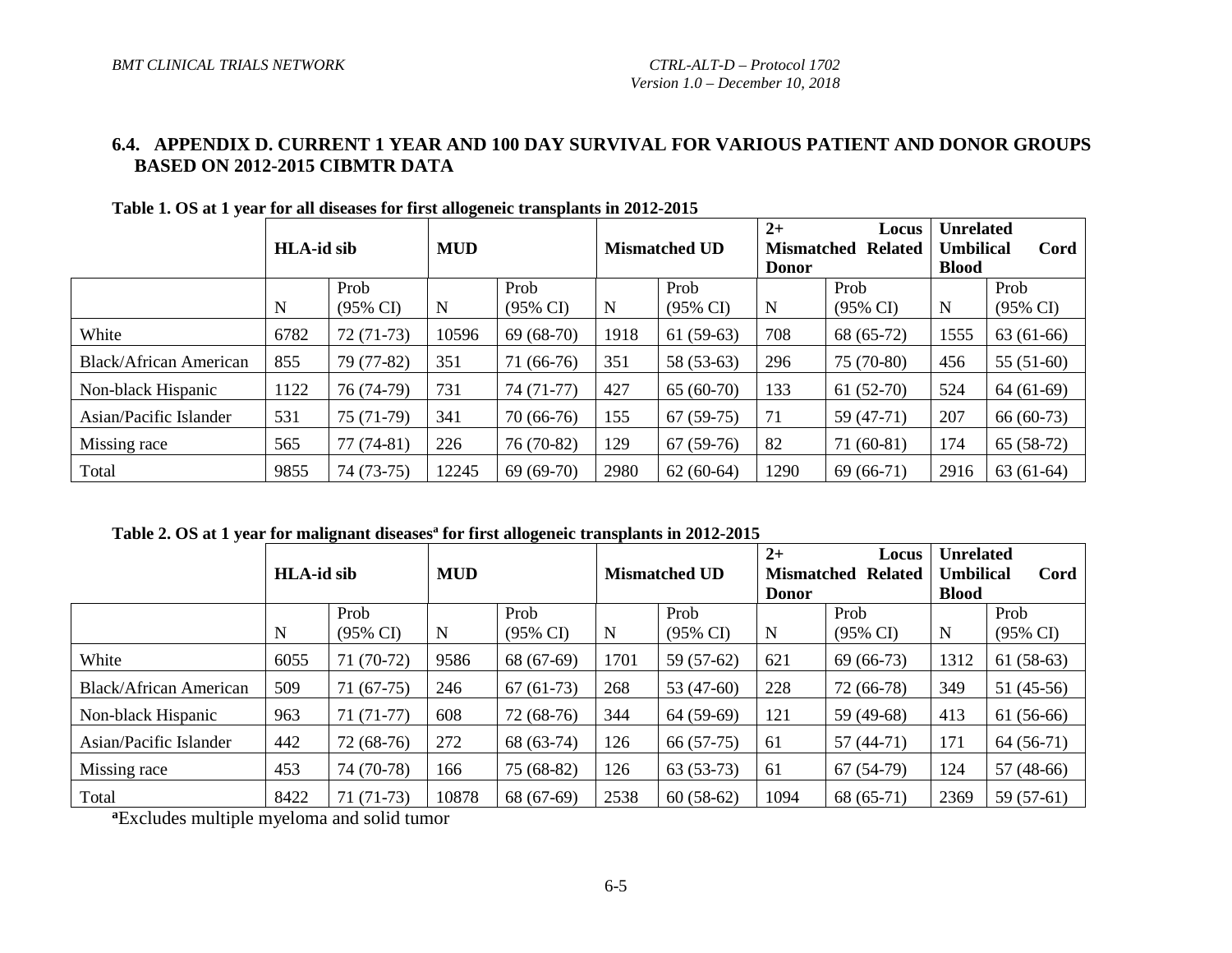|                               | <b>HLA-id sib</b> |                             | <b>MUD</b> |                             |             | <b>Mismatched UD</b>        |     | 2+ Locus Mismatched<br><b>Related Donor</b> | <b>Unrelated</b><br><b>Umbilical</b><br><b>Blood</b> | Cord             |
|-------------------------------|-------------------|-----------------------------|------------|-----------------------------|-------------|-----------------------------|-----|---------------------------------------------|------------------------------------------------------|------------------|
|                               | N                 | Prob<br>$(95\% \text{ CI})$ | N          | Prob<br>$(95\% \text{ CI})$ | $\mathbf N$ | Prob<br>$(95\% \text{ CI})$ | N   | Prob<br>$(95\% \text{ CI})$                 | $\mathbf N$                                          | Prob<br>(95% CI) |
| White                         | 507               | 89 (87-92)                  | 771        | 84 (81-86)                  | 169         | $80(74-86)$                 | 43  | $65(50-81)$                                 | 232                                                  | 78 (73-84)       |
| <b>Black/African American</b> | 313               | 95 (92-97)                  | 98         | 82 (73-90)                  | 75          | $75(64-85)$                 | 54  | 89 (80-98)                                  | 102                                                  | $72(62-81)$      |
| Non-black Hispanic            | 125               | 94 (89-98)                  | 113        | 84 (77-91)                  | 75          | $73(63-84)$                 | 9   | 89 (63-100)                                 | 108                                                  | 80 (72-88)       |
| Asian/Pacific Islander        | 74                | 97 (93-100)                 | 64         | 81 (71-92)                  | 27          | 74 (56-92)                  |     | $71(31-100)$                                | 35                                                   | 83 (69-97)       |
| Missing race                  | 102               | 94 (89-99)                  | 55         | $80(69-91)$                 | 29          | 86 (72-100)                 | 15  | $87(66-100)$                                | 47                                                   | 87 (77-98)       |
| Total                         | 1121              | 92 (91-94)                  | 1101       | 83 (81-85)                  | 375         | 78 (73-82)                  | 128 | $80(72-87)$                                 | 524                                                  | 78 (75-82)       |

## **Table 3. OS at 1 year for non-malignant diseases for first allogeneic transplants in 2012-2015**

**Table 4. OS at 1 year for Severe Aplastic Anemia for first allogeneic transplants in 2012-2015**

|                               |     | <b>HLA-id sib</b>           |     | <b>MUD</b>                  |     | <b>Mismatched UD</b>        | $2+$ | Locus<br><b>Mismatched</b><br><b>Related Donor</b> | <b>Blood</b> | <b>Unrelated</b><br><b>Umbilical</b><br>Cord |
|-------------------------------|-----|-----------------------------|-----|-----------------------------|-----|-----------------------------|------|----------------------------------------------------|--------------|----------------------------------------------|
|                               | N   | Prob<br>$(95\% \text{ CI})$ | N   | Prob<br>$(95\% \text{ CI})$ | N   | Prob<br>$(95\% \text{ CI})$ | N    | Prob<br>$(95\% \text{ CI})$                        | N            | Prob<br>$(95\% \text{ CI})$                  |
| White                         | 239 | 92 (88-96)                  | 278 | 85 (81-89)                  | 57  | 79 (67-90)                  | 17   | $65(39-90)$                                        | 10           | $50(14-86)$                                  |
| <b>Black/African American</b> | 40  | $90(79-100)$                | 12  | 83 (58-100)                 | 20  | $65(42-88)$                 | 10   | $70(37-100)$                                       | 14           | 79 (54-100)                                  |
| Non-black Hispanic            | 64  | $92(85-100)$                | 43  | $91(81-100)$                | 24  | $67(46-88)$                 |      | $100(50-100)$                                      | 12           | 83 (58-100)                                  |
| Asian/Pacific Islander        | 34  | $100(99-100)$               | 17  | $76(53-100)$                | ┑   | $71(31-100)$                | 2    | $100(75-100)$                                      | 6            | $100(92-100)$                                |
| Missing race                  | 43  | $93(84-100)$                | 10  | 100 (95-100)                | 10  | $70(37-100)$                | 8    | $75(39-100)$                                       | 3            | $100(83-100)$                                |
| Total                         | 420 | 93 (90-95)                  | 360 | 86 (82-89)                  | 118 | 73 (64-81)                  | 38   | $71(55-87)$                                        | 45           | 78 (65-91)                                   |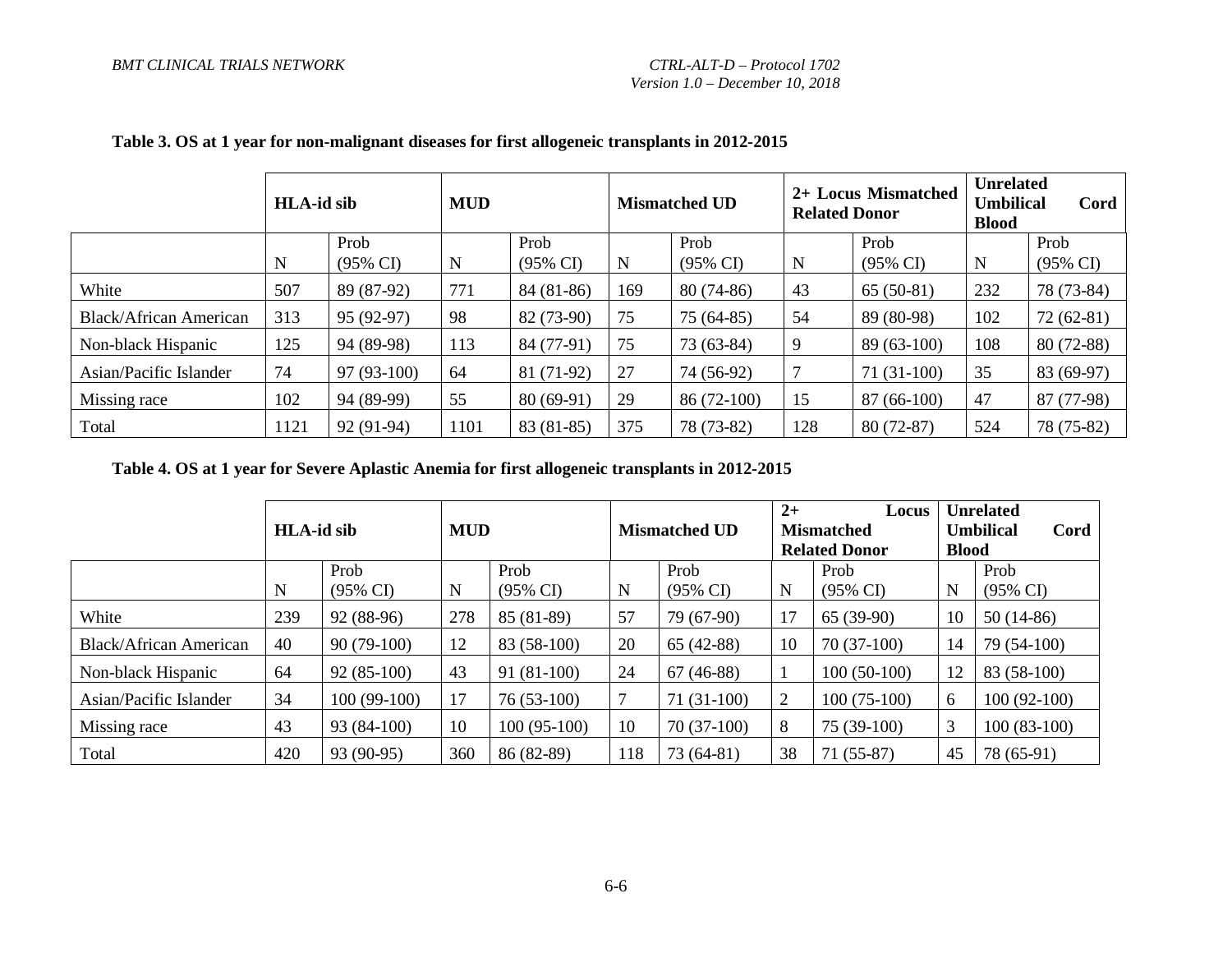|                        | <b>HLA-id sib</b> |                     | <b>MUD</b>     |                     |                | <b>Mismatched UD</b> | $2+$<br><b>Donor</b> | Locus<br><b>Mismatched</b><br><b>Related</b> |                  | <b>Unrelated Umbilical</b><br><b>Cord Blood</b> |
|------------------------|-------------------|---------------------|----------------|---------------------|----------------|----------------------|----------------------|----------------------------------------------|------------------|-------------------------------------------------|
|                        |                   | Prob                |                | Prob                |                | Prob                 |                      | Prob                                         |                  | Prob                                            |
|                        | N                 | $(95\% \text{ CI})$ | N              | $(95\% \text{ CI})$ | $\mathbf N$    | $(95\% \text{ CI})$  | N                    | (95% CI)                                     | N                | $(95\% \text{ CI})$                             |
| White                  | 11                | $100(95-100)$       |                | $100(50-100)$       | $\overline{0}$ |                      |                      | $100(50-100)$                                | $\boldsymbol{0}$ |                                                 |
| Black/African American | 240               | 96 (94-99)          | 61             | 80 (70-91)          | 21             | $81(62-100)$         | 37                   | $97(91-100)$                                 | 24               | 83 (66-100)                                     |
| Non-black Hispanic     | 14                | $100(96-100)$       |                | $100(50-100)$       | 4              | $75(20-100)$         | $\boldsymbol{0}$     |                                              |                  |                                                 |
| Asian/Pacific Islander | 3                 | $100(83-100)$       | $\overline{0}$ |                     | $\mathbf{0}$   |                      | 0                    |                                              |                  |                                                 |
| Missing race           | 18                | $94(81-100)$        | 4              | $100(88-100)$       |                | $100(50-100)$        | $\mathbf{0}$         |                                              | 2                | $100(75-100)$                                   |
| Total                  | 286               | 97 (94-99)          | 67             | 82 (72-92)          | 26             | 81 (64-98)           | 38                   | $97(91-100)$                                 | 26               | $85(69-100)$                                    |

#### **Table 5. OS at 1 year for sickle cell anemia for first allogeneic transplants in 2012-2015**

#### **Table 6. OS at 100 days for all diseases for first allogeneic transplants in 2012-2015**

|                               |      | <b>HLA-id sib</b> |       | <b>MUD</b> |      | <b>Mismatched UD</b> |      | 2+ Locus Mismatched<br><b>Related Donor</b> |      | <b>Unrelated</b><br><b>Umbilical Cord</b><br><b>Blood</b> |
|-------------------------------|------|-------------------|-------|------------|------|----------------------|------|---------------------------------------------|------|-----------------------------------------------------------|
|                               |      | Prob              |       | Prob       |      | Prob                 |      | Prob                                        |      | Prob                                                      |
|                               | N    | (95% CI)          | N     | (95% CI)   | N    | (95% CI)             | N    | (95% CI)                                    | N    | $(95\% \text{ CI})$                                       |
| White                         | 6782 | $92(91-93)$       | 10596 | 89 (89-90) | 1918 | 85 (83-87)           | 708  | $90(88-93)$                                 | 1555 | 85 (83-87)                                                |
| <b>Black/African American</b> | 855  | 94 (93-96)        | 351   | 86 (83-90) | 351  | 83 (79-88)           | 296  | 89 (85-93)                                  | 456  | $80(77-84)$                                               |
| Non-black Hispanic            | 1122 | 95 (93-96)        | 731   | 91 (89-93) | 427  | 88 (85-91)           | 133  | 89 (84-95)                                  | 524  | 84 (81-87)                                                |
| Asian/Pacific Islander        | 531  | 93 (91-96)        | 341   | 88 (85-92) | 155  | 88 (82-93)           | 71   | $73(62-84)$                                 | 207  | 86 (82-91)                                                |
| Missing race                  | 565  | 93 (90-95)        | 226   | 91 (87-95) | 129  | $87(81-93)$          | 82   | $95(90-100)$                                | 174  | 85 (79-91)                                                |
| Total                         | 9855 | 93 (92-93)        | 12245 | 89 (89-90) | 2980 | 85 (84-87)           | 1290 | 89 (87-91)                                  | 2916 | 84 (83-85)                                                |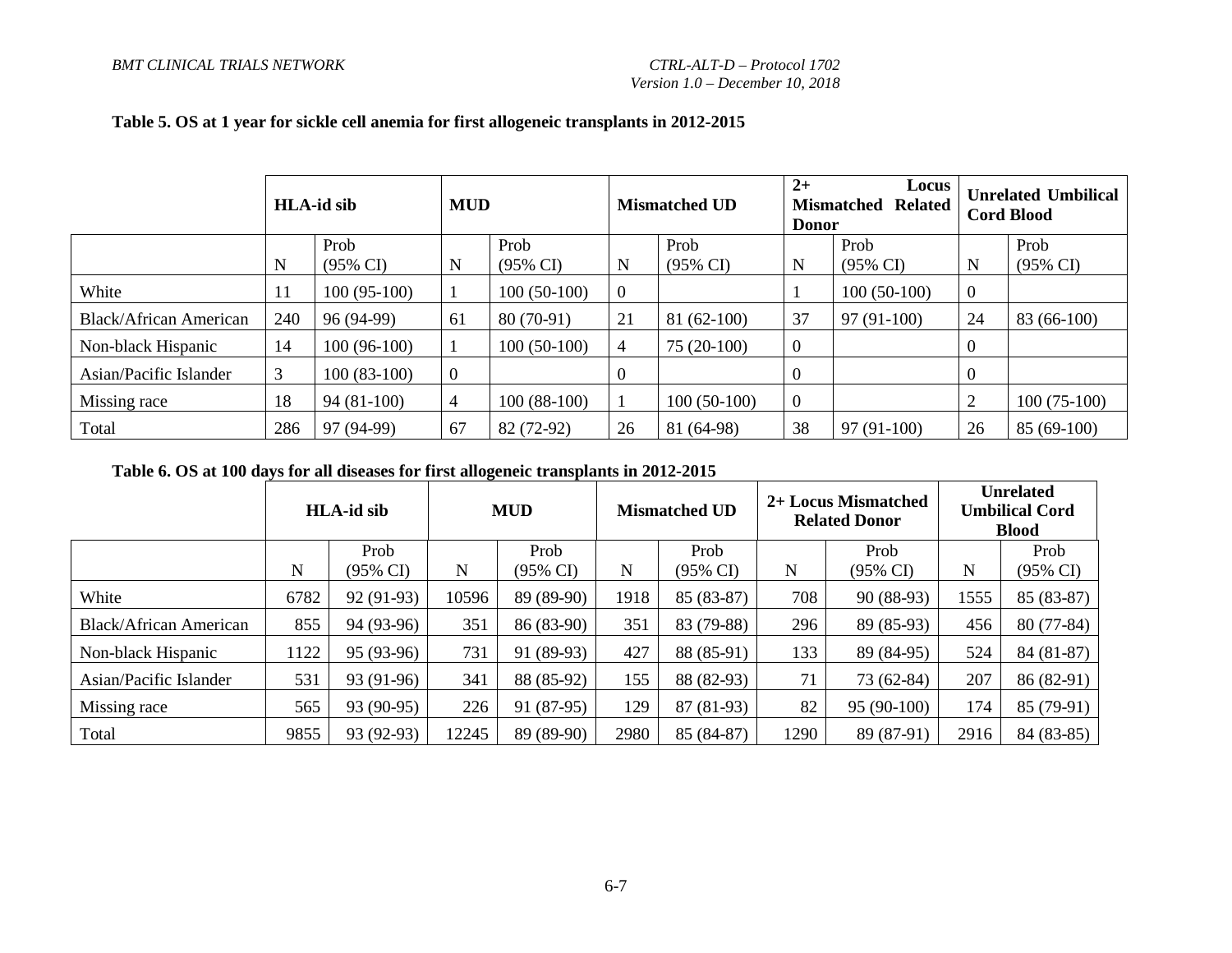|                               |      | <b>HLA-id sib</b> |       | <b>MUD</b>  |      | <b>Mismatched UD</b> |             | 2+ Locus Mismatched<br><b>Related Donor</b> |      | <b>Unrelated</b><br><b>Umbilical Cord</b><br><b>Blood</b> |
|-------------------------------|------|-------------------|-------|-------------|------|----------------------|-------------|---------------------------------------------|------|-----------------------------------------------------------|
|                               |      | Prob              |       | Prob        |      | Prob                 |             | Prob                                        |      | Prob                                                      |
|                               | N    | (95% CI)          | N     | (95% CI)    | N    | (95% CI)             | $\mathbf N$ | $(95\% \text{ CI})$                         | N    | $(95\% \text{ CI})$                                       |
| White                         | 6055 | 92 (91-92)        | 9586  | 89 (89-90)  | 1701 | 84 (82-86)           | 621         | 91 (89-93)                                  | 1312 | 84 (82-86)                                                |
| <b>Black/African American</b> | 509  | 92 (90-95)        | 246   | 84 (79-89)  | 268  | 81 (76-86)           | 228         | 89 (84-93)                                  | 349  | 79 (75-83)                                                |
| Non-black Hispanic            | 963  | 94 (93-96)        | 608   | $90(88-93)$ | 344  | 88 (85-92)           | 121         | 88 (82-95)                                  | 413  | 83 (79-87)                                                |
| Asian/Pacific Islander        | 442  | 92 (89-95)        | 272   | 88 (84-92)  | 126  | 74 (82-94)           | 61          | 74 (62-86)                                  | 171  | $87(81-92)$                                               |
| Missing race                  | 453  | 92 (90-95)        | 166   | 92 (88-97)  | 99   | 95 (78-93)           | 63          | $95(89-100)$                                | 124  | $80(72-87)$                                               |
| Total                         | 8422 | 92 (92-93)        | 10878 | 89 (89-90)  | 2538 | $90(83-86)$          | 1094        | $90(88-91)$                                 | 2369 | 83 (81-84)                                                |

# Table 7. OS at 100 days for malignant diseases<sup>a</sup> for first allogeneic transplants in 2012-2015

**<sup>a</sup>**Excludes multiple myeloma and solid tumor

|                               |                       | <b>HLA-id sib</b> |      | <b>MUD</b>          |     | <b>Mismatched UD</b> |     | $2+$ Locus<br><b>Mismatched Related</b><br><b>Donor</b> |     | <b>Unrelated</b><br><b>Umbilical Cord</b><br><b>Blood</b> |
|-------------------------------|-----------------------|-------------------|------|---------------------|-----|----------------------|-----|---------------------------------------------------------|-----|-----------------------------------------------------------|
|                               | Prob<br>N<br>(95% CI) |                   |      | Prob                |     | Prob                 |     | Prob                                                    |     | Prob                                                      |
|                               |                       |                   | N    | $(95\% \text{ CI})$ | N   | (95% CI)             | N   | $(95\% \text{ CI})$                                     | N   | $(95\% \text{ CI})$                                       |
| White                         | 507                   | 95 (93-97)        | 771  | 92 (90-94)          | 169 | 92 (88-97)           | 43  | $81(69-94)$                                             | 232 | 91 (88-95)                                                |
| <b>Black/African American</b> | 313                   | 97 (96-99)        |      | 92 (86-98)          | 75  | 92 (85-99)           | 54  | $93(85-100)$                                            | 102 | 83 (76-91)                                                |
| Non-black Hispanic            | 125                   | $97(93-100)$      | 113  | 93 (88-98)          | 75  | 89 (82-97)           | 9   | $100(94-100)$                                           | 108 | 87 (80-94)                                                |
| Asian/Pacific Islander        | 74                    | $100(99-100)$     | 64   | 89 (81-97)          | 27  | 85 (70-100)          |     | $71(31-100)$                                            | 35  | 89 (77-100)                                               |
| Missing race                  | 102                   | $96(92-100)$      | 55   | 87 (78-97)          | 29  | $90(77-100)$         | 15  | 93 (77-100)                                             | 47  | 98 (93-100)                                               |
| Total                         | 1121                  | 96 (95-98)        | 1101 | 92 (90-93)          | 375 | 91 (88-94)           | 128 | 88 (82-94)                                              | 524 | $89(87-92)$                                               |

#### **Table 8. OS at 100 days for non-malignant diseases for first allogeneic transplants in 2012-2015**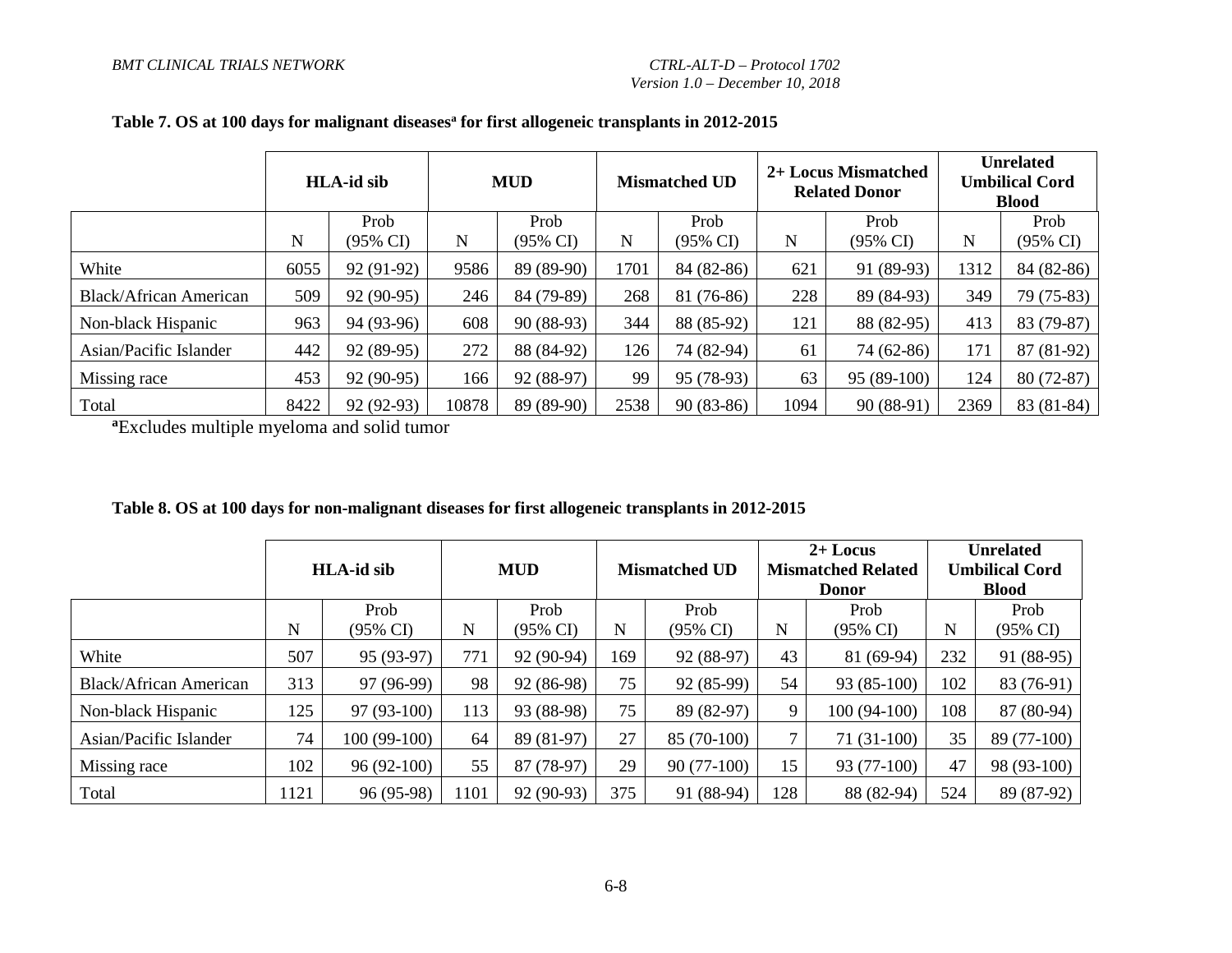|                               | <b>HLA-id sib</b> |                     | <b>MUD</b> |                     | <b>Mismatched UD</b> |               | $2+$ Locus<br><b>Mismatched</b><br><b>Related Donor</b> |                     | <b>Unrelated</b><br><b>Umbilical Cord</b><br><b>Blood</b> |                     |
|-------------------------------|-------------------|---------------------|------------|---------------------|----------------------|---------------|---------------------------------------------------------|---------------------|-----------------------------------------------------------|---------------------|
|                               |                   | Prob                |            | Prob                |                      | Prob          |                                                         | Prob                |                                                           | Prob                |
|                               | N                 | $(95\% \text{ CI})$ | N          | $(95\% \text{ CI})$ | N                    | (95% CI)      | N                                                       | $(95\% \text{ CI})$ | N                                                         | $(95\% \text{ CI})$ |
| White                         | 239               | 97 (94-99)          | 278        | 93 (90-96)          | 57                   | $93(85-100)$  | 17                                                      | $82(61-100)$        | 10                                                        | $90(66-100)$        |
| <b>Black/African American</b> | 40                | $95(87-100)$        | 12         | 83 (58-100)         | 20                   | $85(67-100)$  | 10                                                      | 80 (50-100)         | 14                                                        | $86(64-100)$        |
| Non-black Hispanic            | 64                | 94 (87-100)         | 43         | 93 (84-100)         | 24                   | 79 (61-97)    |                                                         | $100(50-100)$       | 12                                                        | $92(72-100)$        |
| Asian/Pacific Islander        | 34                | 100 (99-100)        | 17         | $82(61-100)$        | ⇁                    | $100(93-100)$ | 2                                                       | $100(75-100)$       | 6                                                         | $100(92-100)$       |
| Missing race                  | 43                | $95(88-100)$        | 10         | $100(95-100)$       | 10                   | $70(37-100)$  | 8                                                       | 88 (58-100)         |                                                           | $100(83-100)$       |
| Total                         | 420               | 96 (94-98)          | 360        | 92 (89-95)          | 118                  | $87(81-94)$   | 38                                                      | 84 (71-97)          | 45                                                        | $91(82-100)$        |

## **Table 9. OS at 100 days for Severe Aplastic Anemia for first allogeneic transplants in 2012-2015**

#### **Table 10. OS at 100 days for sickle cell anemia for first allogeneic transplants in 2012-2015**

|                               | <b>HLA-id sib</b> |                             | <b>MUD</b>  |                  | <b>Mismatched UD</b> |                  | $2+$ Locus<br><b>Mismatched</b><br><b>Related Donor</b> |                  | <b>Unrelated</b><br><b>Umbilical Cord</b><br><b>Blood</b> |                             |
|-------------------------------|-------------------|-----------------------------|-------------|------------------|----------------------|------------------|---------------------------------------------------------|------------------|-----------------------------------------------------------|-----------------------------|
|                               | N                 | Prob<br>$(95\% \text{ CI})$ | $\mathbf N$ | Prob<br>(95% CI) | N                    | Prob<br>(95% CI) | N                                                       | Prob<br>(95% CI) | N                                                         | Prob<br>$(95\% \text{ CI})$ |
| White                         | 11                | $100(95-100)$               |             | $100(50-100)$    | $\Omega$             |                  |                                                         | $100(50-100)$    |                                                           |                             |
| <b>Black/African American</b> | 240               | 98 (97-100)                 | 61          | $95(89-100)$     | 21                   | $95(84-100)$     | 37                                                      | $100(99-100)$    | 24                                                        | $96(86-100)$                |
| Non-black Hispanic            | 14                | 100 (96-100)                |             | $100(50-100)$    | 4                    | $100(88-100)$    | 0                                                       |                  |                                                           |                             |
| Asian/Pacific Islander        | 3                 | $100(83-100)$               | $\theta$    |                  |                      |                  | $\overline{0}$                                          |                  |                                                           |                             |
| Missing race                  | 18                | $100(97-100)$               | 4           | $100(88-100)$    |                      | $100(50-100)$    | $\overline{0}$                                          |                  | $\overline{2}$                                            | $100(75-100)$               |
| Total                         | 286               | 99 (97-100)                 | 67          | $96(90-100)$     | 26                   | $96(87-100)$     | 38                                                      | $100(99-100)$    | 26                                                        | $96(87-100)$                |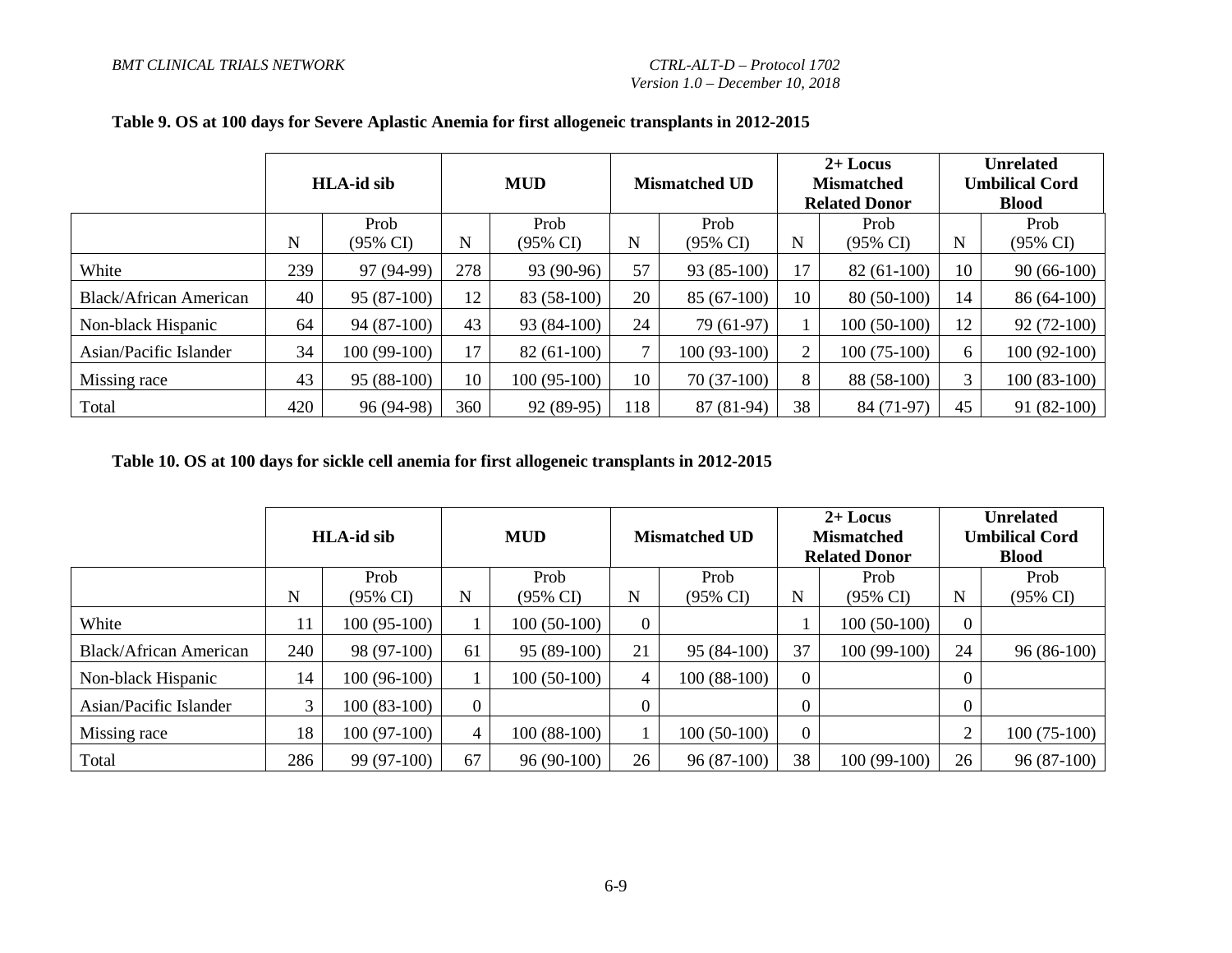## <span id="page-58-0"></span>**6.5. APPENDIX E. DERIVATION OF A SQUENTIAL TEST STATISTIC FOR CENSORED EXPOENTIAL DATA**

#### **Background – The Sequential Probability Ratio Test**

Let  $f(.)$  be the density function for random variable X. According to Neyman and Pearson, the most powerful test of  $H_0: \theta = \theta_0$  versus  $H_1: \theta = \theta_1$  decides in favor of  $H_1$  or  $H_0$  if  $L_n > c_a$  or  $L_n < c_\alpha$ , respectively, where  $L_n = \prod^n$ *i*  $L_n = \iint f(x_i; \theta_1) / f(x_i; \theta_0)$  is the likelihood ratio, and  $c_{\alpha}$  is determined to have the size  $\alpha$ . When the sample size is not fixed in advance, further improvement is possible by using Wald's Sequential Probability Ratio Test (SPRT). The SPRT continues to sample as long as  $B < L_n < A$  for some constant  $B < 1 < A$ , stops sampling and decides in favor of *H*<sub>1</sub> as soon as  $L_n > A$ , and stops sampling and decides in favor of  $H_0$  as soon as  $L_n < B$ .

The usual measures of performance of such a procedure are the error probabilities  $\Omega$  and  $\beta$  of rejecting  $H_0$  when  $\theta = \theta_0$ , and of accepting  $H_0$  when  $\theta = \theta_1$ , respectively, and the expected sample size  $E(N | \theta_i) = E_i(N)$ . Wald and Wolfowitz showed that among all tests, sequential or not, for which  $Pr_0$  (reject  $H_0$ )  $\leq \alpha$  and  $Pr_1$  (reject  $H_0$ )  $\leq \beta$ , and for which  $E_i(N)$  are finite, j=0,1, the SPRT with error probabilities  $\infty$  and  $\beta$  minimizes  $E_0(N)$  and  $E_1(N)$ . If, in addition, the *x*1, *x*2,... are independent and identically distributed (i.i.d.) with density function  $f(x, \theta)$ , with monotone likelihood ratio in  $\tau(x)$ , then any SPRT for testing  $\theta_0$  against  $\theta_1$  (>  $\theta_0$ ) has nondecreasing power function.

For the SPRT with error probabilities  $\Omega$  and  $\beta$ , the SPRT boundaries are given approximately by  $A = (1 - \beta)/\alpha$  and  $B = \beta/(1 - \alpha)$ . The operating characteristics of the SPRT are given by  $O(\theta, \alpha, \beta, \theta_0, \theta_1) = (A^{h(\theta)} - 1)/(A^{h(\theta)} - B^{h(\theta)})$  where  $h(\theta)$  is the non-trivial solution to the equation  $\int (f(x; \theta_1) / f(x, \theta_2))^{h(\theta)} f(x; \theta) dx = 1.$ 

The formula  $E(N;\theta) = [[(1 - O(\theta)]\log A + O(\theta)\log B]/E(z;\theta)$  provides the average sample number for an arbitrary  $\theta$ . The sample size distribution is very highly skewed,  $Var(N) \approx [E(N)]^2$ . Thus we will consider a truncated test with maximum sample size of  $N_0$  and simulate to obtain the operating characteristics of the test.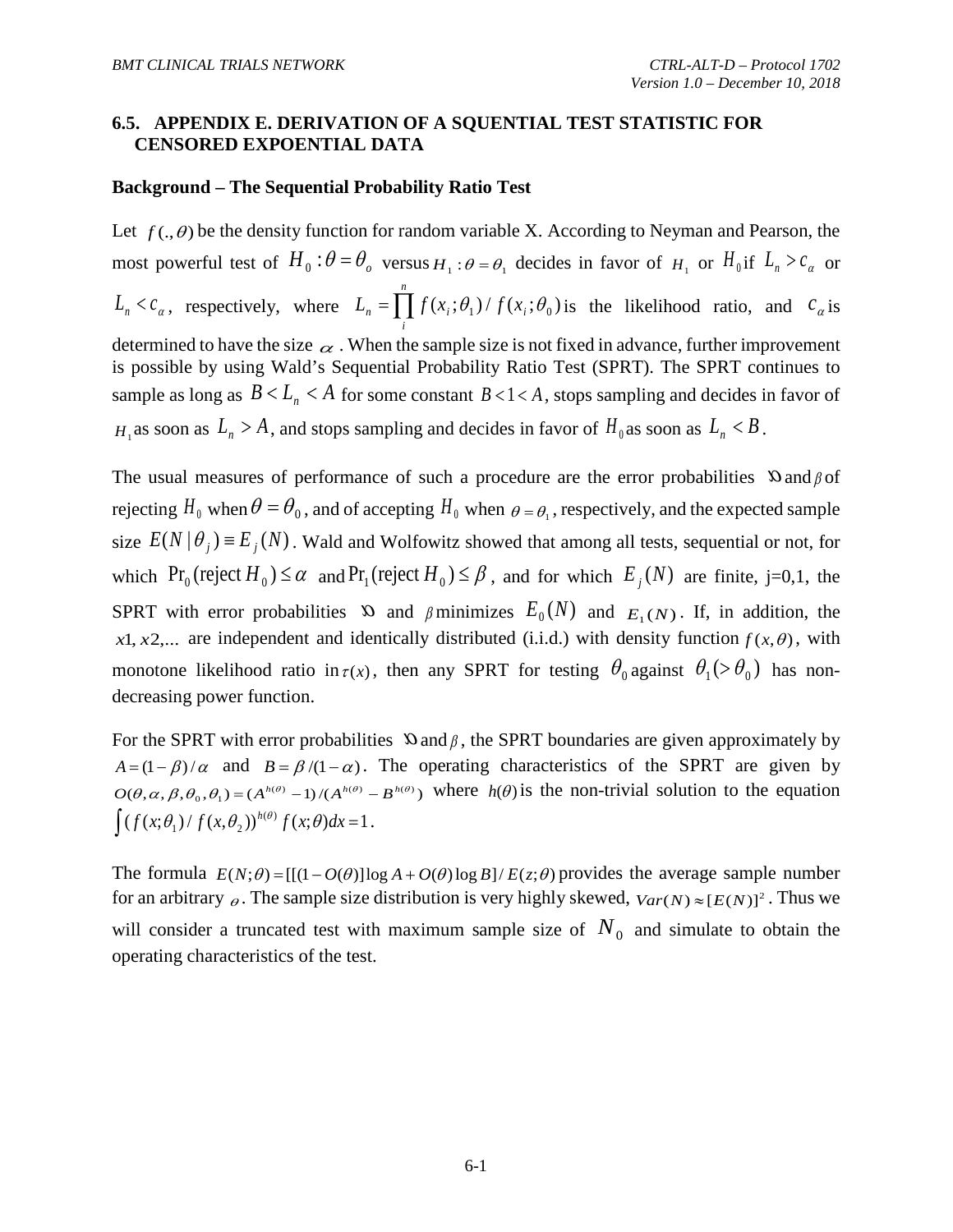## **Derivation of the SPRT for Censored Exponential Survival Times**

Suppose that we wish to construct a sequential test for the composite null hypothesis that the rate of overall mortality at an early time point  $t$  is less than or equal to  $p_0$  versus the alternative hypothesis that it is greater than or equal to  $p_0$ . Let us assume that the survival times,  $T_1, T_2, ..., T_n$ , are i.i.d. with exponential density function  $f(T, \theta) = \theta e^{-\theta T}$ . Although an exponential model may not fit well for overall mortality, it usually provides a reasonable model over a short time frame for modeling toxicity, so in all discussion below we assume that exponential survival times are censored at time point t. In the exponential parameterization, a t-day survival rate of  $p<sub>0</sub>$  translates into a mean survival of  $\mu_0 = -t/\ln(1-p_0)$  (rate parameter  $\theta_0 = -\ln(1-p_0)/t$ ).

The SPRT is derived with reference to a simple null and alternative hypothesis for the rate parameter, in this case,  $H_0$ :  $\theta = \theta_0$  versus  $H_1$ :  $\theta = \theta_1$ . The log-likelihood ratio for the exponential in the presence of censoring is  $\log \left[ \int f(x_i;\theta_1) - \log \left[ \int f(x_i,\theta_0) \right] = d(\log(\theta_1) - \log(\theta_0)) - (\theta_1 - \theta_0) \right]$ *n n n*  $\mu_i$ ,  $v_1$ ,  $\mu_6$  **i**  $\mu_i$ ,  $v_0$ ,  $u_i$ ,  $v_0$ ,  $u_i$ ,  $v_6$ ,  $v_1$ ,  $v_6$ ,  $v_0$ ,  $v_1$ ,  $v_0$ ,  $v_1$ ,  $v_0$ ,  $v_1$ ,  $v_0$ ,  $v_1$ ,  $v_0$ ,  $v_1$ ,  $v_0$ ,  $v_1$ ,  $v_0$ ,  $v_1$ ,  $v_0$ ,  $v_1$ ,  $v_0$ ,  $v_1$ ,  $v_0$ ,  $v_1$ ,  $v$  $\prod_i f(x_i; \theta_1) - \log \prod_i f(x_i, \theta_0) = d(\log(\theta_1) - \log(\theta_0)) - (\theta_1 - \theta_0) \sum_i T_i$ , where d is the number of events. The SPRT can be represented graphically when plotting the number of deaths (d) on the y axis against the total time on study  $\sum_{n=1}^{\infty}$ *i*  $T_i$  on the x axis. The continuation region in terms of d is bounded by two parallel lines given by

$$
\left[\frac{\log(B)}{(\log \theta_1 - \log \theta_0)}\right] + \left[\frac{(\theta_1 - \theta_0)}{(\log \theta_1 - \log \theta_0)}\right] \sum_{i=1}^{n} T_i < d < \left[\frac{\log(A)}{(\log \theta_1 - \log \theta_0)}\right] + \left[\frac{(\theta_1 - \theta_0)}{(\log \theta_1 - \log \theta_0)}\right] \sum_{i=1}^{n} T_i
$$

with common slope  $(\theta_1 - \theta_0) / (\log \theta_1 - \log \theta_0)$ , and intercepts  $\log A / (\ln \theta_1 - \ln \theta_0)$  and  $\log B / (\ln \theta_1 - \ln \theta_0)$ , for the upper and lower bounds, respectively. For monitoring purposes, at an  $\log B / (\ln \nu_1 - \ln \nu_0)$ , for the appending follower obtains, respectively. For momenting parposes, at an interim analysis calendar time point s, suppose that  $d(s)$  events have occurred and that the total time on study is  $\sum T_i(s)$ *n i*  $\sum_i T_i(s)$ . The cumulative number of events d(s) is plotted on the y axis against the *n*

total time on study,  $\sum T_i(s)$  $\sum T_i(s)$ . When this graph crosses the upper boundary, the null hypothesis is *i* rejected. In practice, monitoring will be scheduled monthly after the start of enrollment to the study.

A truncated version of the SPRT can be obtained by specifying a maximum sample size. We truncate the SPRT by declaring that if the test has failed to terminate after the maximum sample size, that the null hypothesis will be accepted. Since the probability that the untruncated SPRT would reject the null at the maximum sample size is negligible, it makes little difference how the final boundary value is selected, and this rule is chosen for simplicity. The operating characteristics of this proposed truncated SPRT for censored exponential data can be estimated by simulation.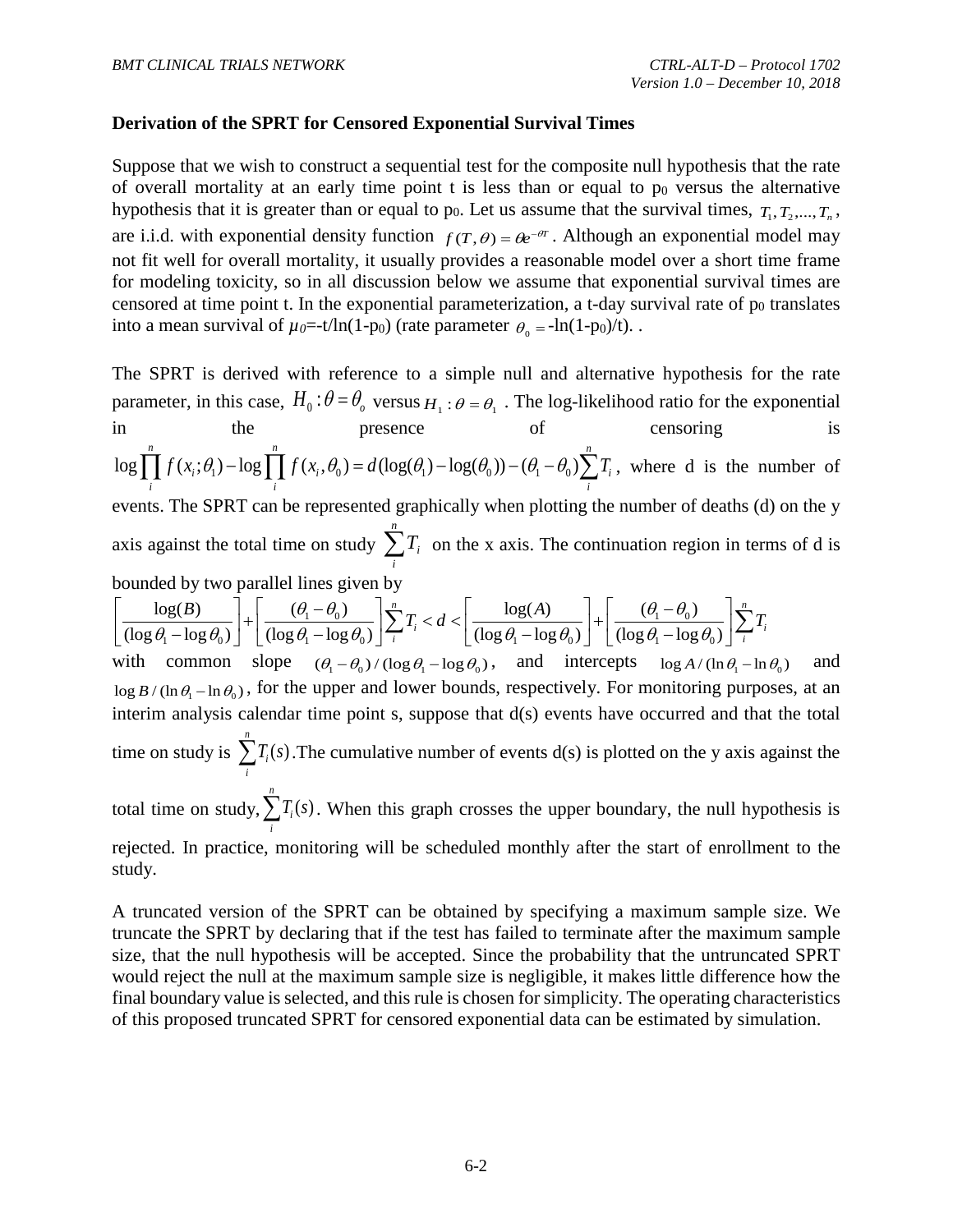# <span id="page-60-0"></span>**6.6. APPENDIX F. REFERENCES**

<span id="page-60-1"></span>1. Gratwohl A, Pasquini MC, Aljurf M, et al. One million haemopoietic stem-cell transplants: a retrospective observational study. *Lancet Haematol*. 2015;2(3):e91-100.

<span id="page-60-2"></span>2. Passweg JR, Baldomero H, Bader P, et al. Use of haploidentical stem cell transplantation continues to increase: the 2015 European Society for Blood and Marrow Transplant activity survey report. *Bone Marrow Transplant*. 2017;52(6):811-817.

<span id="page-60-3"></span>3. Ballen KK, King RJ, Chitphakdithai P, et al. The national marrow donor program 20 years of unrelated donor hematopoietic cell transplantation. *Biol Blood Marrow Transplant*. 2008;14(9 Suppl):2-7.

<span id="page-60-4"></span>4. Lee SJ, Klein J, Haagenson M, et al. High-resolution donor-recipient HLA matching contributes to the success of unrelated donor marrow transplantation. *Blood*. 2007;110(13):4576- 4583.

<span id="page-60-5"></span>5. Horan J, Wang T, Haagenson M, et al. Evaluation of HLA matching in unrelated hematopoietic stem cell transplantation for nonmalignant disorders. *Blood*. 2012;120(14):2918- 2924.

<span id="page-60-6"></span>6. Appelbaum FR. Allogeneic hematopoietic cell transplantation for acute myeloid leukemia when a matched related donor is not available. *Hematology Am Soc Hematol Educ Program*. 2008:412-417.

7. Brissot E, Labopin M, Stelljes M, et al. Comparison of matched sibling donors versus unrelated donors in allogeneic stem cell transplantation for primary refractory acute myeloid leukemia: a study on behalf of the Acute Leukemia Working Party of the EBMT. *J Hematol Oncol*. 2017;10(1):130.

<span id="page-60-9"></span>8. Saber W, Opie S, Rizzo JD, Zhang MJ, Horowitz MM, Schriber J. Outcomes after matched unrelated donor versus identical sibling hematopoietic cell transplantation in adults with acute myelogenous leukemia. *Blood*. 2012;119(17):3908-3916.

9. Segal E, Martens M, Wang HL, et al. Comparing outcomes of matched related donor and matched unrelated donor hematopoietic cell transplants in adults with B-Cell acute lymphoblastic leukemia. *Cancer*. 2017;123(17):3346-3355.

<span id="page-60-7"></span>10. Gragert L, Eapen M, Williams E, et al. HLA match likelihoods for hematopoietic stem-cell grafts in the U.S. registry. *N Engl J Med*. 2014;371(4):339-348.

<span id="page-60-8"></span>11. Pidala J, Kim J, Schell M, et al. Race/ethnicity affects the probability of finding an HLA-A, - B, -C and -DRB1 allele-matched unrelated donor and likelihood of subsequent transplant utilization. *Bone Marrow Transplant*. 2013;48(3):346-350.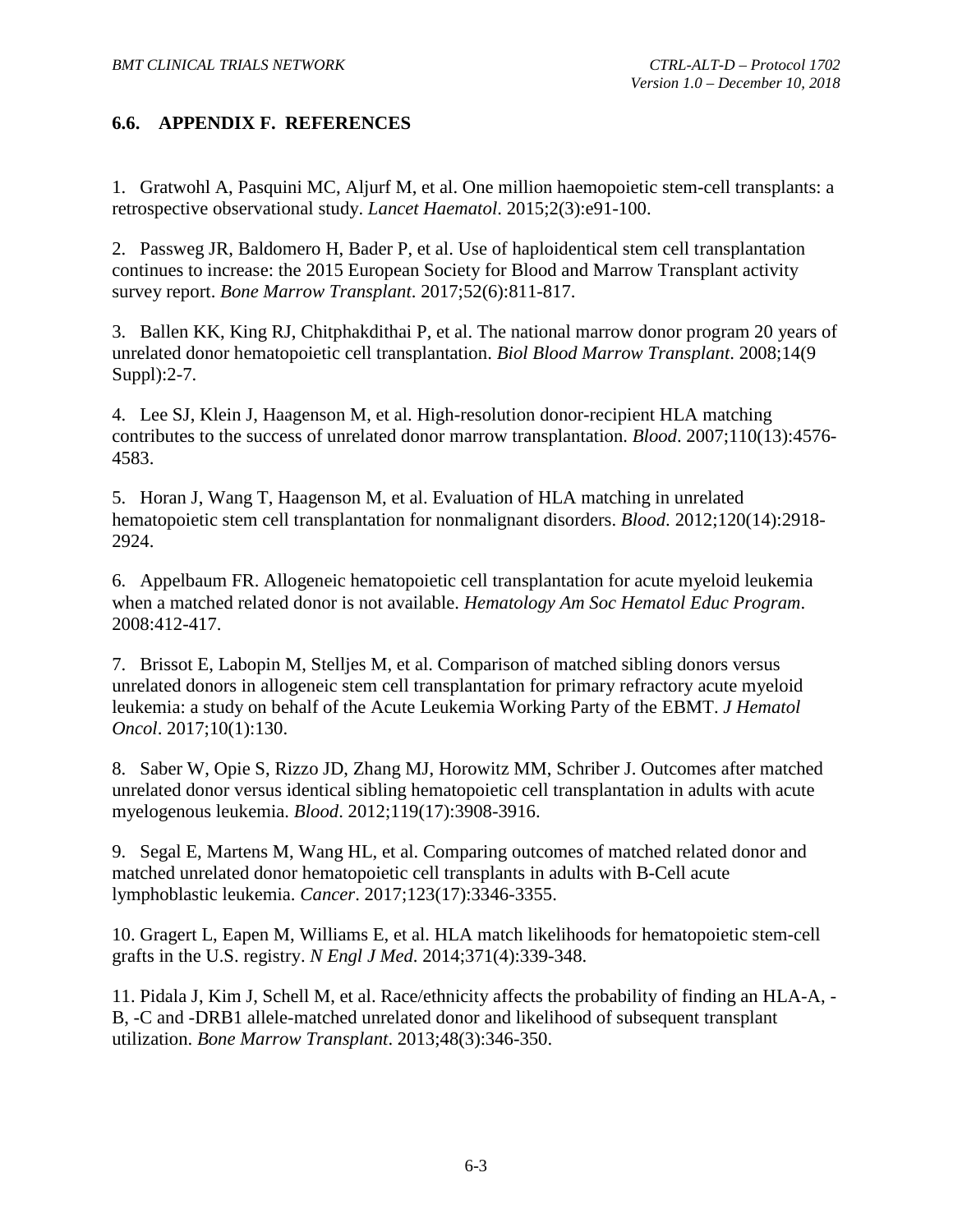<span id="page-61-0"></span>12. Ciurea SO, Zhang MJ, Bacigalupo AA, et al. Haploidentical transplant with posttransplant cyclophosphamide vs matched unrelated donor transplant for acute myeloid leukemia. *Blood*. 2015;126(8):1033-1040.

<span id="page-61-1"></span>13. Kanate AS, Mussetti A, Kharfan-Dabaja MA, et al. Reduced-intensity transplantation for lymphomas using haploidentical related donors vs HLA-matched unrelated donors. *Blood*. 2016;127(7):938-947.

<span id="page-61-2"></span>14. Wadsworth K, Albrecht M, Fonstad R, Spellman S, Maiers M, Dehn J. Unrelated donor search prognostic score to support early HLA consultation and clinical decisions. *Bone Marrow Transplant*. 2016;51(11):1476-1481.

<span id="page-61-3"></span>15. Woolfrey A, Klein JP, Haagenson M, et al. HLA-C antigen mismatch is associated with worse outcome in unrelated donor peripheral blood stem cell transplantation. *Biol Blood Marrow Transplant*. 2011;17(6):885-892.

<span id="page-61-4"></span>16. Perkins J, Field T, Kim J, et al. A randomized phase II trial comparing tacrolimus and mycophenolate mofetil to tacrolimus and methotrexate for acute graft-versus-host disease prophylaxis. *Biol Blood Marrow Transplant*. 2010;16(7):937-947.

<span id="page-61-5"></span>17. Finke J, Schmoor C, Lang H, Potthoff K, Bertz H. Matched and mismatched allogeneic stemcell transplantation from unrelated donors using combined graft-versus-host disease prophylaxis including rabbit anti-T lymphocyte globulin. *J Clin Oncol*. 2003;21(3):506-513.

<span id="page-61-6"></span>18. Fuji S, Kanda J, Kato S, et al. A single high-resolution HLA mismatch has a similar adverse impact on the outcome of related hematopoietic stem cell transplantation as a single lowresolution HLA mismatch. *Am J Hematol*. 2015;90(7):618-623.

<span id="page-61-7"></span>19. Bosch M, Dhadda M, Hoegh-Petersen M, et al. Immune reconstitution after anti-thymocyte globulin-conditioned hematopoietic cell transplantation. *Cytotherapy*. 2012;14(10):1258-1275.

<span id="page-61-8"></span>20. Bacigalupo A, Lamparelli T, Bruzzi P, et al. Antithymocyte globulin for graft-versus-host disease prophylaxis in transplants from unrelated donors: 2 randomized studies from Gruppo Italiano Trapianti Midollo Osseo (GITMO). *Blood*. 2001;98(10):2942-2947.

<span id="page-61-9"></span>21. Finke J, Bethge WA, Schmoor C, et al. Standard graft-versus-host disease prophylaxis with or without anti-T-cell globulin in haematopoietic cell transplantation from matched unrelated donors: a randomised, open-label, multicentre phase 3 trial. *Lancet Oncol*. 2009;10(9):855-864.

<span id="page-61-10"></span>22. Mehta RS, Saliba RM, Chen J, et al. Post-transplantation cyclophosphamide versus conventional graft-versus-host disease prophylaxis in mismatched unrelated donor haematopoietic cell transplantation. *Br J Haematol*. 2016;173(3):444-455.

<span id="page-61-11"></span>23. Gluckman E, Broxmeyer HA, Auerbach AD, et al. Hematopoietic reconstitution in a patient with Fanconi's anemia by means of umbilical-cord blood from an HLA-identical sibling. *N Engl J Med*. 1989;321(17):1174-1178.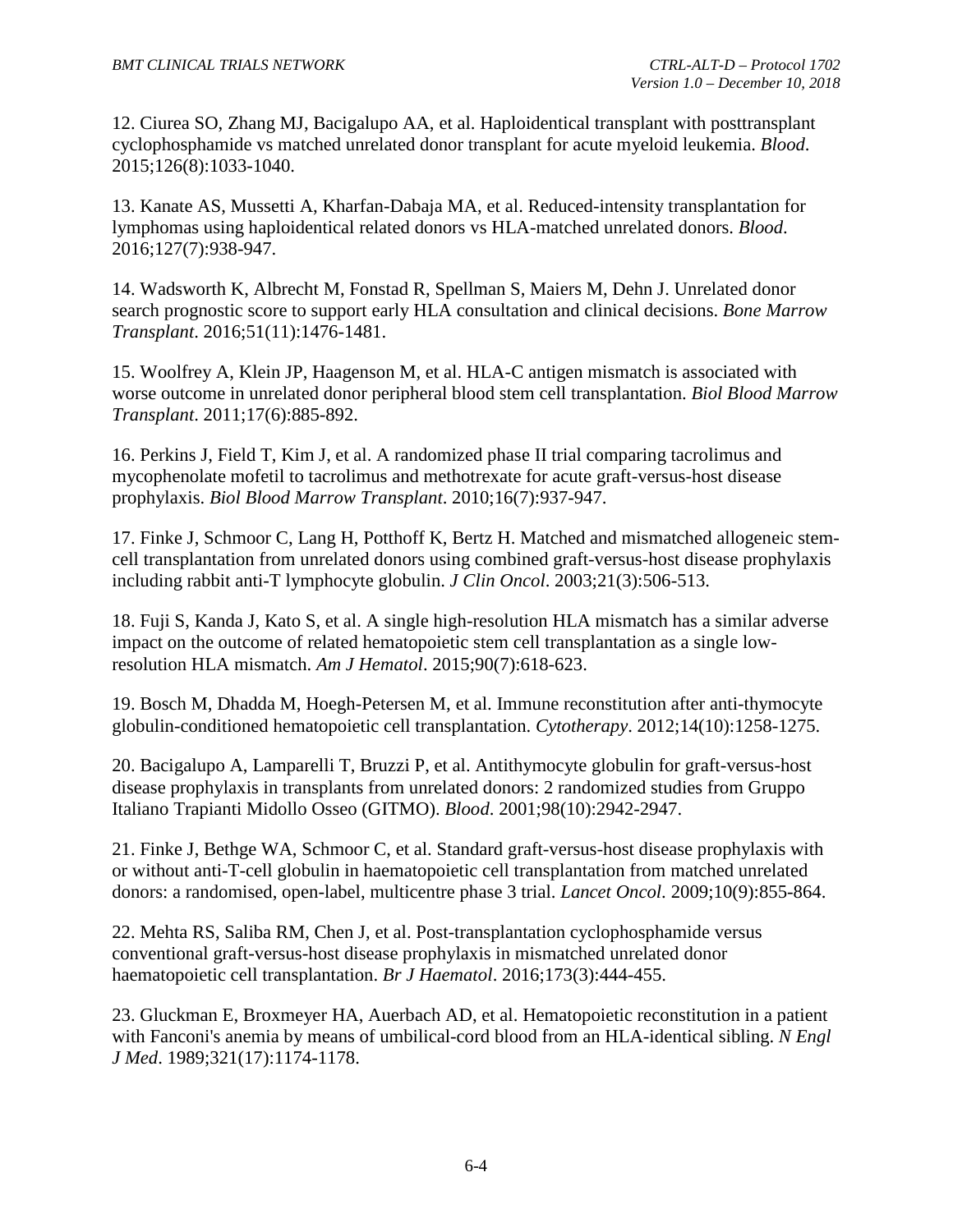<span id="page-62-0"></span>24. Total Number of Donors and Cord blood units. Vol. 2018: The World Marrow Donor Association (WMDA); 2018.

<span id="page-62-1"></span>25. Niederwieser D, Baldomero H, Szer J, et al. Hematopoietic stem cell transplantation activity worldwide in 2012 and a SWOT analysis of the Worldwide Network for Blood and Marrow Transplantation Group including the global survey. *Bone Marrow Transplant*. 2016;51(6):778- 785.

<span id="page-62-2"></span>26. Eapen M, Rubinstein P, Zhang MJ, et al. Outcomes of transplantation of unrelated donor umbilical cord blood and bone marrow in children with acute leukaemia: a comparison study. *Lancet*. 2007;369(9577):1947-1954.

<span id="page-62-3"></span>27. Ruggeri A, Eapen M, Scaravadou A, et al. Umbilical cord blood transplantation for children with thalassemia and sickle cell disease. *Biol Blood Marrow Transplant*. 2011;17(9):1375-1382.

<span id="page-62-4"></span>28. Brunstein CG, Gutman JA, Weisdorf DJ, et al. Allogeneic hematopoietic cell transplantation for hematologic malignancy: relative risks and benefits of double umbilical cord blood. *Blood*. 2010;116(22):4693-4699.

29. Brunstein CG, Eapen M, Ahn KW, et al. Reduced-intensity conditioning transplantation in acute leukemia: the effect of source of unrelated donor stem cells on outcomes. *Blood*. 2012;119(23):5591-5598.

30. Ponce DM, Hilden P, Devlin SM, et al. High Disease-Free Survival with Enhanced Protection against Relapse after Double-Unit Cord Blood Transplantation When Compared with T Cell-Depleted Unrelated Donor Transplantation in Patients with Acute Leukemia and Chronic Myelogenous Leukemia. *Biol Blood Marrow Transplant*. 2015;21(11):1985-1993.

31. Warlick ED, Peffault de Latour R, Shanley R, et al. Allogeneic hematopoietic cell transplantation outcomes in acute myeloid leukemia: similar outcomes regardless of donor type. *Biol Blood Marrow Transplant*. 2015;21(2):357-363.

<span id="page-62-5"></span>32. Lou X, Zhao C, Chen H. Unrelated donor umbilical cord blood transplant versus unrelated hematopoietic stem cell transplant in patients with acute leukemia: A meta-analysis and systematic review. *Blood Rev*. 2018;32(3):192-202.

<span id="page-62-6"></span>33. Broxmeyer HE, Lee MR, Hangoc G, et al. Hematopoietic stem/progenitor cells, generation of induced pluripotent stem cells, and isolation of endothelial progenitors from 21- to 23.5-year cryopreserved cord blood. *Blood*. 2011;117(18):4773-4777.

<span id="page-62-7"></span>34. Gluckman E, Rocha V, Ionescu I, et al. Results of unrelated cord blood transplant in fanconi anemia patients: risk factor analysis for engraftment and survival. *Biol Blood Marrow Transplant*. 2007;13(9):1073-1082.

<span id="page-62-8"></span>35. Ooi J, Takahashi S, Tomonari A, et al. Unrelated cord blood transplantation after myeloablative conditioning in adults with acute myelogenous leukemia. *Biol Blood Marrow Transplant*. 2008;14(12):1341-1347.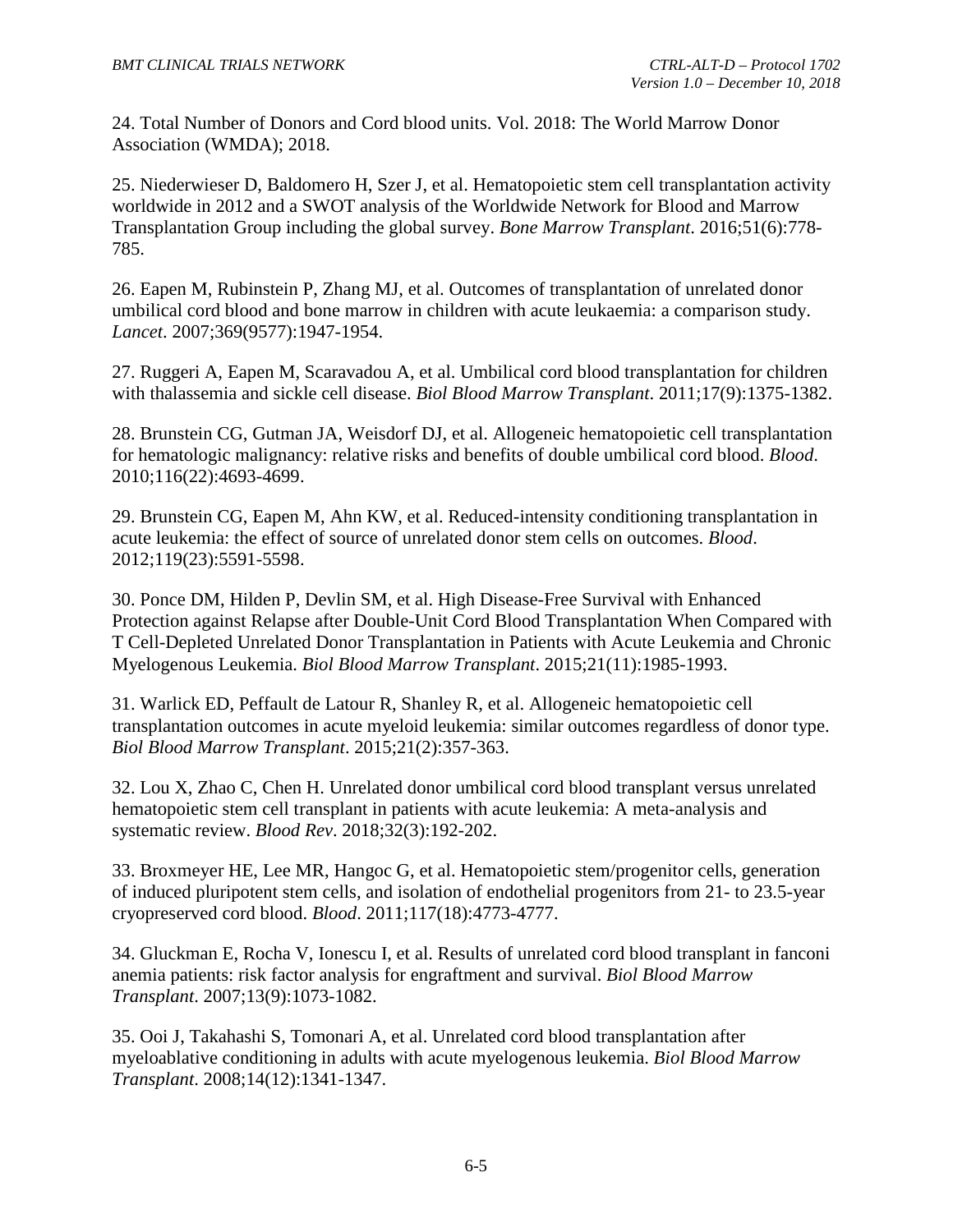<span id="page-63-0"></span>36. Barker JN, Weisdorf DJ, DeFor TE, et al. Transplantation of 2 partially HLA-matched umbilical cord blood units to enhance engraftment in adults with hematologic malignancy. *Blood*. 2005;105(3):1343-1347.

<span id="page-63-1"></span>37. MacMillan ML, Weisdorf DJ, Brunstein CG, et al. Acute graft-versus-host disease after unrelated donor umbilical cord blood transplantation: analysis of risk factors. *Blood*. 2009;113(11):2410-2415.

<span id="page-63-2"></span>38. Rodrigues CA, Sanz G, Brunstein CG, et al. Analysis of risk factors for outcomes after unrelated cord blood transplantation in adults with lymphoid malignancies: a study by the Eurocord-Netcord and lymphoma working party of the European group for blood and marrow transplantation. *J Clin Oncol*. 2009;27(2):256-263.

<span id="page-63-3"></span>39. Kindwall-Keller TL, Hegerfeldt Y, Meyerson HJ, et al. Prospective study of one- vs two-unit umbilical cord blood transplantation following reduced intensity conditioning in adults with hematological malignancies. *Bone Marrow Transplant*. 2012;47(7):924-933.

<span id="page-63-4"></span>40. Shpall EJ, Quinones R, Giller R, et al. Transplantation of ex vivo expanded cord blood. *Biol Blood Marrow Transplant*. 2002;8(7):368-376.

41. de Lima M, McMannis J, Gee A, et al. Transplantation of ex vivo expanded cord blood cells using the copper chelator tetraethylenepentamine: a phase I/II clinical trial. *Bone Marrow Transplant*. 2008;41(9):771-778.

42. Delaney C, Heimfeld S, Brashem-Stein C, Voorhies H, Manger RL, Bernstein ID. Notchmediated expansion of human cord blood progenitor cells capable of rapid myeloid reconstitution. *Nat Med*. 2010;16(2):232-236.

43. de Lima M, McNiece I, Robinson SN, et al. Cord-blood engraftment with ex vivo mesenchymal-cell coculture. *N Engl J Med*. 2012;367(24):2305-2315.

44. Horwitz ME, Chao NJ, Rizzieri DA, et al. Umbilical cord blood expansion with nicotinamide provides long-term multilineage engraftment. *J Clin Invest*. 2014;124(7):3121-3128.

<span id="page-63-5"></span>45. Brunstein CG, McKenna DH, DeFor TE, et al. Complement fragment 3a priming of umbilical cord blood progenitors: safety profile. *Biol Blood Marrow Transplant*. 2013;19(10):1474-1479.

46. Farag SS, Srivastava S, Messina-Graham S, et al. In vivo DPP-4 inhibition to enhance engraftment of single-unit cord blood transplants in adults with hematological malignancies. *Stem Cells Dev*. 2013;22(7):1007-1015.

47. Cutler C, Multani P, Robbins D, et al. Prostaglandin-modulated umbilical cord blood hematopoietic stem cell transplantation. *Blood*. 2013;122(17):3074-3081.

<span id="page-63-6"></span>48. O'Donnell PV, Luznik L, Jones RJ, et al. Nonmyeloablative bone marrow transplantation from partially HLA-mismatched related donors using posttransplantation cyclophosphamide. *Biol Blood Marrow Transplant*. 2002;8(7):377-386.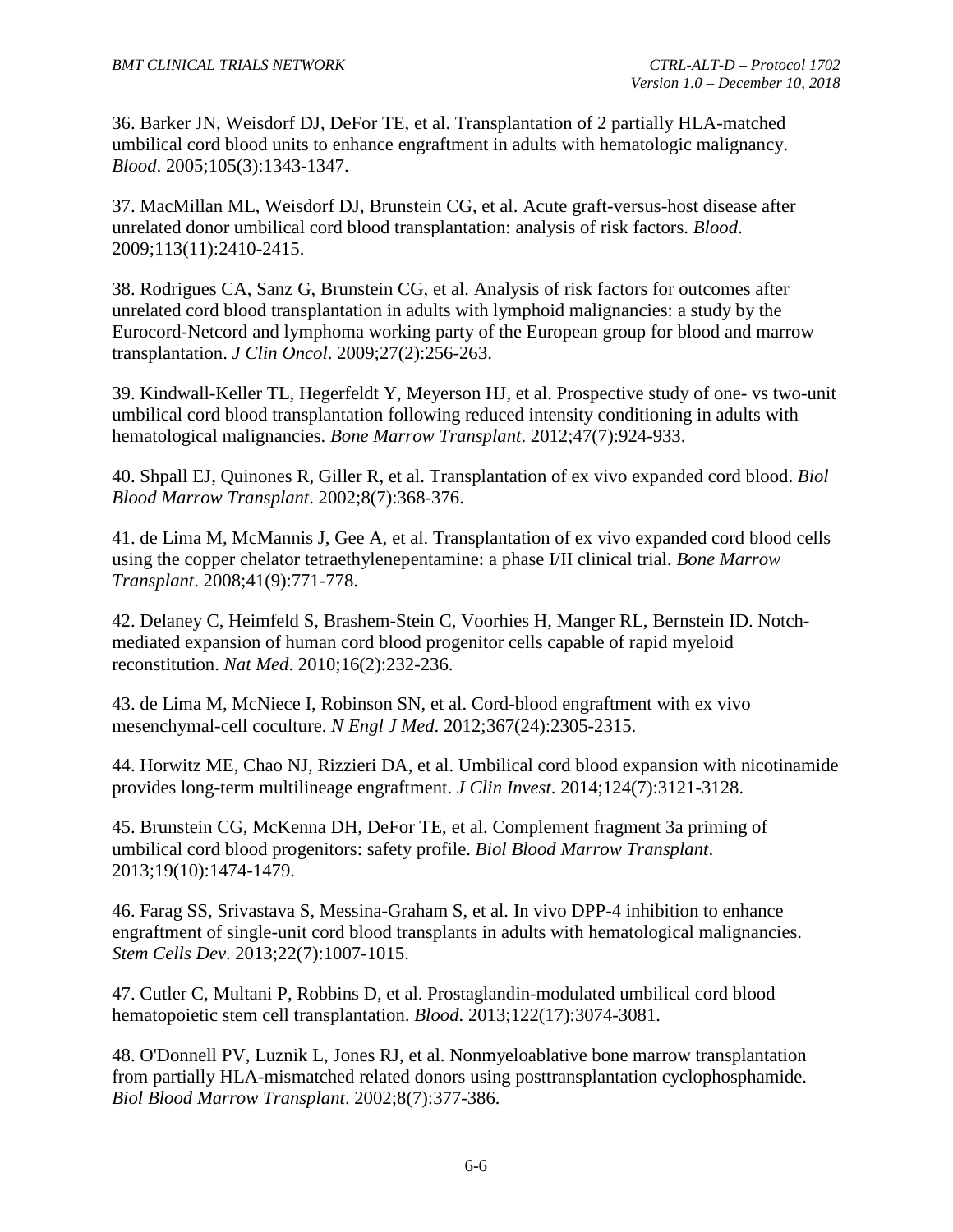<span id="page-64-0"></span>49. Luznik L, O'Donnell PV, Symons HJ, et al. HLA-haploidentical bone marrow transplantation for hematologic malignancies using nonmyeloablative conditioning and high-dose, posttransplantation cyclophosphamide. *Biol Blood Marrow Transplant*. 2008;14(6):641-650.

<span id="page-64-1"></span>50. Brunstein CG, Fuchs EJ, Carter SL, et al. Alternative donor transplantation after reduced intensity conditioning: results of parallel phase 2 trials using partially HLA-mismatched related bone marrow or unrelated double umbilical cord blood grafts. *Blood*. 2011;118(2):282-288.

<span id="page-64-2"></span>51. Gaballa S, Ge I, El Fakih R, et al. Results of a 2-arm, phase 2 clinical trial using posttransplantation cyclophosphamide for the prevention of graft-versus-host disease in haploidentical donor and mismatched unrelated donor hematopoietic stem cell transplantation. *Cancer*. 2016;122(21):3316-3326.

<span id="page-64-3"></span>52. Baker M, Wang H, Rowley SD, et al. Comparative Outcomes after Haploidentical or Unrelated Donor Bone Marrow or Blood Stem Cell Transplantation in Adult Patients with Hematological Malignancies. *Biol Blood Marrow Transplant*. 2016;22(11):2047-2055.

53. Bashey A, Zhang X, Sizemore CA, et al. T-cell-replete HLA-haploidentical hematopoietic transplantation for hematologic malignancies using post-transplantation cyclophosphamide results in outcomes equivalent to those of contemporaneous HLA-matched related and unrelated donor transplantation. *J Clin Oncol*. 2013;31(10):1310-1316.

54. Blaise D, Furst S, Crocchiolo R, et al. Haploidentical T Cell-Replete Transplantation with Post-Transplantation Cyclophosphamide for Patients in or above the Sixth Decade of Age Compared with Allogeneic Hematopoietic Stem Cell Transplantation from an Human Leukocyte Antigen-Matched Related or Unrelated Donor. *Biol Blood Marrow Transplant*. 2016;22(1):119- 124.

55. Burroughs LM, O'Donnell PV, Sandmaier BM, et al. Comparison of outcomes of HLAmatched related, unrelated, or HLA-haploidentical related hematopoietic cell transplantation following nonmyeloablative conditioning for relapsed or refractory Hodgkin lymphoma. *Biol Blood Marrow Transplant*. 2008;14(11):1279-1287.

56. Raiola AM, Dominietto A, di Grazia C, et al. Unmanipulated haploidentical transplants compared with other alternative donors and matched sibling grafts. *Biol Blood Marrow Transplant*. 2014;20(10):1573-1579.

57. Rashidi A, Slade M, DiPersio JF, Westervelt P, Vij R, Romee R. Post-transplant high-dose cyclophosphamide after HLA-matched vs haploidentical hematopoietic cell transplantation for AML. *Bone Marrow Transplant*. 2016;51(12):1561-1564.

<span id="page-64-4"></span>58. Martinez C, Gayoso J, Canals C, et al. Post-Transplantation Cyclophosphamide-Based Haploidentical Transplantation as Alternative to Matched Sibling or Unrelated Donor Transplantation for Hodgkin Lymphoma: A Registry Study of the Lymphoma Working Party of the European Society for Blood and Marrow Transplantation. *J Clin Oncol*. 2017;35(30):3425- 3432.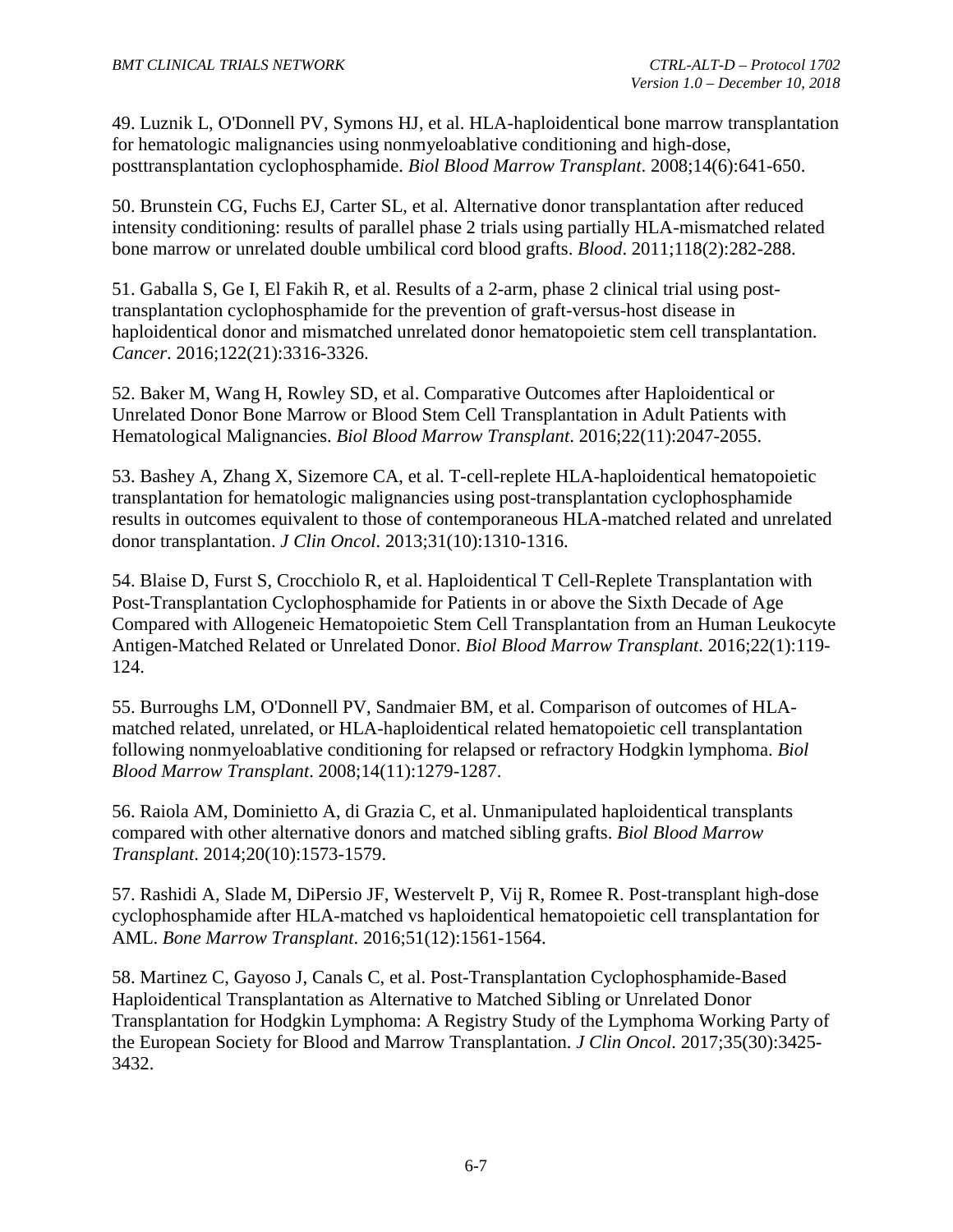<span id="page-65-0"></span>59. Di Stasi A, Milton DR, Poon LM, et al. Similar transplantation outcomes for acute myeloid leukemia and myelodysplastic syndrome patients with haploidentical versus 10/10 human leukocyte antigen-matched unrelated and related donors. *Biol Blood Marrow Transplant*. 2014;20(12):1975-1981.

<span id="page-65-1"></span>60. Altmaier EM, Gingrich RD, Fyfe MA. Two-year adjustment of bone marrow transplant survivors. *Bone Marrow Transplant*. 1991;7(4):311-316.

61. Andrykowski MA. Psychosocial factors in bone marrow transplantation: a review and recommendations for research. *Bone Marrow Transplant*. 1994;13(4):357-375.

62. Baker F, Wingard JR, Curbow B, et al. Quality of life of bone marrow transplant long-term survivors. *Bone Marrow Transplant*. 1994;13(5):589-596.

63. Bush NE, Haberman M, Donaldson G, Sullivan KM. Quality of life of 125 adults surviving 6-18 years after bone marrow transplantation. *Soc Sci Med*. 1995;40(4):479-490.

64. Kiss TL, Abdolell M, Jamal N, Minden MD, Lipton JH, Messner HA. Long-term medical outcomes and quality-of-life assessment of patients with chronic myeloid leukemia followed at least 10 years after allogeneic bone marrow transplantation. *J Clin Oncol*. 2002;20(9):2334- 2343.

65. Sutherland HJ, Fyles GM, Adams G, et al. Quality of life following bone marrow transplantation: a comparison of patient reports with population norms. *Bone Marrow Transplant*. 1997;19(11):1129-1136.

<span id="page-65-2"></span>66. Syrjala KL, Langer SL, Abrams JR, et al. Recovery and long-term function after hematopoietic cell transplantation for leukemia or lymphoma. *JAMA*. 2004;291(19):2335-2343.

<span id="page-65-3"></span>67. Majhail NS, Rizzo JD, Lee SJ, et al. Recommended screening and preventive practices for long-term survivors after hematopoietic cell transplantation. *Biol Blood Marrow Transplant*. 2012;18(3):348-371.

<span id="page-65-4"></span>68. Lee SJ, Onstad L, Chow EJ, et al. Patient-reported outcomes and health status associated with chronic graft-versus-host disease. *Haematologica*. 2018.

<span id="page-65-5"></span>69. Shaw BE, Syrjala KL, Onstad LE, et al. PROMIS measures can be used to assess symptoms and function in long-term hematopoietic cell transplantation survivors. *Cancer*. 2018;124(4):841-849.

<span id="page-65-6"></span>70. Jensen RE, Potosky AL, Moinpour CM, et al. United States Population-Based Estimates of Patient-Reported Outcomes Measurement Information System Symptom and Functional Status Reference Values for Individuals With Cancer. *J Clin Oncol*. 2017;35(17):1913-1920.

<span id="page-65-7"></span>71. Cella D, Gershon R, Lai JS, Choi S. The future of outcomes measurement: item banking, tailored short-forms, and computerized adaptive assessment. *Qual Life Res*. 2007;16 Suppl 1:133-141.